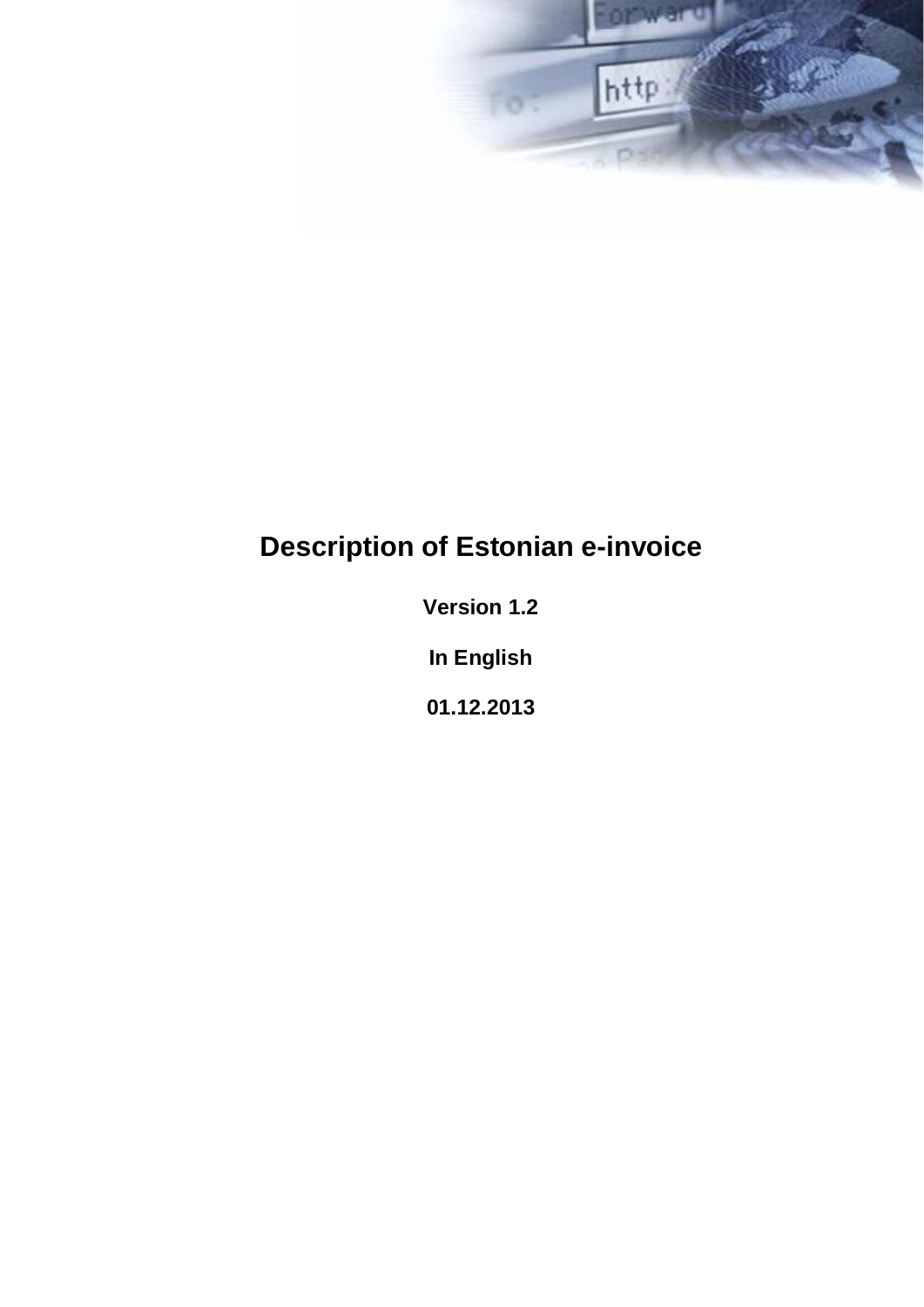### **Document status : Final version**

# **Document version history**

| Date       | Version | <b>Description</b>                        | Author          |
|------------|---------|-------------------------------------------|-----------------|
| 01/12/2009 |         | Update of Estonian e-invoice description. | Andres Lilleste |
| 01/12/2013 |         | Update of Estonian e-invoice description. | Andres Lilleste |

# **Table of Contents**

|    | 1.1.     |  |
|----|----------|--|
|    | 1.2.     |  |
|    | 1.3.     |  |
|    |          |  |
|    | 2.1.     |  |
|    | 2.2.     |  |
|    | 2.3.     |  |
|    | 2.4.     |  |
|    | 2.5.     |  |
|    | 2.6.     |  |
|    | 2.7.     |  |
|    | 2.8.     |  |
|    | 2.8.1.   |  |
|    | 2.8.2.   |  |
|    | 2.9.     |  |
|    | 2.10.    |  |
|    | 2.11.    |  |
|    | 2.12.    |  |
|    | 2.13.    |  |
|    | 2.13.1.  |  |
|    | 2.13.2.  |  |
|    | 2.13.3.  |  |
|    | 2.13.4.  |  |
|    | 2.13.5.  |  |
|    | 2.13.6.  |  |
|    | 2.13.7.  |  |
|    | 2.13.8.  |  |
|    | 2.13.9.  |  |
|    | 2.13.10. |  |
|    | 2.14.    |  |
| 3. |          |  |
|    | 3.1.     |  |
|    | 3.2.     |  |
|    |          |  |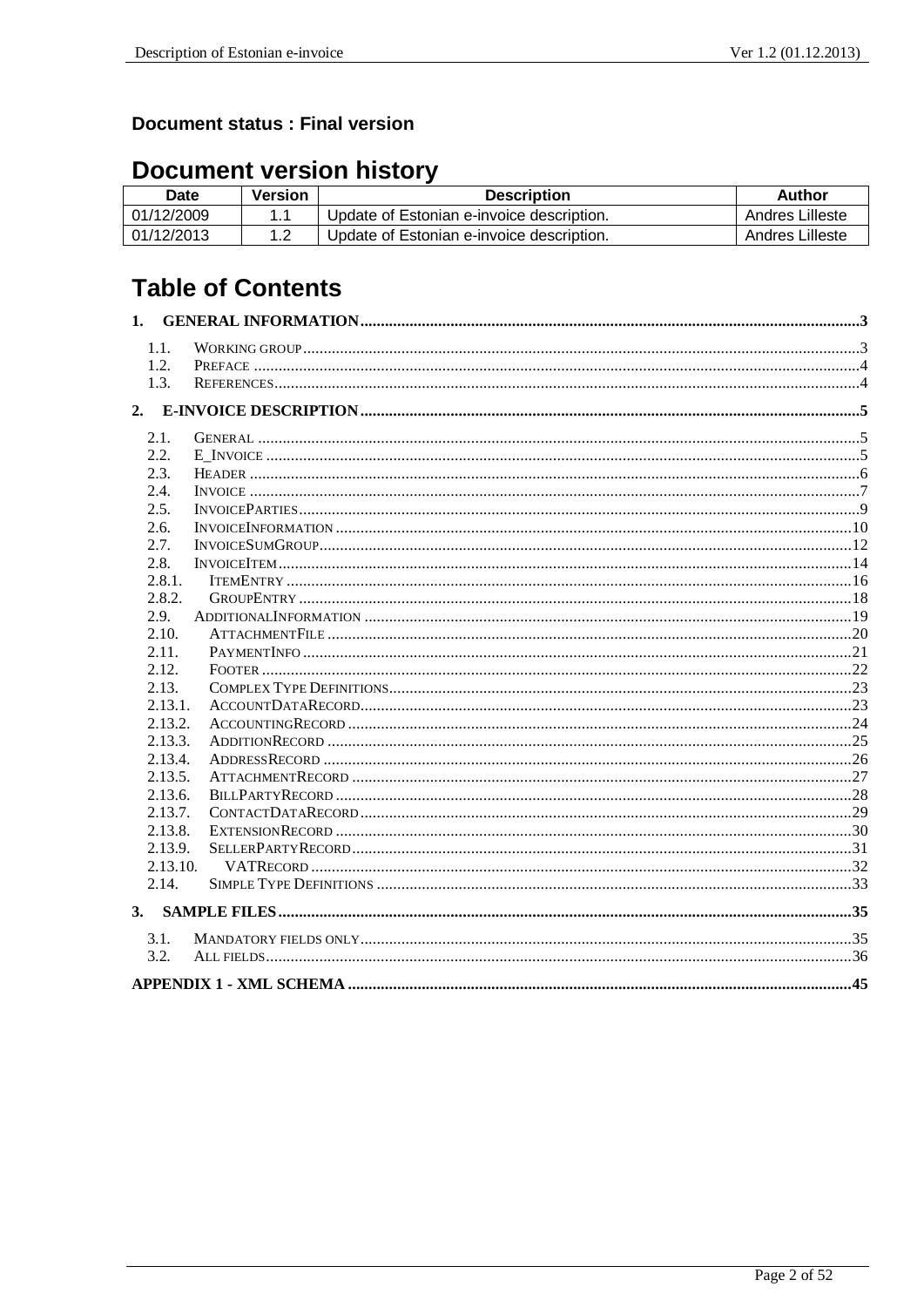# **1. General information**

# *1.1. Working group*

The following organizations have been involved in developing this document.

**Rahandusministeerium Majandus- ja Kommunikatsiooniministeerium Eesti Pank Maksu- ja Tolliamet Eesti Pangaliit Riigi Infosüsteemi Amet**

Banks: **Swedbank AS AS SEB Pank Nordea Bank Finland Plc Eesti filiaal**

E-invoice operators: **Telema AS AS Eesti Post Krediidiinfo AS OpusCapita AS**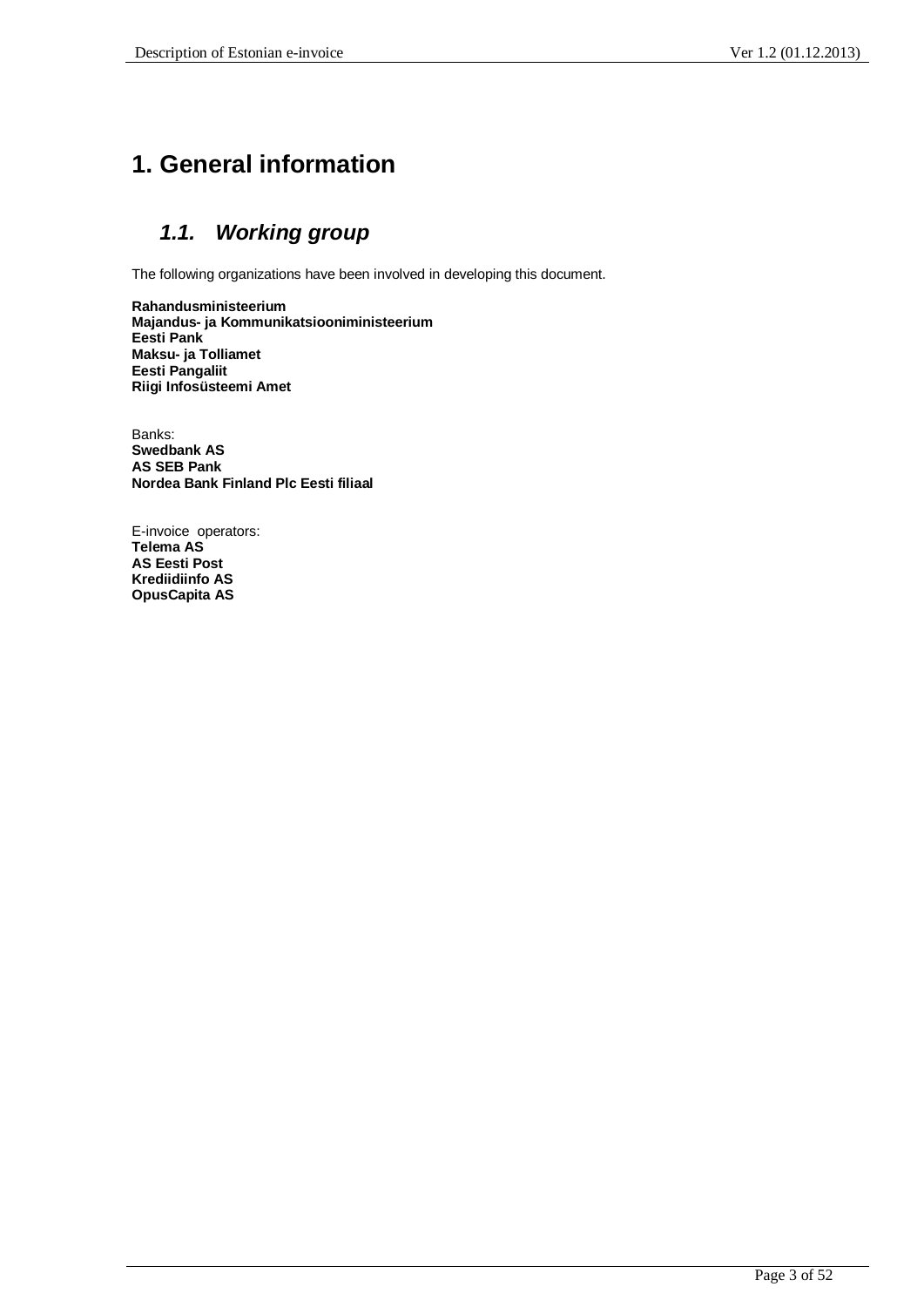# *1.2. Preface*

Electronic invoicing is a significant step towards the wider use and knowledge of electronic business.

An e-invoice is a modern, reliable, secure, cost-efficient, and practically paperless method of handling and processing invoices for goods, services, and other expenses. E-invoicing is a solution for invoicing electronically, which suits both large and small companies. Both companies and private consumers can receive invoices in electronic format.

The major banks in Estonia have agreed upon a common standard that enables e-invoices to be sent and received reliably in a secure network.

The recipients can receive e-invoices through their e-banking accounts. An e-invoice is graphically presented on the computer screen so that its appearance is similar to that of an invoice printed on paper. This facilitates invoice archiving, distribution, approval and payment procedures.

Each invoice presenter can set up the connections needed for sending e-invoices, either directly with bank or in co-operation with financial administration software providers or ASP. Also if sender and receiver are clients of an operator they can send and receive invoices.

Electronic invoicing is permitted by law - the Accounting law in Estonia permits the use of electronic archives for both vouchers and accounts ledgers as long as these documents can be presented on paper when needed.

### *1.3. References*

**XML:**

**W3C XML Schema recommendation** http://www.w3.org/TR/xmlschema-1/

**W3Schools XML Tutorial** http://www.w3schools.com/xml/

### **Legislation:**

**Estonian Value Added Tax Act** https://www.riigiteataja.ee/ert/act.jsp?id=13218206

#### **Estonian Accounting Act**

https://www.riigiteataja.ee/ert/act.jsp?id=13165676

and

https://www.riigiteataja.ee/akt/13174576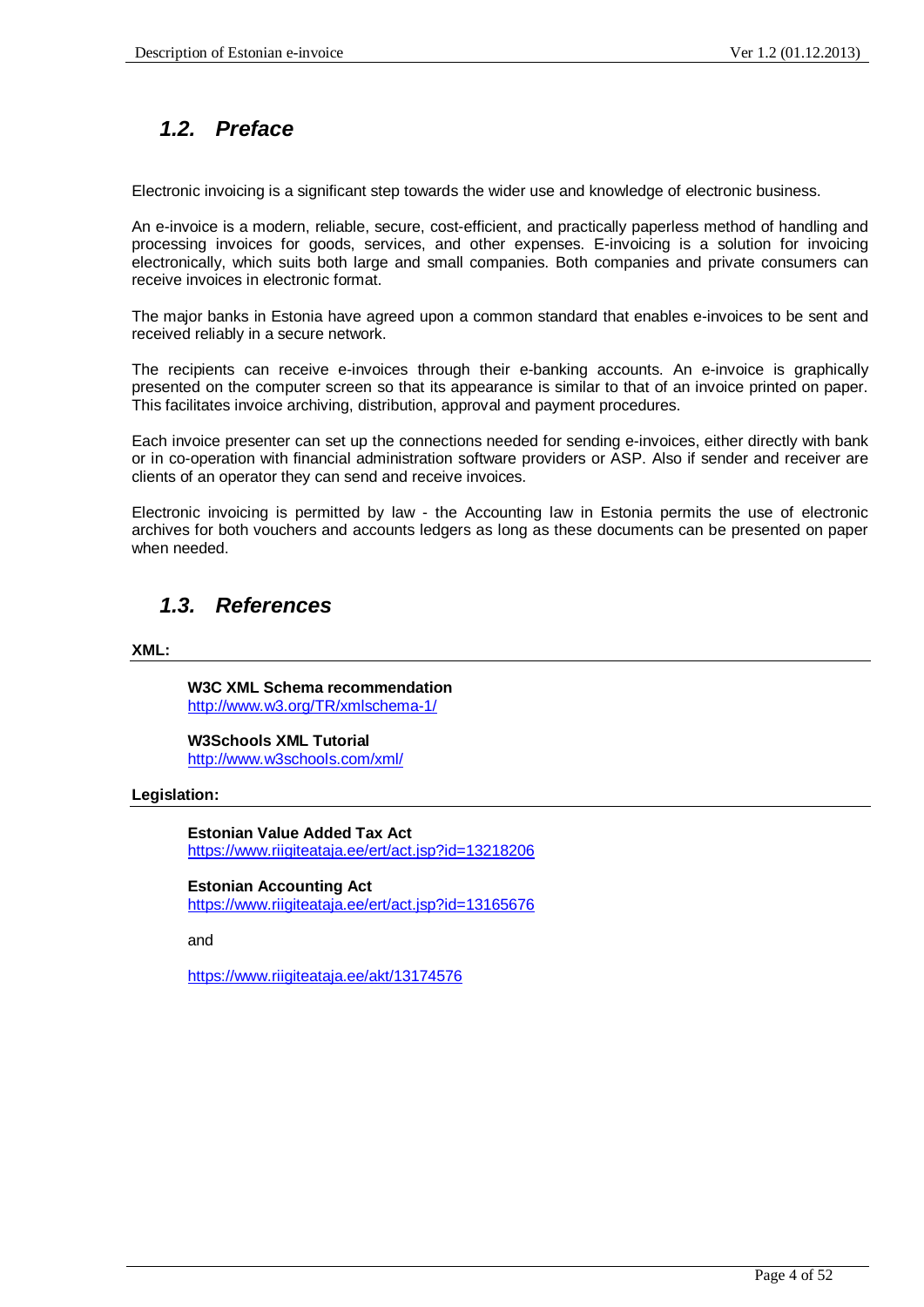# **2. E-Invoice description**

### *2.1. General*

Encoding of XML files is UTF-8

XML specific characters must be escaped:

| &          | &  |
|------------|----|
|            | '  |
|            | >  |
|            | <: |
| $\epsilon$ | "  |

For example name "Isad & Pojad OÜ" must be: <Name>Isad &amp; Pojad OÜ</Name>

# *2.2. E\_Invoice*

E\_Invoice is the root element of electronic invoice

| <b>Structure:</b>                                                                       | Example:                                                                                                                                                                                                                                                                                                                                                                                                                                                                                                                                                                                                                                                            |
|-----------------------------------------------------------------------------------------|---------------------------------------------------------------------------------------------------------------------------------------------------------------------------------------------------------------------------------------------------------------------------------------------------------------------------------------------------------------------------------------------------------------------------------------------------------------------------------------------------------------------------------------------------------------------------------------------------------------------------------------------------------------------|
| Header $\Box$<br>_Invoice $\boxplus$<br>E_Invoice<br>œ<br>root element<br>Footer $\Box$ | <e invoice=""><br/><header><br/><math>\cdots</math><br/><math>\le</math>/Header&gt;<br/>regNumber="10004252" channelld="EA"<br/><math>channelAddress = "10002028538005"</math><br/><math>\cdots</math><br/><math>\langle</math>Invoice&gt;<br/><lnvoice <br="" d="09200303961941" invoice="">regNumber="10007545" channelld="EA"<br/>channelAddress="10002028538005"&gt;<br/><math>\cdots</math><br/><math>\langle</math>Invoice&gt;<br/><math>&lt;</math>Footer<math>&gt;</math><br/><totalnumberinvoices>2</totalnumberinvoices><br/><totalamount>29768.04</totalamount><br/><math>\le</math>Footer&gt;<br/><math>\lt</math>/E Invoice&gt;</lnvoice></header></e> |

| Tag     | Description                                                         | Type /     | Mandatory  | <b>Notes</b> |
|---------|---------------------------------------------------------------------|------------|------------|--------------|
|         |                                                                     | Value list |            |              |
| Header  | Specifies file specific elements [on page 6].                       |            | <b>YES</b> |              |
| Invoice | Contains information about one invoice [on page 7].                 |            | YES        | 1-n          |
|         | This element is repeated for every invoice.                         |            |            |              |
| Footer  | Shows the total number of the invoices and the total sum of all the |            | <b>YES</b> |              |
|         | invoices in a file (on page 22).                                    |            |            |              |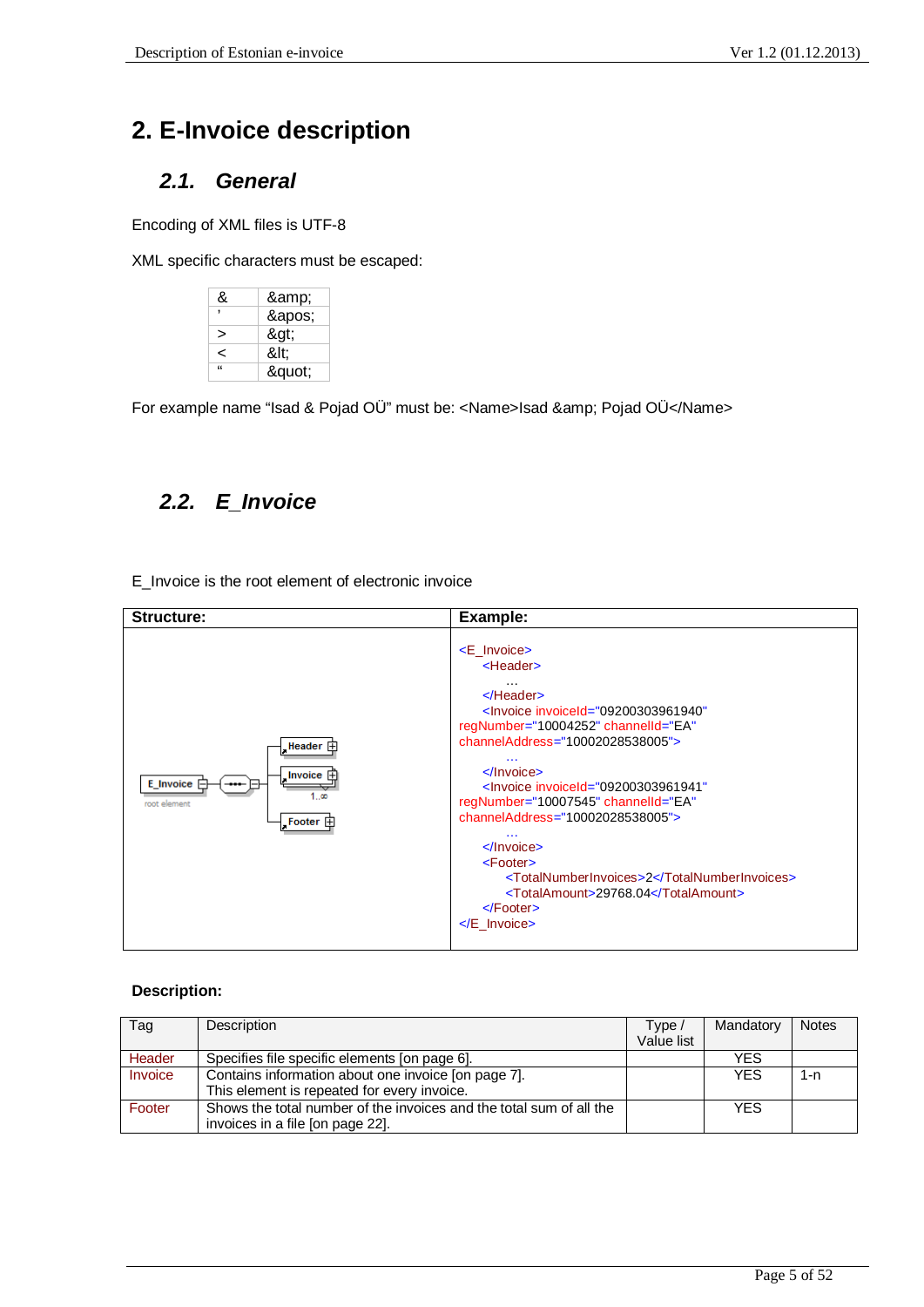### *2.3. Header*

Header contains file specific elements.

| <b>Structure:</b>                                                                                                          | Example:                                                                                                                                                                                                                                                                                                                                                                                                                   |
|----------------------------------------------------------------------------------------------------------------------------|----------------------------------------------------------------------------------------------------------------------------------------------------------------------------------------------------------------------------------------------------------------------------------------------------------------------------------------------------------------------------------------------------------------------------|
| Test<br>Date<br>Fileld<br><b>Appid</b><br>Header $\equiv$<br><b>Version</b><br>ienderld<br>ontractid<br>PayeeAccountNumber | <header><br/><test>YES</test><br/><date>2013-12-01</date><br/><fileid>66488</fileid><br/><appid>EARVE</appid><br/><math>\langle \text{Version} \rangle</math>1.1<math>\langle \text{Version} \rangle</math><br/><senderid>SWEDB</senderid><br/><receiverid>ITEE</receiverid><br/><contractid>EA1245</contractid><br/><payeeaccountnumber>10022056127002<br/></payeeaccountnumber><br/><math>\le</math>/Header&gt;</header> |

| Tag                | Description                            | Type / Value list | Mandatory  | <b>Notes</b>  |
|--------------------|----------------------------------------|-------------------|------------|---------------|
| Test               | Determines whether this is a test file | YesNoType         | NO.        |               |
|                    | or not.                                |                   |            |               |
| Date               | Determines the date when the file is   | DateType          | YES        |               |
|                    | generated.                             |                   |            |               |
| <b>FileId</b>      | Unique identification of the file.     | ShortTextType     | <b>YES</b> |               |
|                    | Used to prevent double-processing      |                   |            |               |
|                    | of the same file.                      |                   |            |               |
| Appld              | Application identifier. EARVE is       | ShortTextType     | NO.        |               |
|                    | used for e-invoice to the internet     |                   |            |               |
|                    | bank.                                  |                   |            |               |
| Version            | The version of the standard used.      | ShortTextType     | YES        |               |
| SenderId           | Sender ID of the file.                 | ShortTextType     | NO         |               |
| ReceiverId         | Receiver ID of the file.               | ShortTextType     | NO.        | Used for      |
| ContractId         | Contract ID between the sender and     | ShortTextType     | NO.        | compatibility |
|                    | the receiver.                          |                   |            | with existing |
| PayeeAccountNumber | Account number of the payee.           | AccountType       | <b>NO</b>  | file-exchange |
|                    | Account does not have to be the        |                   |            | system        |
|                    | same as PayToAccount in                |                   |            |               |
|                    | PaymentInfo element.                   |                   |            |               |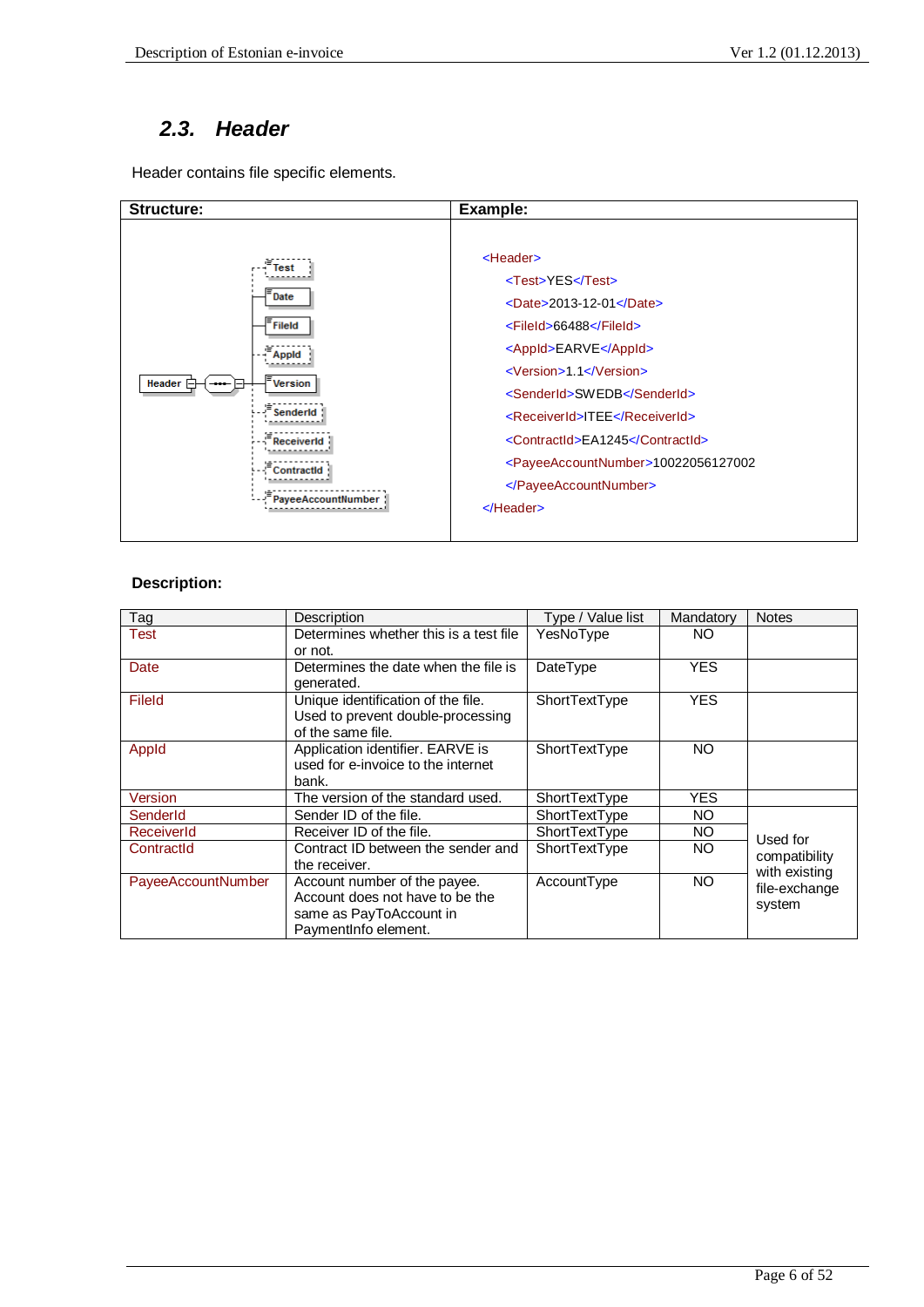### *2.4. Invoice*

Invoice contains information about one specific invoice.



| $\overline{\mathsf{T}}$ ag | Description                                                                                                                                        | Type / Value list    | Mandatory      | <b>Notes</b> |
|----------------------------|----------------------------------------------------------------------------------------------------------------------------------------------------|----------------------|----------------|--------------|
| invoiceld                  | Unique id of the invoice (on the scope of<br>one file).                                                                                            | NormalTextType       | <b>YES</b>     | Attribute    |
| serviceld                  | Client identification number (reference<br>number, client code, client number etc.)<br>in sellers system.                                          | <b>ShortTextType</b> | <b>NO</b>      | Attribute    |
| regNumber                  | Personal ID/registration code of the<br>invoice receiver.                                                                                          | RegType              | <b>YES</b>     | Attribute    |
| channelld                  | The id of the channel to where the<br>invoice must be routed [on page 34].                                                                         | EncodingType         | NO             | Attribute    |
| channelAddress             | The address in the channel of the invoice<br>receiver (registration number, bank<br>account etc).                                                  | NormalTextType       | NO             | Attribute    |
| factoring                  | Indicates whether this is a factoring<br>invoice or not.                                                                                           | YesNoType            | <b>NO</b>      | Attribute    |
| templateId                 | Id of the invoice's design template.                                                                                                               | NormalTextType       | <b>NO</b>      | Attribute    |
| languageld                 | ID of the invoice's language. Based on<br>ISO 639-1. For an example English is<br>"en".                                                            | LanguageType         | NO             | Attribute    |
| presentment                | Represents invoice's presentation<br>method in internet bank.                                                                                      | YesNoType            | <b>NO</b>      | Attribute    |
| invoiceGlobUniqId          | Invoice's unique identificator in sender's<br>invoicing process.                                                                                   | NormalTextType       | <b>NO</b>      | Attribute    |
| sellerContractId           | Seller's contract number. Used in<br>sending the invoice to the internet bank.                                                                     | NormalTextType       | N <sub>O</sub> | Attribute    |
| sellerRegnumber            | Seller's registration number.                                                                                                                      | RegType              | <b>YES</b>     | Attribute    |
| <b>InvoiceParties</b>      | Describes the sender and receiver of the<br>invoice [on page 9].                                                                                   |                      | <b>YES</b>     |              |
| InvoiceInformation         | Contains general information about the<br>invoice [on page 10].                                                                                    |                      | <b>YES</b>     |              |
| InvoiceSumGroup            | Information block for invoiced amounts<br>[on page 12].                                                                                            |                      | <b>YES</b>     | $1 - 2$      |
| Invoiceltem                | Contains detailed information about the<br>invoice rows [on page 14].                                                                              |                      | <b>YES</b>     |              |
| AdditionalInformation      | Contains additional information which is<br>shown on the invoice (e.g: marketing<br>information or info concerning services,<br>etc) [on page 19]. |                      | <b>NO</b>      | $0 - n$      |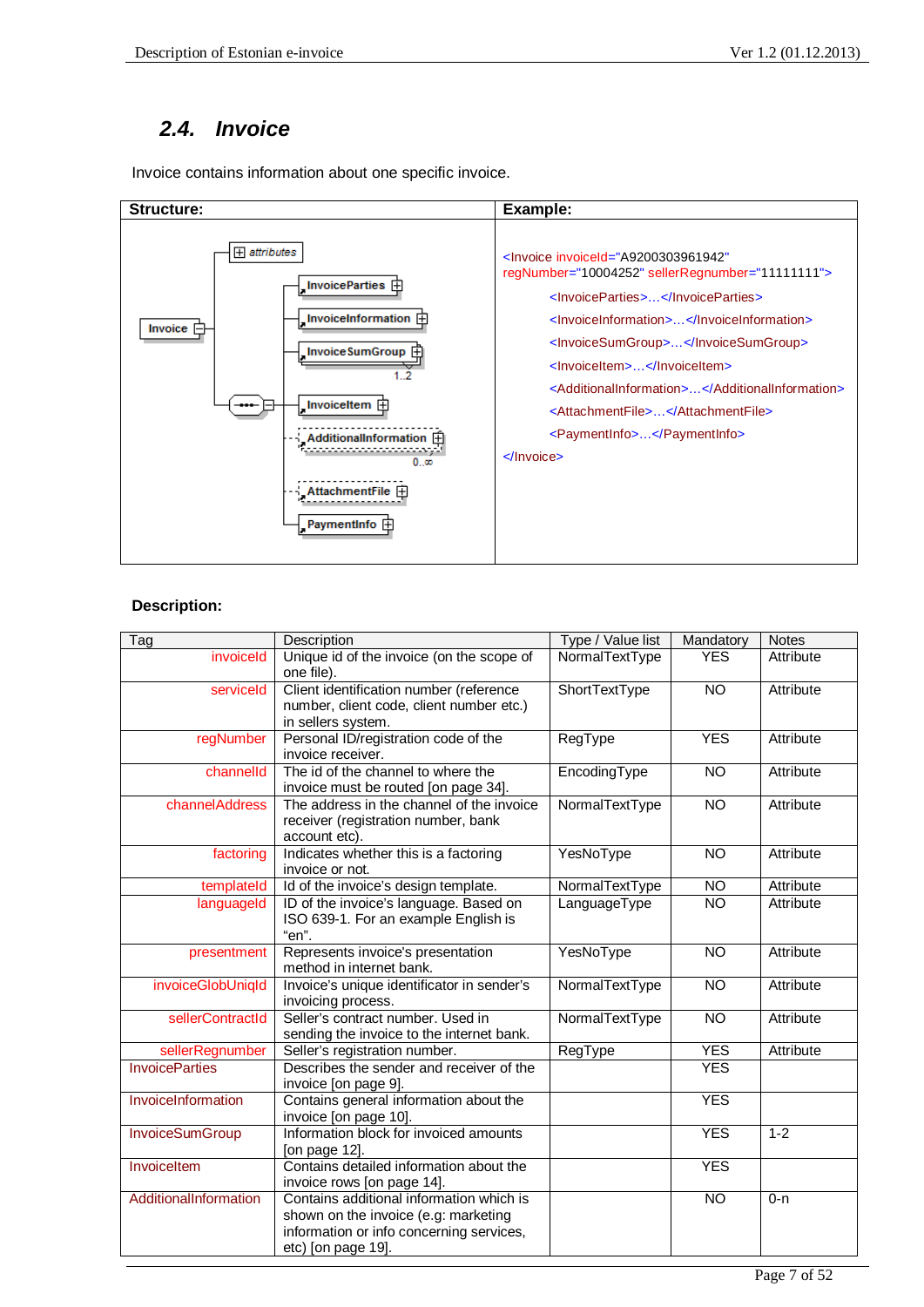| AttachmentFile | Invoice's picture data (PDF file) in<br>BASE64 coding [on page 20]. | E۱  |  |
|----------------|---------------------------------------------------------------------|-----|--|
| PaymentInfo    | Information needed to generate payment<br>[on page 20].             | YES |  |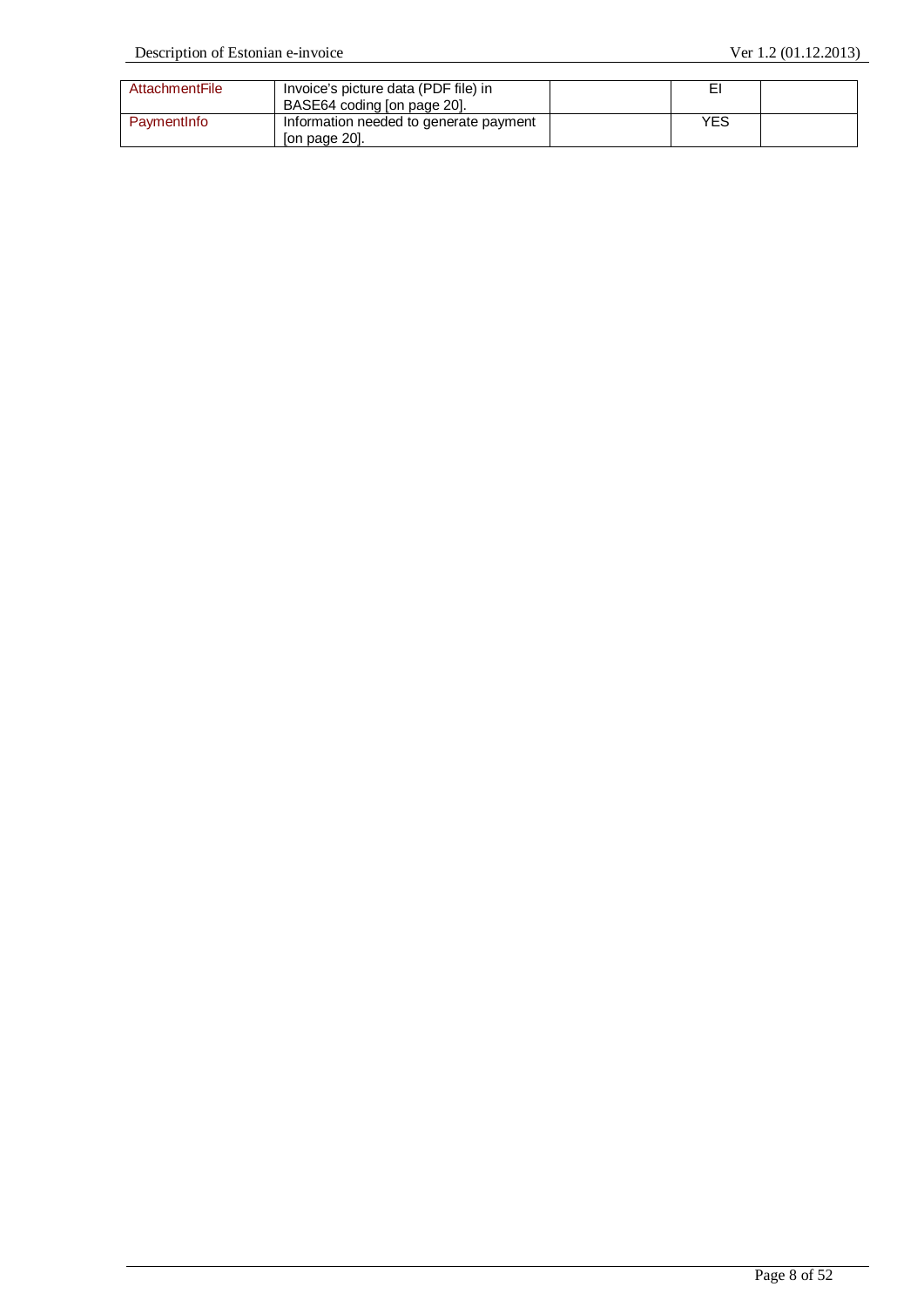### *2.5. InvoiceParties*

InvoiceParties defines different companies/persons involved with this invoice (the seller and the buyer, the recipient of the invoice, the recipient of the products/services and the payer of the invoice)



| Tag                   | Description                                     | Type / Value list      | Mandatory  | <b>Notes</b> |
|-----------------------|-------------------------------------------------|------------------------|------------|--------------|
| <b>SellerParty</b>    | Describes the seller (name, address, etc). See  | SellerPartyRecord      | <b>YES</b> |              |
|                       | SellerPartyRecord for details [on page 28].     |                        |            |              |
| <b>BuyerParty</b>     | Describes the buyer of the invoice. See         | <b>BillPartyRecord</b> | <b>YES</b> |              |
|                       | BillPartyRecord for details [on page 28].       |                        |            |              |
| <b>RecipientParty</b> | This invoice group is used when the invoice     | <b>BillPartyRecord</b> | NO.        |              |
|                       | recipient is not the buyer but for example, an  |                        |            |              |
|                       | accounting firm or other agent acting on the    |                        |            |              |
|                       | buyer's behalf. See BillPartyRecord for details |                        |            |              |
|                       | [on page 28].                                   |                        |            |              |
| <b>DeliveryParty</b>  | Delivery party details are used when the        | BillPartyRecord        | NO.        |              |
|                       | delivery to be invoiced is addressed to         |                        |            |              |
|                       | someone other than the buyer. See               |                        |            |              |
|                       | BillPartyRecord for details [on page 28].       |                        |            |              |
| <b>PayerParty</b>     | This invoice group is used when the payer of    | <b>BillPartyRecord</b> | NO         |              |
|                       | the invoice is not the buyer. See               |                        |            |              |
|                       | BillPartyRecord for details [on page 28].       |                        |            |              |
| <b>FactorParty</b>    | Party to whom SellerParty is selling its        | BillPartyRecord        | EI         |              |
|                       | accounts receivable invoices [on page 28].      |                        |            |              |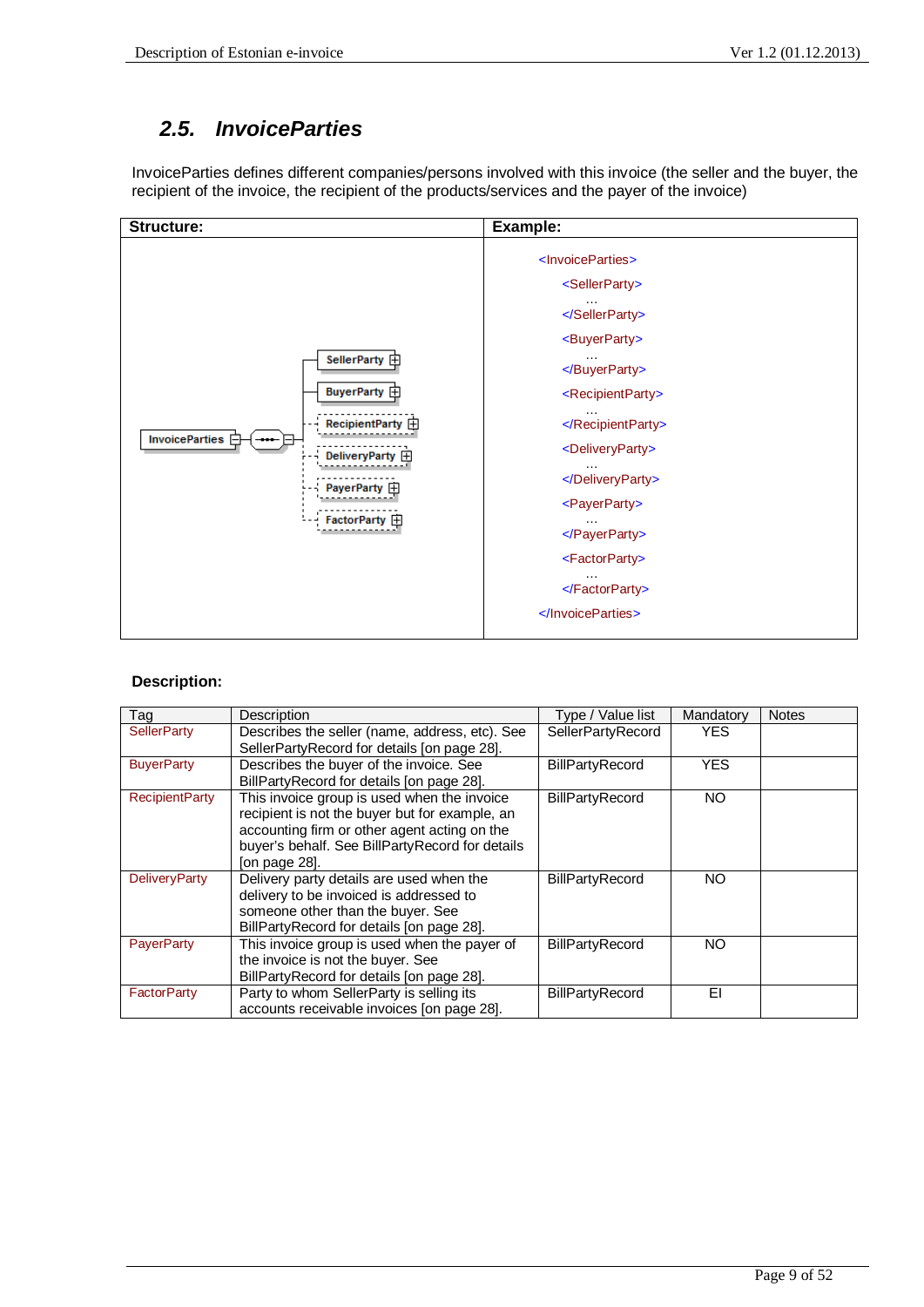# *2.6. InvoiceInformation*

InvoiceInformation contains general invoice specific information about the invoice, like invoice number and dates.

| <b>Structure:</b>                                                                                                                                                                                                                                                                                                                                                                                                                               | Example:                                                                                                                                                                                                                                                                                                                                                                                                                                                                                                                                                                                                                                                                                                                                                                                                                                                                                                                                                                                                                                                                                                                                                                                                                                                                                                                                               |
|-------------------------------------------------------------------------------------------------------------------------------------------------------------------------------------------------------------------------------------------------------------------------------------------------------------------------------------------------------------------------------------------------------------------------------------------------|--------------------------------------------------------------------------------------------------------------------------------------------------------------------------------------------------------------------------------------------------------------------------------------------------------------------------------------------------------------------------------------------------------------------------------------------------------------------------------------------------------------------------------------------------------------------------------------------------------------------------------------------------------------------------------------------------------------------------------------------------------------------------------------------------------------------------------------------------------------------------------------------------------------------------------------------------------------------------------------------------------------------------------------------------------------------------------------------------------------------------------------------------------------------------------------------------------------------------------------------------------------------------------------------------------------------------------------------------------|
| <b>Type</b><br><b>FactorContractNumber</b><br>ContractNumber<br><b>DocumentName</b><br><b>InvoiceNumber</b><br>nvoiceContentCode<br>nvoiceContentText<br>'aymentReferenceNumber<br>PaymentMethod<br>InvoiceInformation F<br><b>InvoiceDate</b><br><b>DueDate</b><br>PaymentTerm<br><b>FineRatePerDay</b><br>PeriodName<br>Period $\sqsubset$<br><b>StartDate</b><br><b>EndDate</b><br>InvoiceDeliverer <b>FI</b><br>Extension $\boxplus$<br>0.5 | <lnvoiceinformation><br/><type type="DEB"><br/><sourceinvoice>440</sourceinvoice><br/><math>\langle</math>Type<math>&gt;</math><br/><factorcontractnumber><br/>L8574-14<br/></factorcontractnumber><br/><contractnumber>15-58/2</contractnumber><br/><documentname>Arve</documentname><br/><invoicenumber>129592-2</invoicenumber><br/><invoicecontentcode><br/>SPO<sub>5</sub><br/></invoicecontentcode><br/><invoicecontenttext><br/>Sporditeenused<br/></invoicecontenttext><br/><paymentreferencenumber>30253234017<br/></paymentreferencenumber><br/><paymentmethod>Maksekorraldus<br/></paymentmethod><br/><lnvoicedate>2009-12-01</lnvoicedate><br/><duedate>2009-12-15</duedate><br/><paymentterm>Maksetähtaeg 14 päeva<br/></paymentterm><br/><finerateperday>0.2</finerateperday><br/><period><br/><periodname>Teenuse osutamise periood<br/></periodname><br/><startdate>2009-11-01</startdate><br/><enddate>2009-11-30</enddate><br/><math>\le</math>/Period&gt;<br/><invoicedeliverer><br/><contactname>Kati Karu</contactname><br/></invoicedeliverer><br/><extension id="GymName"><br/><informationname>Saal<br/></informationname><br/><informationcontent></informationcontent>Pallimängusaal<br/><br/><math>\le</math>/Extension&gt;<br/><math>\langle</math>InvoiceInformation&gt;</extension></period></type></lnvoiceinformation> |

| Tag                       |                             | Description                            | Type / Value list | Mandatory  | <b>Notes</b> |
|---------------------------|-----------------------------|----------------------------------------|-------------------|------------|--------------|
| <b>Type</b>               |                             | Invoice type.                          |                   | <b>YES</b> |              |
|                           |                             |                                        |                   |            |              |
|                           | type                        | DEB - debit invoice,                   | xs:NMTOKEN        | <b>YES</b> | Attribute    |
|                           |                             | $CRE - credit$ invoice                 | DEB/CRE           |            |              |
|                           | Sourcelnvoice               | Reference to the source invoice.       | ShortTextType     | NO.        |              |
|                           | <b>FactorContractNumber</b> | Factoring contract number (contract    | NormalTextType    | NO.        |              |
|                           |                             | between client and crediting           |                   |            |              |
|                           |                             | institution).                          |                   |            |              |
|                           | <b>ContractNumber</b>       | Contract number between the buyer      | NormalTextType    | NO         |              |
|                           |                             | and the seller. Basis for the invoice. |                   |            |              |
| <b>DocumentName</b>       |                             | Name of the document (ex: invoice,     | NormalTextType    | <b>YES</b> |              |
|                           |                             | credit invoice, waybill etc).          |                   |            |              |
| <b>InvoiceNumber</b>      |                             | Number of invoice.                     | NormalTextType    | <b>YES</b> |              |
| <b>InvoiceContentCode</b> |                             | Invoice content code, agreed           | ShortTextType     | NO.        |              |
|                           |                             | between parties to help automate       |                   |            |              |
|                           |                             | processing.                            |                   |            |              |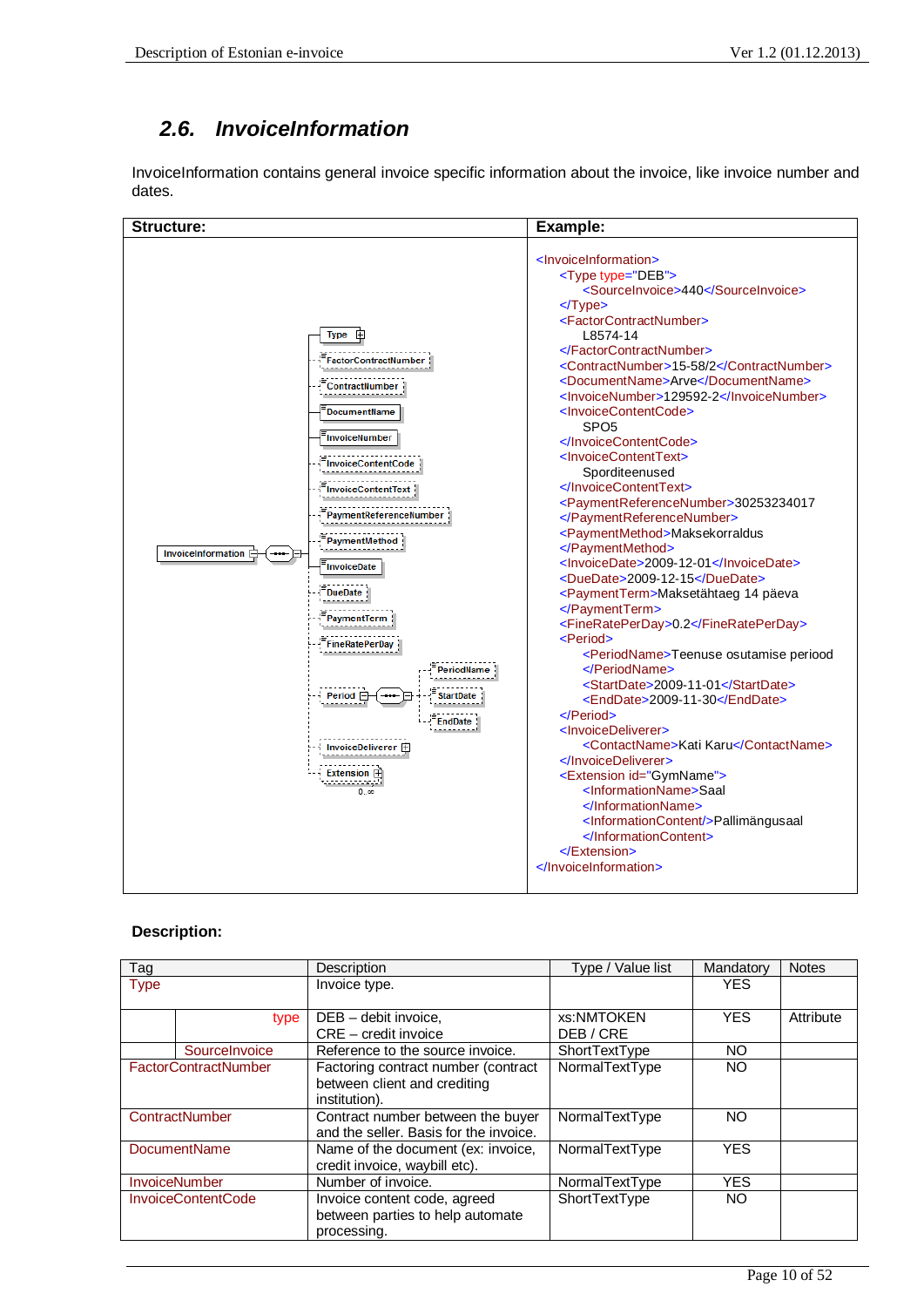|                    | <b>InvoiceContentText</b> | Description about the invoice<br>content.                                                                                                               | NormalTextType                 | NO.        |         |
|--------------------|---------------------------|---------------------------------------------------------------------------------------------------------------------------------------------------------|--------------------------------|------------|---------|
|                    | PaymentReferenceNumber    | Payment reference number. Same<br>as in PaymentInfo/PaymentRefId.                                                                                       | ReferenceType                  | <b>NO</b>  |         |
|                    | PaymentMethod             | Free text describing the payment<br>method and terms.                                                                                                   | NormalTextType                 | NO.        |         |
| <b>InvoiceDate</b> |                           | Invoice date.                                                                                                                                           | DateType                       | <b>YES</b> |         |
| <b>DueDate</b>     |                           | Invoice due date.                                                                                                                                       | DateType                       | NO.        |         |
| PaymentTerm        |                           | Free text describing payment terms<br>(e.g: The payment term of 14 days).                                                                               | NormalTextType                 | NO.        |         |
|                    | <b>FineRatePerDay</b>     | Fine rate per day. Shown in percent.                                                                                                                    | Decimal2FractionDi<br>gitsType | <b>NO</b>  |         |
| Period             |                           | If invoice concerns some kind of<br>period-related service – for example<br>energy consumption on given<br>period, then the period can be<br>specified. |                                | <b>NO</b>  |         |
|                    | PeriodName                | Name of the period.                                                                                                                                     | NormalTextType                 | <b>NO</b>  |         |
|                    | <b>StartDate</b>          | Starting date of the period.                                                                                                                            | DateType                       | NO.        |         |
|                    | EndDate                   | End date of the period.                                                                                                                                 | DateType                       | NO.        |         |
|                    | <b>InvoiceDeliverer</b>   | Invoice issuer contact data. See<br>ContactDataRecord for details [on<br>page 29.                                                                       | ContactDataRecord              | NO.        |         |
| Extension          |                           | Describes additional information<br>elements. See ExtensionRecord for<br>details [on page 30].                                                          | ExtensionRecord                | <b>NO</b>  | $0 - n$ |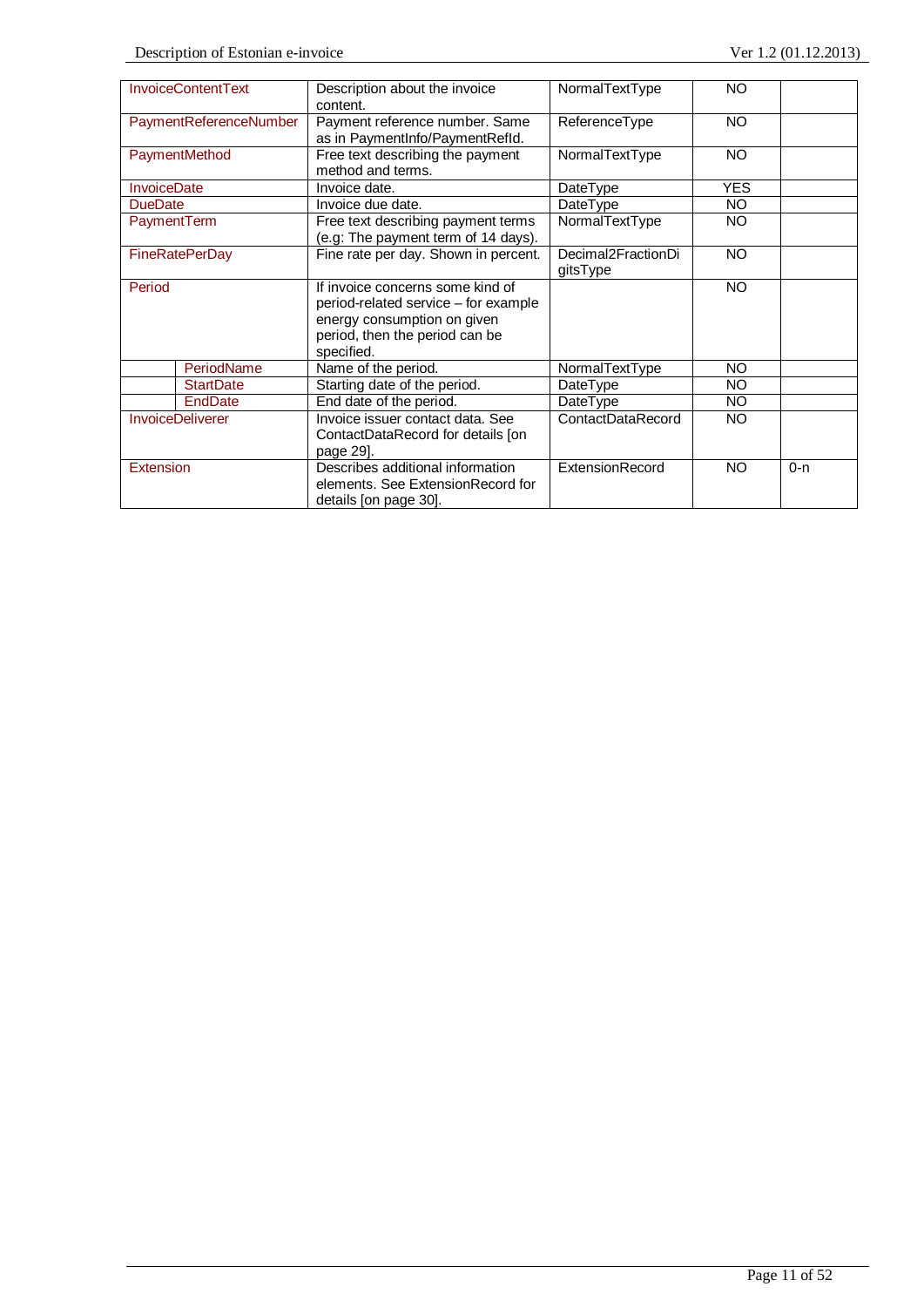# *2.7. InvoiceSumGroup*

InvoiceSumGroup contains invoiced amounts (invoice sum, balance etc).



| Tag                 | Description                                                                                       | Type / Value list              | Mand         | <b>Notes</b> |
|---------------------|---------------------------------------------------------------------------------------------------|--------------------------------|--------------|--------------|
| <b>Balance</b>      |                                                                                                   |                                | atory<br>NO. |              |
|                     | Describes balances on the beginning and<br>end of invoicing period.                               |                                |              |              |
| <b>BalanceDate</b>  | The date on which the balance is calculated.                                                      | DateType                       | <b>NO</b>    |              |
| <b>BalanceBegin</b> | Balance start value.                                                                              | Decimal2Fraction<br>DigitsType | NO.          |              |
| Inbound             | The sum paid by the invoice receiver to<br>invoice sender in the balance period.                  | Decimal2Fraction<br>DigitsType | <b>NO</b>    | $0 - n$      |
| Outbound            | The sum paid by the invoice sender to<br>invoice receiver in the balance period.                  | Decimal2Fraction<br>DigitsType | <b>NO</b>    | $0 - n$      |
| <b>BalanceEnd</b>   | Balance end value.                                                                                | Decimal2Fraction<br>DigitsType | <b>NO</b>    |              |
| InvoiceSum          | Amount of the invoice without tax.<br>Total of<br>InvoiceItemGroup/ItemEntry/ItemSum<br>elements. | Decimal4Fraction<br>DigitsType | <b>NO</b>    |              |
| PenaltySum          | Amount of the penalty.                                                                            | Decimal4Fraction<br>DigitsType | NO           |              |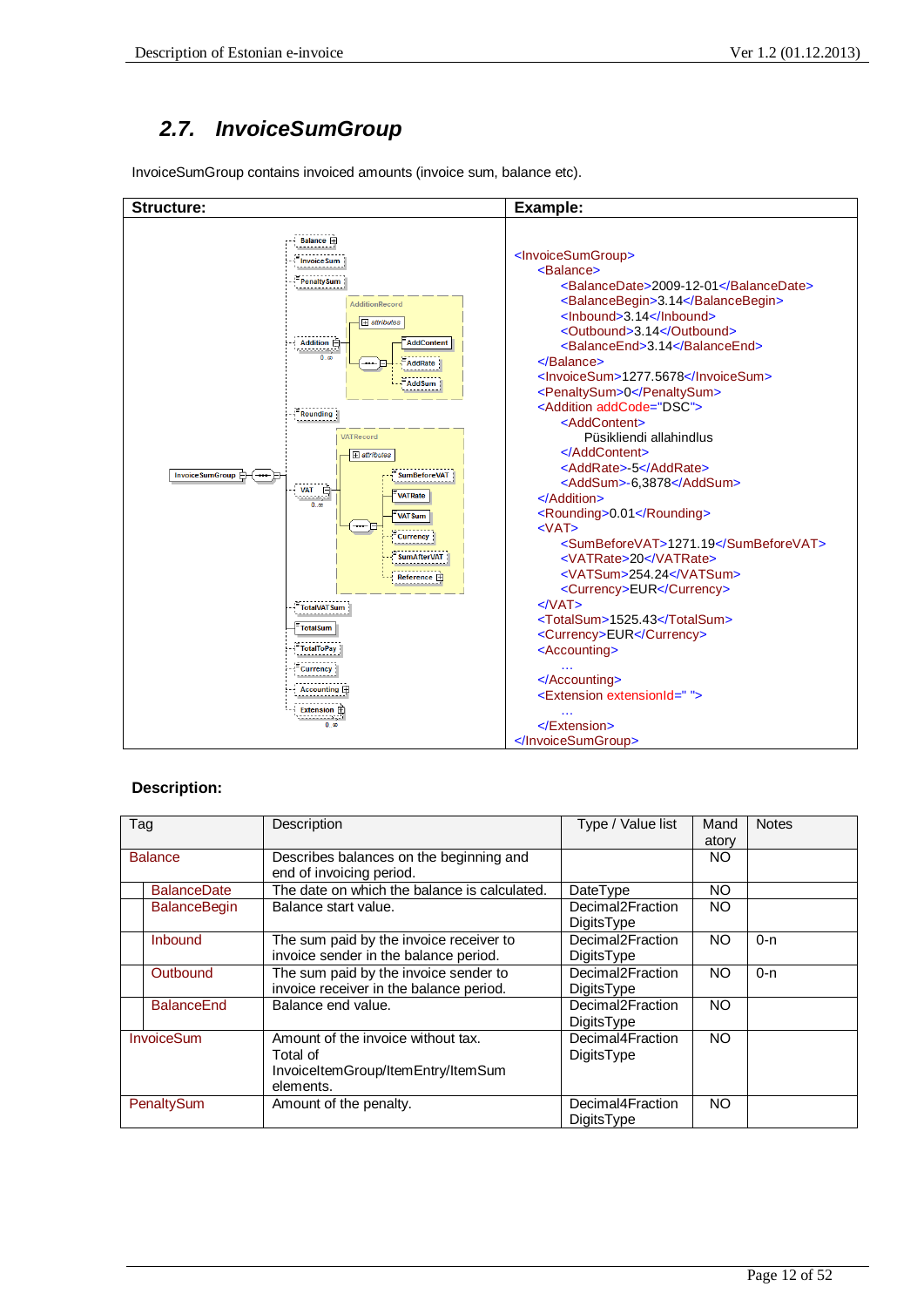| <b>Addition</b>    | Describes discounts and charges. See        | AdditionRecord   | NO         | $0 - n$ |
|--------------------|---------------------------------------------|------------------|------------|---------|
|                    | AdditionRecord for details [on page 25].    |                  |            |         |
| Rounding           | Invoice total rounding.                     | Decimal4Fraction | <b>NO</b>  |         |
|                    |                                             | DigitsType       |            |         |
| <b>VAT</b>         | Describes value-added tax. See VATRecord    | VATRecord        | <b>NO</b>  | $0 - n$ |
|                    | for details [on page 31].                   |                  |            |         |
|                    | Invoice must have as many VAT blocks as     |                  |            |         |
|                    | there are different VATRate values.         |                  |            |         |
|                    |                                             |                  |            |         |
|                    | Value is equal to                           |                  |            |         |
|                    | InvoiceItemGroup/ItemEntry/VAT amounts      |                  |            |         |
|                    | based on VAT rates.                         |                  |            |         |
| <b>TotalVATSum</b> | Total of all VAT sums.                      | Decimal2Fraction | <b>NO</b>  |         |
|                    |                                             | DigitsType       |            |         |
| <b>TotalSum</b>    | Invoice total sum.                          | Decimal2Fraction | <b>YES</b> |         |
|                    |                                             | DigitsType       |            |         |
| <b>TotalToPay</b>  | Amout to be paid. Credit invoice must have  | Decimal2Fraction | <b>NO</b>  |         |
|                    | 0.00 - negative amount does not correspond  | DigitsType       |            |         |
|                    | to the Estonian legislation.                |                  |            |         |
| Currency           | Three-character currency code as specified  | CurrencyType     | <b>NO</b>  |         |
|                    | in ISO 4217.                                |                  |            |         |
| Accounting         | Accounting element describes information    | AccountingRecord | <b>NO</b>  |         |
|                    | needed to automate accounting transactions. |                  |            |         |
|                    | See AccountingRecord for details [on page   |                  |            |         |
|                    | 24].                                        |                  |            |         |
|                    |                                             |                  |            |         |
| <b>Extension</b>   | Describes additional information elements.  | ExtensionRecord  | <b>NO</b>  | $0 - n$ |
|                    | See ExtensionRecord for details [on page]   |                  |            |         |
|                    | $30$ ].                                     |                  |            |         |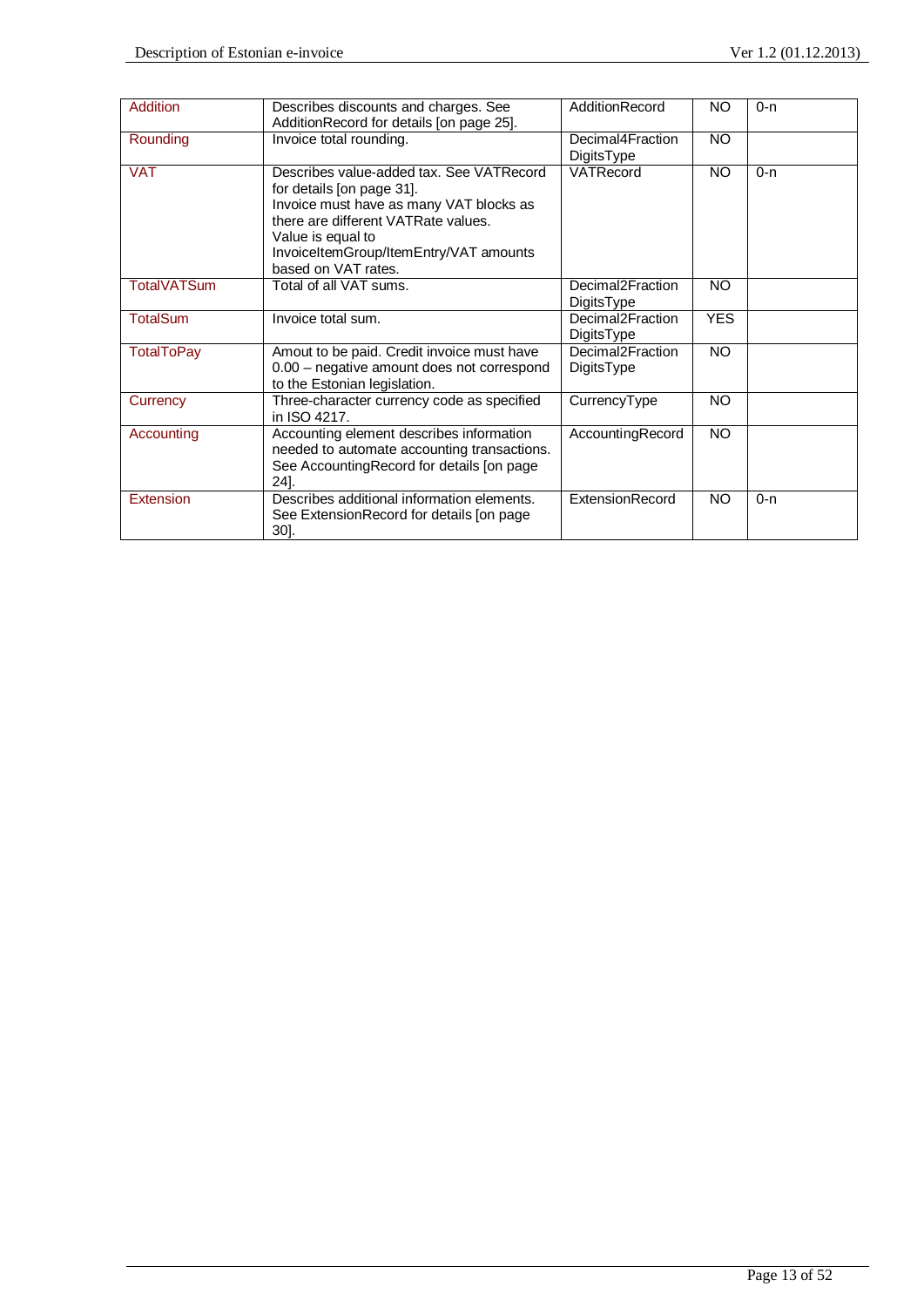## *2.8. InvoiceItem*

InvoiceItem contains information about Invoice rows: purchases and consumption data.



| Tag                         | Description                    | Type / Value list | Mandatory  | <b>Notes</b> |
|-----------------------------|--------------------------------|-------------------|------------|--------------|
| <b>InvoiceTotalGroup</b>    | Group of invoice items' totals |                   | NO.        |              |
|                             | (by items).                    |                   |            |              |
| groupId                     | ID of the invoice rows group.  | ShortTextType     | NO.        | Attribute    |
| <b>ItemEntry</b>            | Describes one specific invoice |                   | NO.        | $0 - n$      |
|                             | row entry [on page 16].        |                   |            |              |
| <b>GroupEntry</b>           | Describes group total [on page |                   | <b>NO</b>  |              |
|                             | 18].                           |                   |            |              |
| InvoiceItemGroup            | The main group on invoice      |                   | <b>YES</b> | $1 - n$      |
|                             | rows. Group of invoice items   |                   |            |              |
|                             | or invoice rows.               |                   |            |              |
| groupId                     | ID of the invoice rows group.  | ShortTextType     | NO.        | Attribute    |
| <b>ItemEntry</b>            | Describes one specific invoice |                   | YES        | $1 - n$      |
|                             | row entry [on page 16].        |                   |            |              |
| <b>GroupEntry</b>           | Describes group total [on page |                   | NO         |              |
|                             | 181.                           |                   |            |              |
| InvoiceItemTotalGroup       | Total of all of invoice items' |                   | NO         |              |
|                             | totals.                        |                   |            |              |
| InvoiceItemTotalDescription | Description of total.          | NormalTextType    | NO         |              |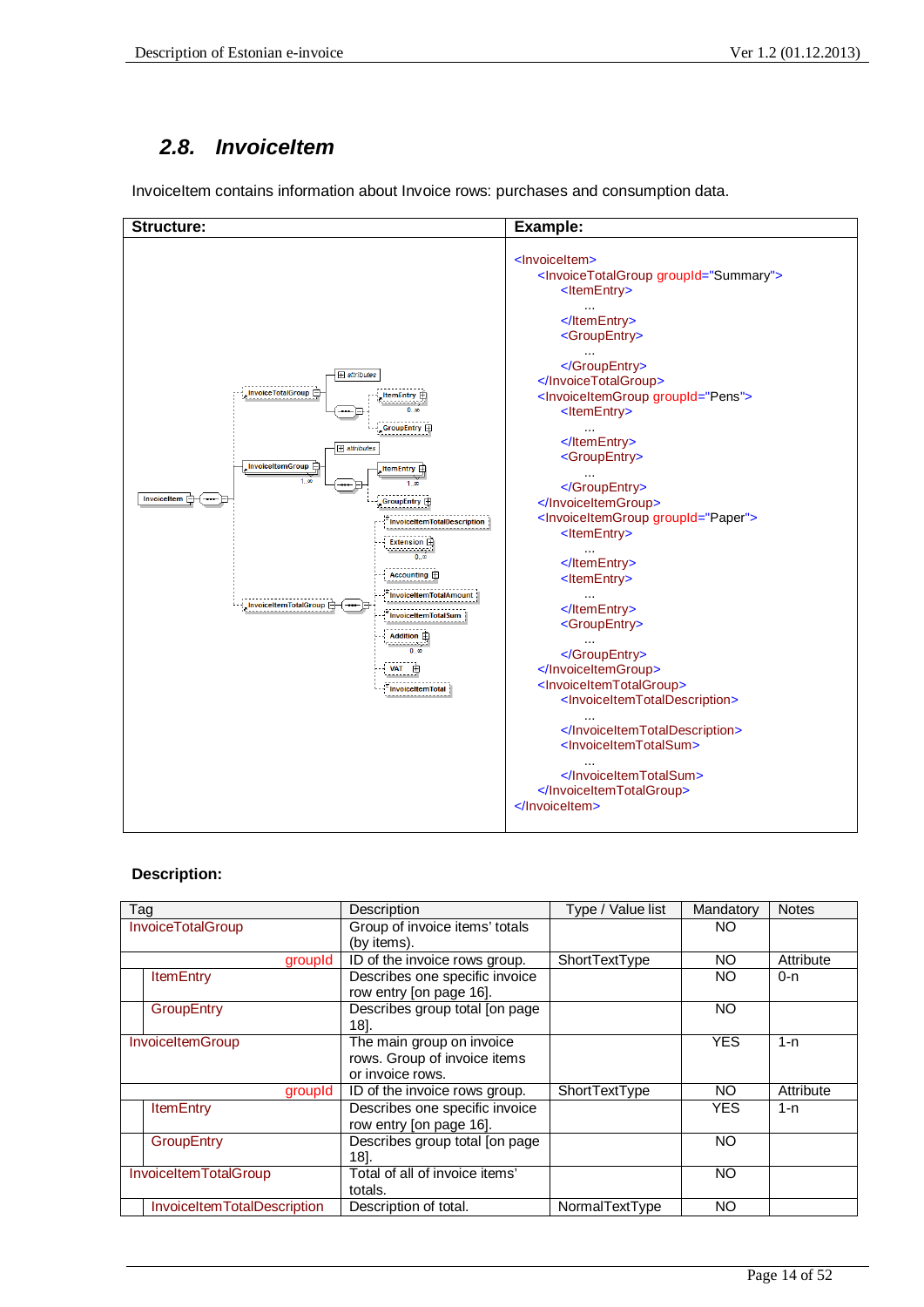| Extension                  | Describes additional elements<br>that are needed to present in<br>this section. See<br>ExtensionRecord for details<br>[on page 30].                | <b>ExtensionRecord</b>         | <b>NO</b> | $0 - n$ |  |
|----------------------------|----------------------------------------------------------------------------------------------------------------------------------------------------|--------------------------------|-----------|---------|--|
| Accounting                 | Accounting element describes<br>information needed to<br>automate accounting<br>transactions, See<br>AccountingRecord for details<br>[on page 24]. | AccountingRecord               | <b>NO</b> |         |  |
| InvoiceItemTotalAmount     | The Total amount of items.                                                                                                                         | Decimal4Fraction<br>DigitsType | NO.       |         |  |
| <b>InvoiceItemTotalSum</b> | Total amount of<br>products/services without<br>taxes.                                                                                             | Decimal4Fraction<br>DigitsType | <b>NO</b> |         |  |
| <b>Addition</b>            | Describes discounts and<br>charges. See AdditionRecord<br>for details [on page 25].                                                                | AdditionRecord                 | NO.       | $0 - n$ |  |
| <b>VAT</b>                 | Describes value-added tax.<br>See VATRecord for details.<br>[on page 31].                                                                          | VATRecord                      | NO.       |         |  |
| <b>InvoiceItemTotal</b>    | Total amount of<br>products/services.                                                                                                              | Decimal4Fraction<br>DigitsType | <b>NO</b> |         |  |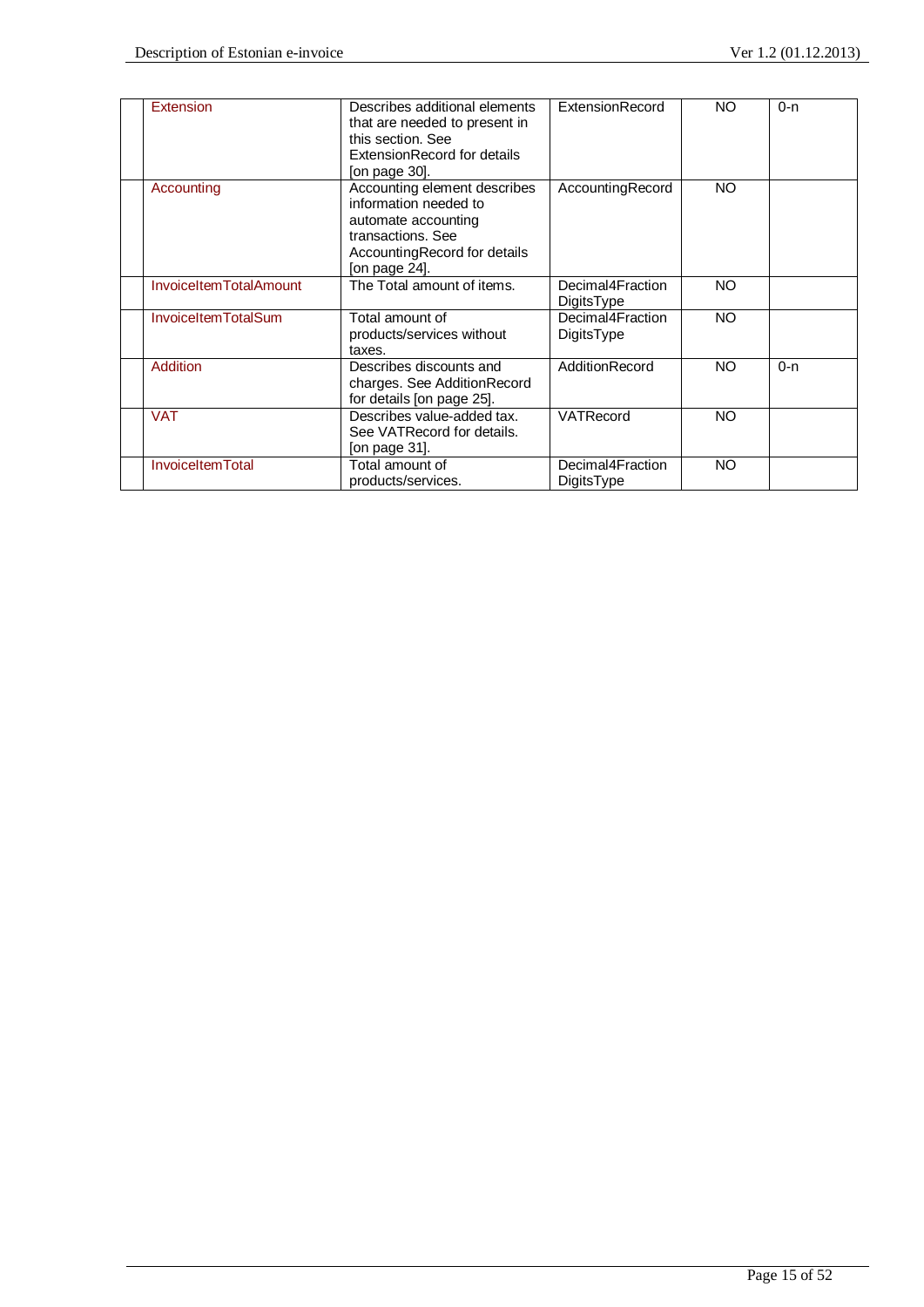# *2.8.1. ItemEntry*

ItemEntry element describes detailed info about one specific invoice row.



| Tag                    | Description                                                                                                             | Type / Value list  | Mandatory  | No<br>te<br>s |
|------------------------|-------------------------------------------------------------------------------------------------------------------------|--------------------|------------|---------------|
| <b>RowNo</b>           | Row number of the product/service.                                                                                      | NormalTextType     | NO         |               |
| <b>SerialNumber</b>    | Serial number of the product.                                                                                           | ShortTextType      | NO         |               |
| <b>SellerProductId</b> | Item/product ID code in seller's system.                                                                                | ShortTextType      | NO         |               |
| <b>BuyerProductId</b>  | Item/product ID code in buyer's system.                                                                                 | ShortTextType      | NO         |               |
| TaricCode              | TARIC code. See EncodingType for details [on<br>page 34.                                                                | EncodingType       | NO         |               |
| Accounting             | Describes information needed to automate<br>accounting transactions. See Accounting Record<br>for details [on page 24]. | AccountingRecord   | <b>NO</b>  |               |
| <b>CustomerRef</b>     | Reference related to a specific product/service<br>described in this row. Reference to order.                           | NormalTextType     | <b>NO</b>  |               |
| <b>Description</b>     | Product/service/article name or description.                                                                            | LongTextSingleType | <b>YES</b> |               |
| <b>EAN</b>             | International Article Number (Bar-code number).                                                                         | NormalTextType     | NO         |               |
| <b>InitialReading</b>  | Related to the periodical invoicing. Situation in<br>the beginning of the period. For example water<br>consumption.     | ShortTextType      | NO         |               |
| FinalReading           | Related to the periodical invoicing. Situation at<br>the end of the period. For example water<br>consumption.           | ShortTextType      | NO         |               |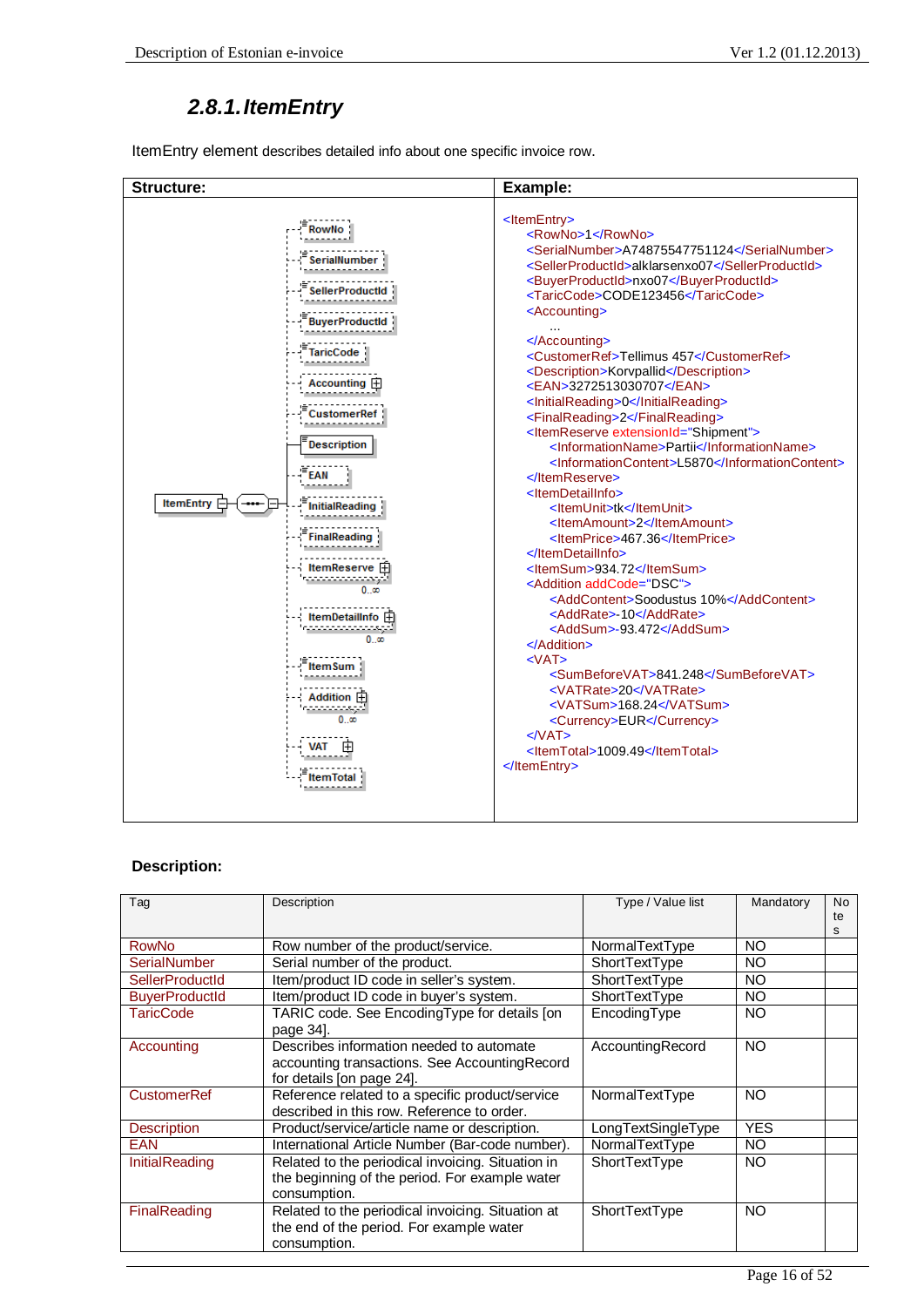| <b>ItemReserve</b>    | Describes additional information elements. See   | ExtensionRecord   | NO        | $0 - n$ |
|-----------------------|--------------------------------------------------|-------------------|-----------|---------|
|                       | ExtensionRecord for details [on page 30].        |                   |           |         |
| <b>ItemDetailInfo</b> | Detailed information of products/services.       |                   | NO        | 0-n     |
| <b>ItemUnit</b>       | Unit (e.g: h, kg, l, kWh).                       | ShortTextType     | <b>NO</b> |         |
| <b>ItemAmount</b>     | Amount of the products /services.                | Decimal4Fraction  | <b>NO</b> |         |
|                       |                                                  | <b>DigitsType</b> |           |         |
| <b>ItemPrice</b>      | Price of one product or service (without taxes). | Decimal4Fraction  | <b>NO</b> |         |
|                       |                                                  | <b>DigitsType</b> |           |         |
| <b>ItemSum</b>        | Total amount without taxes and discount.         | Decimal4Fraction  | <b>NO</b> |         |
|                       |                                                  | DigitsType        |           |         |
| Addition              | Describes discounts and charges. See             | AdditionRecord    | <b>NO</b> | $0 - n$ |
|                       | AdditionRecord for details [on page 25].         |                   |           |         |
| <b>VAT</b>            | Describes value-added tax. See VATRecord for     | VATRecord         | <b>NO</b> |         |
|                       | details [on page 31].                            |                   |           |         |
| <b>ItemTotal</b>      | Total amount of products/services row (with      | Decimal4Fraction  | <b>NO</b> |         |
|                       | taxes).                                          | <b>DigitsType</b> |           |         |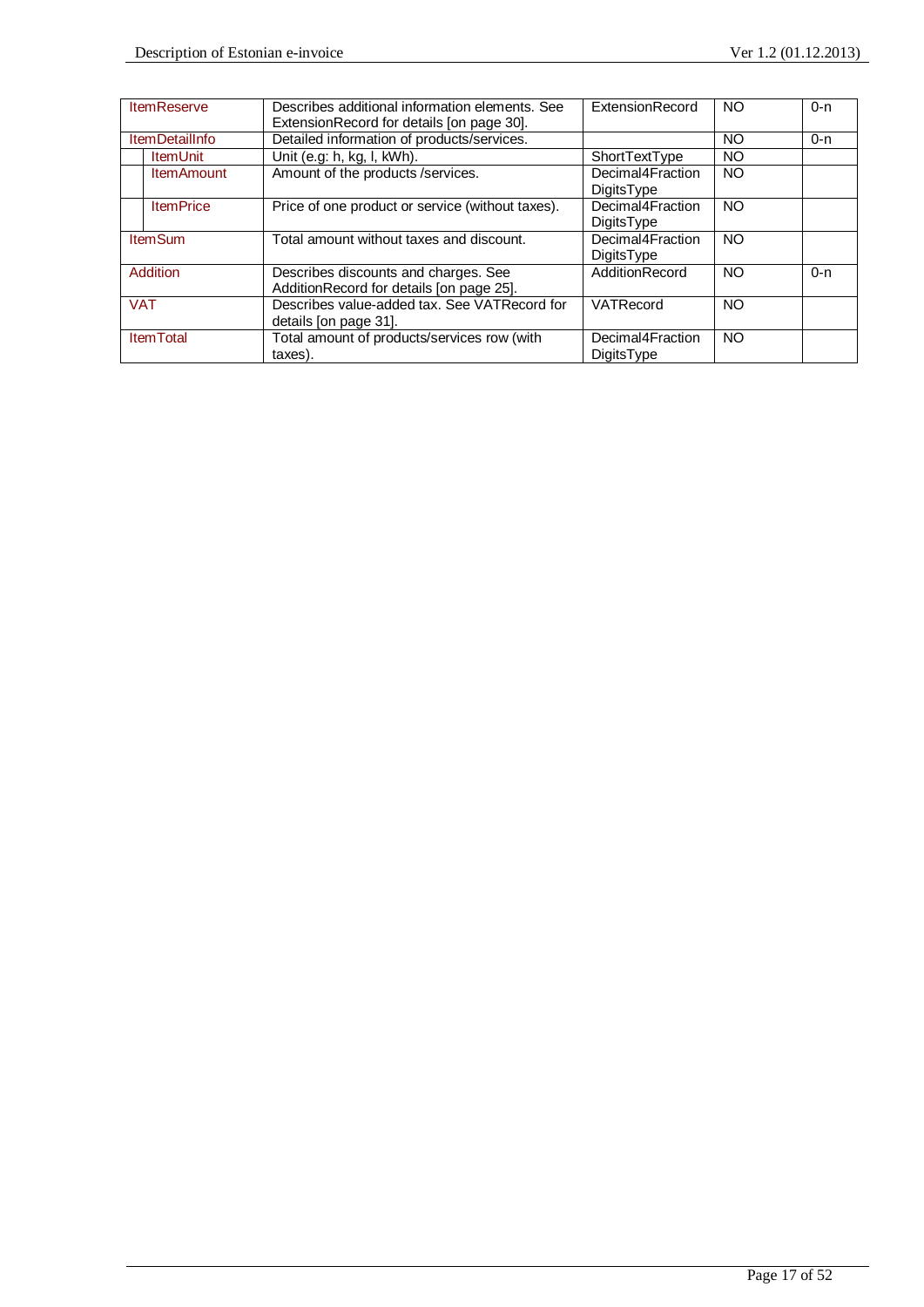# *2.8.2. GroupEntry*

GroupEntry element sums different item rows into one logical group.

| <b>Structure:</b>                                                                                                                                                                                                    | Example:                                                                                                                                                                                                                                                                                                                                                                                                                                                                                                                                                                                                                                                                                                        |
|----------------------------------------------------------------------------------------------------------------------------------------------------------------------------------------------------------------------|-----------------------------------------------------------------------------------------------------------------------------------------------------------------------------------------------------------------------------------------------------------------------------------------------------------------------------------------------------------------------------------------------------------------------------------------------------------------------------------------------------------------------------------------------------------------------------------------------------------------------------------------------------------------------------------------------------------------|
| <b>GroupDescription</b><br>Extension <b>H</b><br>0 <sub>0</sub><br>Accounting $\mathbb H$<br><sup>=</sup> GroupAmount<br>GroupEntry<br><sup>'</sup> GroupSum<br><b>Addition</b><br>0.00<br>- <sup>F</sup> GroupTotal | <groupentry><br/><groupdescription>Paber</groupdescription><br/><extension extensionid=""><br/><math>\le</math>/Extension&gt;<br/><accounting><br/>.<br/></accounting><br/><groupamount>4.5</groupamount><br/><groupsum>6355.8667</groupsum><br/><addition addcode="DSC"><br/><addcontent>Allahindlus</addcontent><br/><addrate>-40</addrate><br/><addsum>-2542.3467</addsum><br/><math>&lt;</math>/Addition&gt;<br/><math>&lt;</math>VAT<math>&gt;</math><br/><sumbeforevat>3813.52</sumbeforevat><br/><vatrate>20</vatrate><br/><vatsum>762.71</vatsum><br/><currency>EUR</currency><br/><math>&lt;</math>/VAT<math>&gt;</math><br/><grouptotal>4576.22</grouptotal><br/></addition></extension></groupentry> |

| Tag                | Description                                                                                                               | Type / Value list                     | Mandatory | <b>Notes</b> |
|--------------------|---------------------------------------------------------------------------------------------------------------------------|---------------------------------------|-----------|--------------|
| GroupDescription   | Free text describing the group.                                                                                           | NormalTextType                        | NO.       |              |
| Extension          | Additional information elements. See<br>ExtensionRecord for details [on page 30].                                         | ExtensionRecord                       | NO.       | $0 - n$      |
| Accounting         | Describes information needed to<br>automate accounting transactions. See<br>AccountingRecord for details [on page<br>241. | AccountingRecord                      | <b>NO</b> |              |
| <b>GroupAmount</b> | Total quantity of items described in the<br>rows in this group. (Sum of ItemAmount<br>elements).                          | Decimal4FractionDigits<br>Type        | NO        |              |
| GroupSum           | Total sum of items described in the<br>rows in this group (sum of ItemSum<br>elements).                                   | Decimal4FractionDigits<br><b>Type</b> | NO        |              |
| Addition           | Describes discounts and charges. See<br>AdditionRecord for details [on page 25].                                          | AdditionRecord                        | NO        | $0 - n$      |
| <b>VAT</b>         | Describes value-added tax. See<br>VATRecord for details [on page 31].                                                     | VATRecord                             | NO        |              |
| GroupTotal         | Total amount of items described in the<br>rows of this group.                                                             | Decimal4FractionDigits<br>Type        | <b>NO</b> |              |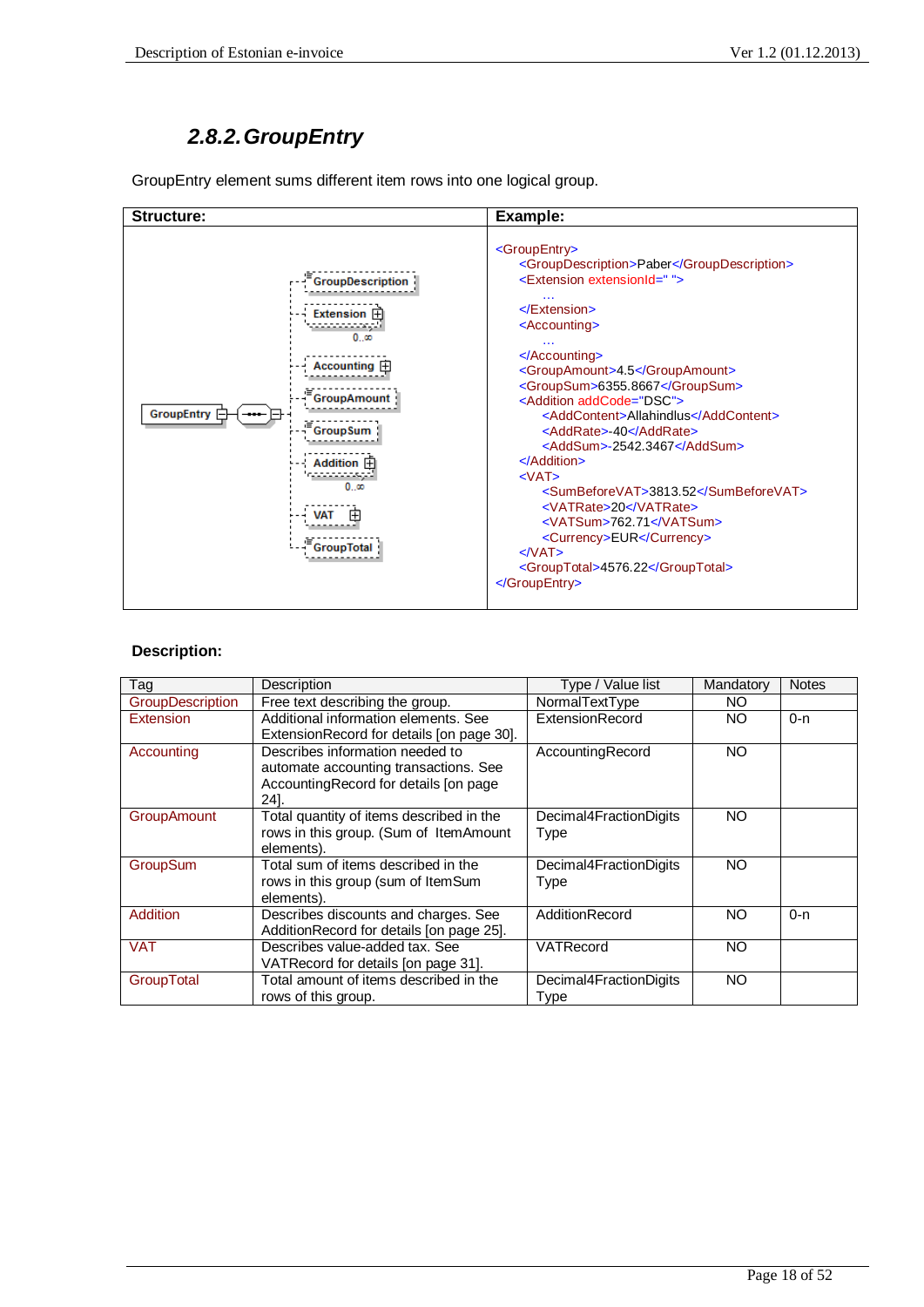## *2.9. AdditionalInformation*

AdditionalInformation element describes additional information on the invoice. For example information related to marketing messages and service terms.



| Taq                   | <b>Description</b>                                                                                        | Type / Value list | Mandatory | <b>Notes</b> |
|-----------------------|-----------------------------------------------------------------------------------------------------------|-------------------|-----------|--------------|
| AdditionalInformation | Additional information which is shown<br>on the invoice. See ExtensionRecord<br>for details [on page 30]. | ExtensionRecord   | NC        |              |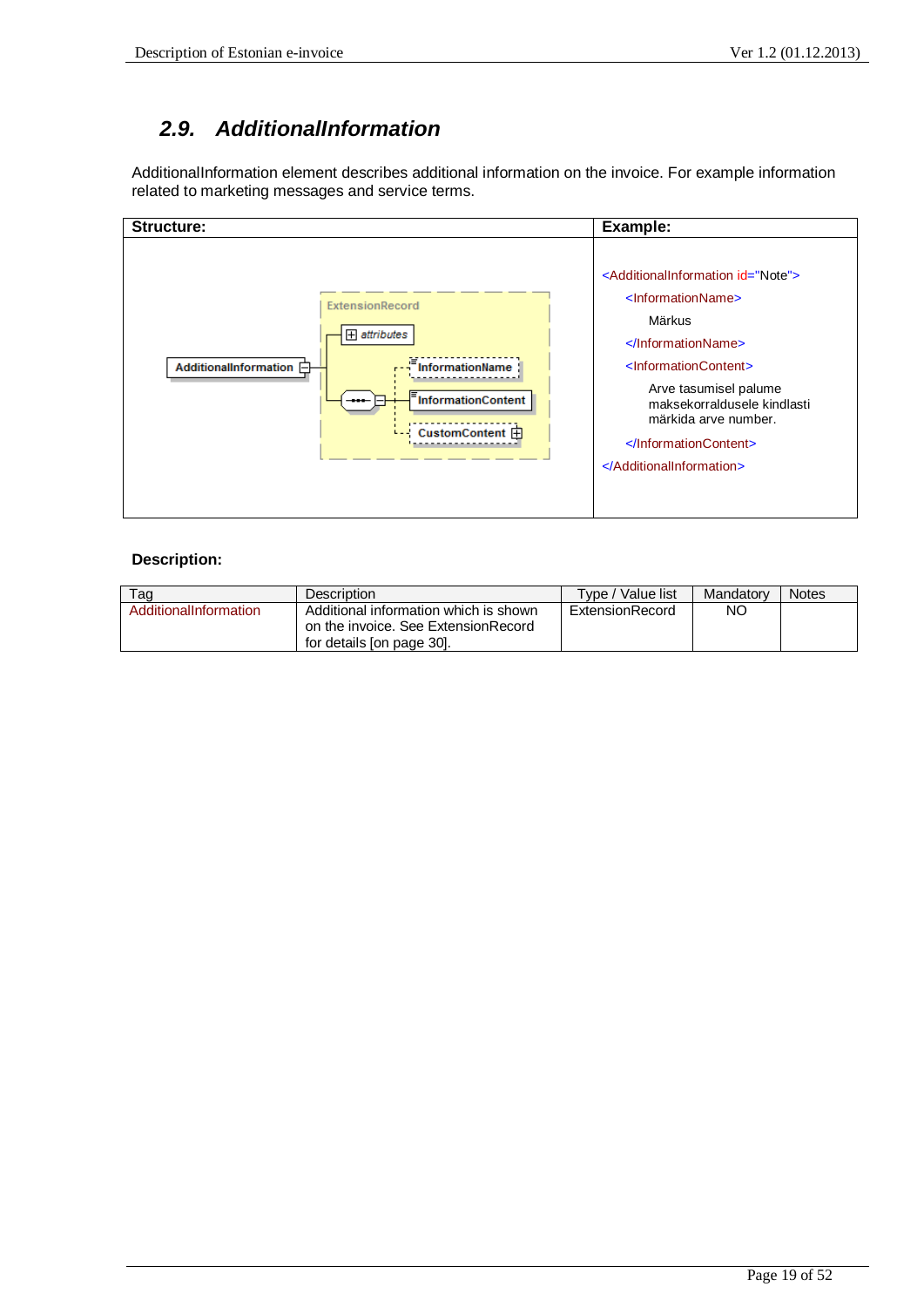### *2.10. AttachmentFile*

AttachmentFile element describes invoice's attachment (PDF file) – encoded in the form of XML.

| Struktuur:                                                                                                                        | Näide:                                                                                                                                                      |
|-----------------------------------------------------------------------------------------------------------------------------------|-------------------------------------------------------------------------------------------------------------------------------------------------------------|
| <b>AttachmentRecord</b><br><b>FileName</b><br>$\sqrt{r-1}$<br>FileBase64<br>AttachmentFile $\Box$<br>$-$<br>FileSize <sup>y</sup> | <attachmentfile><br/><filename></filename><br/><filebase64></filebase64><br/><filesize></filesize><br/><math>\leq</math>AttachmentFile&gt;</attachmentfile> |

### **Kirjeldus:**

| Element        | Kirjeldus                                                                          | Tüüp/<br>väärtus | Kohustuslik | Märkused |
|----------------|------------------------------------------------------------------------------------|------------------|-------------|----------|
| AttachmentFile | Describes elements of the<br>attachment added to the<br>document (picture in PDF). | AttachmentRecord | E.          |          |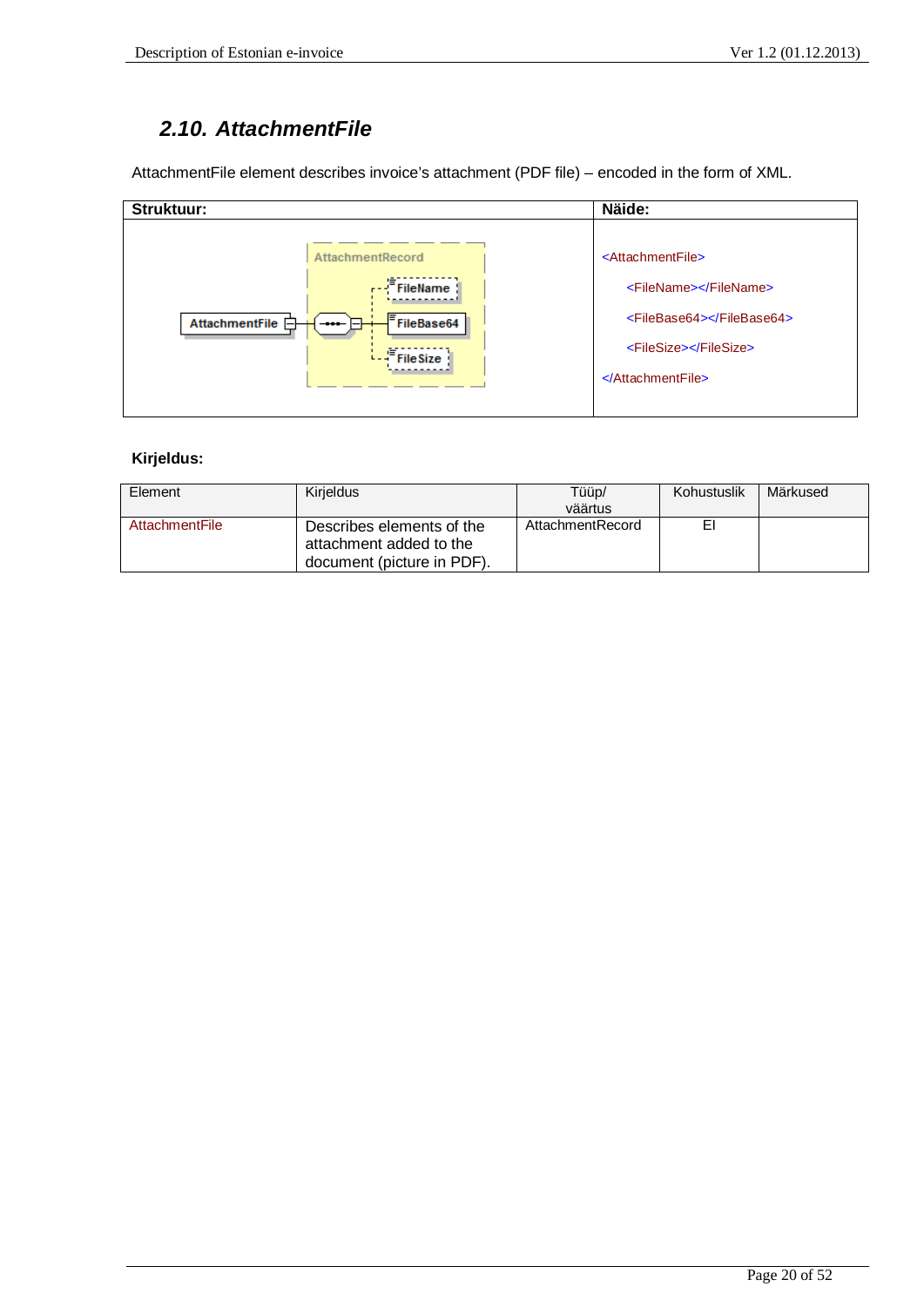# *2.11. PaymentInfo*

PaymentInfo element describes the information used for generating payment order form from the invoice.

| Structure:                                                                                                                                                                                                                                                                                         | Example:                                                                                                                                                                                                                                                                                                                                                                                                                                                                                                                                                                                                                                                                                    |
|----------------------------------------------------------------------------------------------------------------------------------------------------------------------------------------------------------------------------------------------------------------------------------------------------|---------------------------------------------------------------------------------------------------------------------------------------------------------------------------------------------------------------------------------------------------------------------------------------------------------------------------------------------------------------------------------------------------------------------------------------------------------------------------------------------------------------------------------------------------------------------------------------------------------------------------------------------------------------------------------------------|
| <b>Currency</b><br><b>PaymentDescription</b><br>-47∫<br>PaymentRefld<br><br><b>PaymentDescription</b><br>Payable<br>PayDueDate<br>PaymentTotalSum<br>PaymentInfo 白<br>PayerName<br>PaymentId<br>PayToAccount<br>PayToName<br><b>PavToBIC</b><br>ectDebitPayeeContractNumber<br>ectDebitPaverNumber | <paymentinfo><br/><currency>EUR</currency><br/><paymentdescription>Arve nr 340925 tasumine<br/></paymentdescription><br/><paymentrefld>30253234017</paymentrefld><br/><payable>YES</payable><br/><payduedate>2009-12-15</payduedate><br/><paymenttotalsum>5925.21</paymenttotalsum><br/><payername>TESTOSTJA AS</payername><br/><paymentid>340925</paymentid><br/><paytoaccount>10002028538006</paytoaccount><br/><paytoname>TESTMÜÜJA AS</paytoname><br/><paytobic>EEE111</paytobic><br/><directdebitpayeecontractnumber>61<br/></directdebitpayeecontractnumber><br/><directdebitpayernumber>30253234017<br/></directdebitpayernumber><br/><math>\le</math>/PaymentInfo&gt;</paymentinfo> |

| Tag                            | Description                                          | Type / Value list          | Mandatory  | <b>Notes</b>            |
|--------------------------------|------------------------------------------------------|----------------------------|------------|-------------------------|
| Currency                       | Three-character currency<br>code as specified in ISO | CurrencyType               | <b>YES</b> |                         |
|                                | 4217.                                                |                            |            |                         |
| PaymentDescription             | Description of the payment.                          | PaymentDescripti<br>onType |            | At least<br>ref.no or   |
| PaymentRefld                   | Payment reference number.                            | ReferenceType              |            | descrip-                |
|                                |                                                      |                            |            | tion must<br>be filled. |
| Payable                        | Whether this bill needs to be                        | YesNoType                  | <b>YES</b> |                         |
|                                | paid or not.                                         |                            |            |                         |
|                                | YES - invoice needs to be                            |                            |            |                         |
|                                | paid (PayDueDate is                                  |                            |            |                         |
|                                | mandatory).<br>NO - invoice does not need            |                            |            |                         |
|                                | payment (PayDueDate is                               |                            |            |                         |
|                                | optional).                                           |                            |            |                         |
| PayDueDate                     | Payment due date.                                    | DateType                   |            |                         |
| <b>PaymentTotalSum</b>         | Total amount of the                                  | Decimal2Fraction           | <b>YES</b> |                         |
|                                | payment.                                             | DigitsType                 |            |                         |
| PayerName                      | Name of the payer.                                   | NormalTextType             | <b>YES</b> |                         |
| PaymentId                      | Invoice number.                                      | NormalTextType             | <b>YES</b> |                         |
| PayToAccount                   | The beneficiary's account<br>number.                 | AccountType                | <b>YES</b> |                         |
| PayToName                      | The beneficiary's name.                              | NormalTextType             | <b>YES</b> |                         |
| PayToBIC                       | The beneficiary's bank's BIC                         | <b>BICType</b>             | <b>NO</b>  |                         |
|                                | code.                                                |                            |            |                         |
| DirectDebitPayeeContractNumber | Direct debit contract number                         | ShortTextType              | <b>NO</b>  |                         |
|                                | between bank and receiver                            |                            |            |                         |
|                                | of the payment.                                      |                            |            |                         |
| <b>DirectDebitPayerNumber</b>  | Payer identification in direct                       | ReferenceType              | <b>NO</b>  |                         |
|                                | debit contract (reference                            |                            |            |                         |
|                                | number, client number, etc.).                        |                            |            |                         |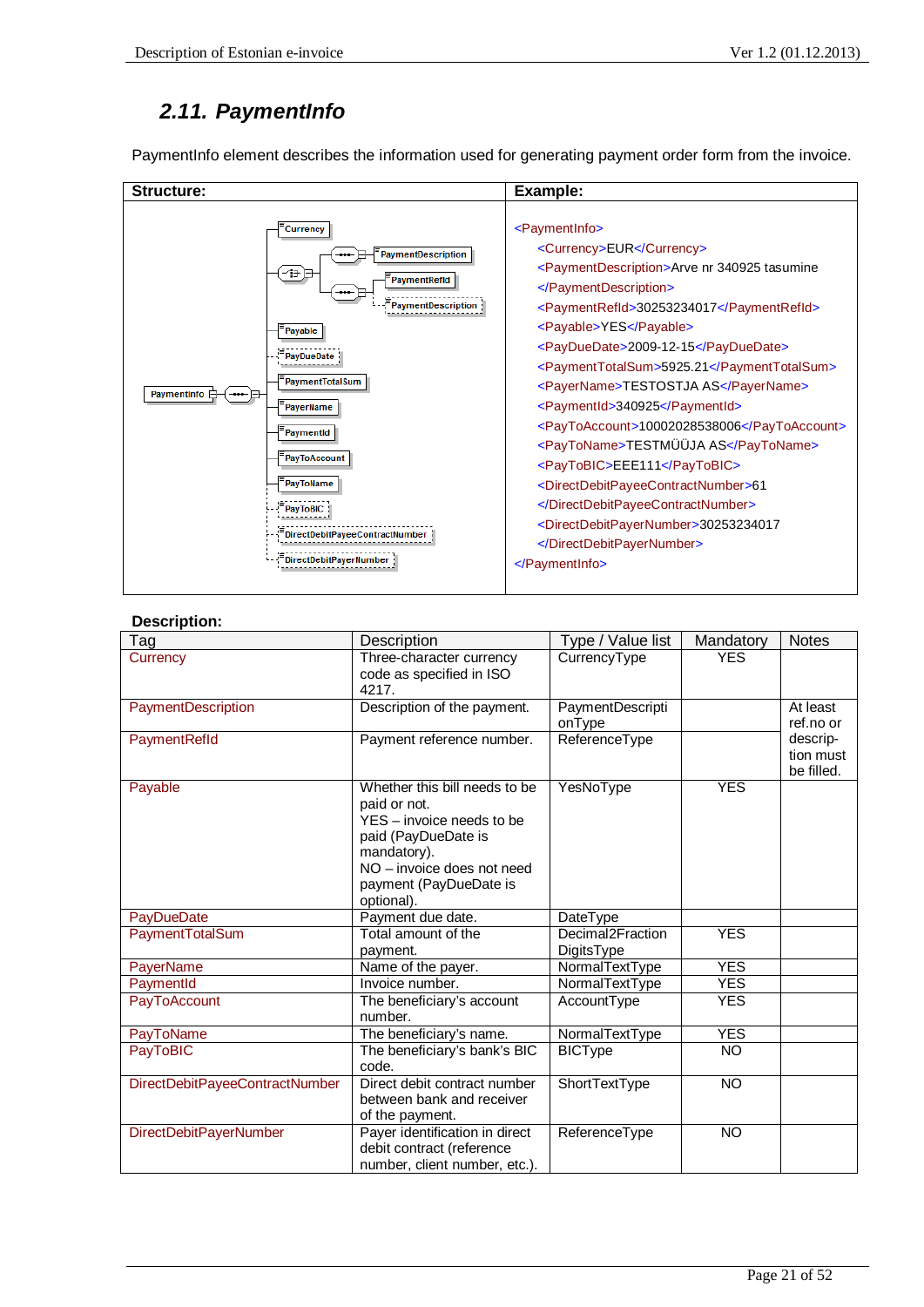# *2.12. Footer*

Footer element shows the total number of the invoices and the total sum of all the invoices in a file.

| Structure:                                | Example:                                     |
|-------------------------------------------|----------------------------------------------|
| TotalNumberInvoices                       | <footer></footer>                            |
| Footer $\Box$                             | <totalnumberinvoices>1</totalnumberinvoices> |
| $\rightarrow$ $\rightarrow$ $\rightarrow$ | <totalamount>29768.04</totalamount>          |
| -F <sub>TotalAmount</sub>                 | $\le$ Footer $>$                             |

| Tag                        | Description                                                                                                                                             | Type / Value list          | Mandatory  | <b>Notes</b> |
|----------------------------|---------------------------------------------------------------------------------------------------------------------------------------------------------|----------------------------|------------|--------------|
| <b>TotalNumberInvoices</b> | Number of invoices in the file.<br>Count of Invoice elements in the<br>file. Used for error detection.                                                  | xs:positiveInteger         | <b>YES</b> |              |
| <b>TotalAmount</b>         | Sum of PaymentTotalSum<br>elements of all the invoices in<br>the file. Different currencies are<br>not taken into account. Used for<br>error detection. | Decimal2FractionDigitsType | <b>YES</b> |              |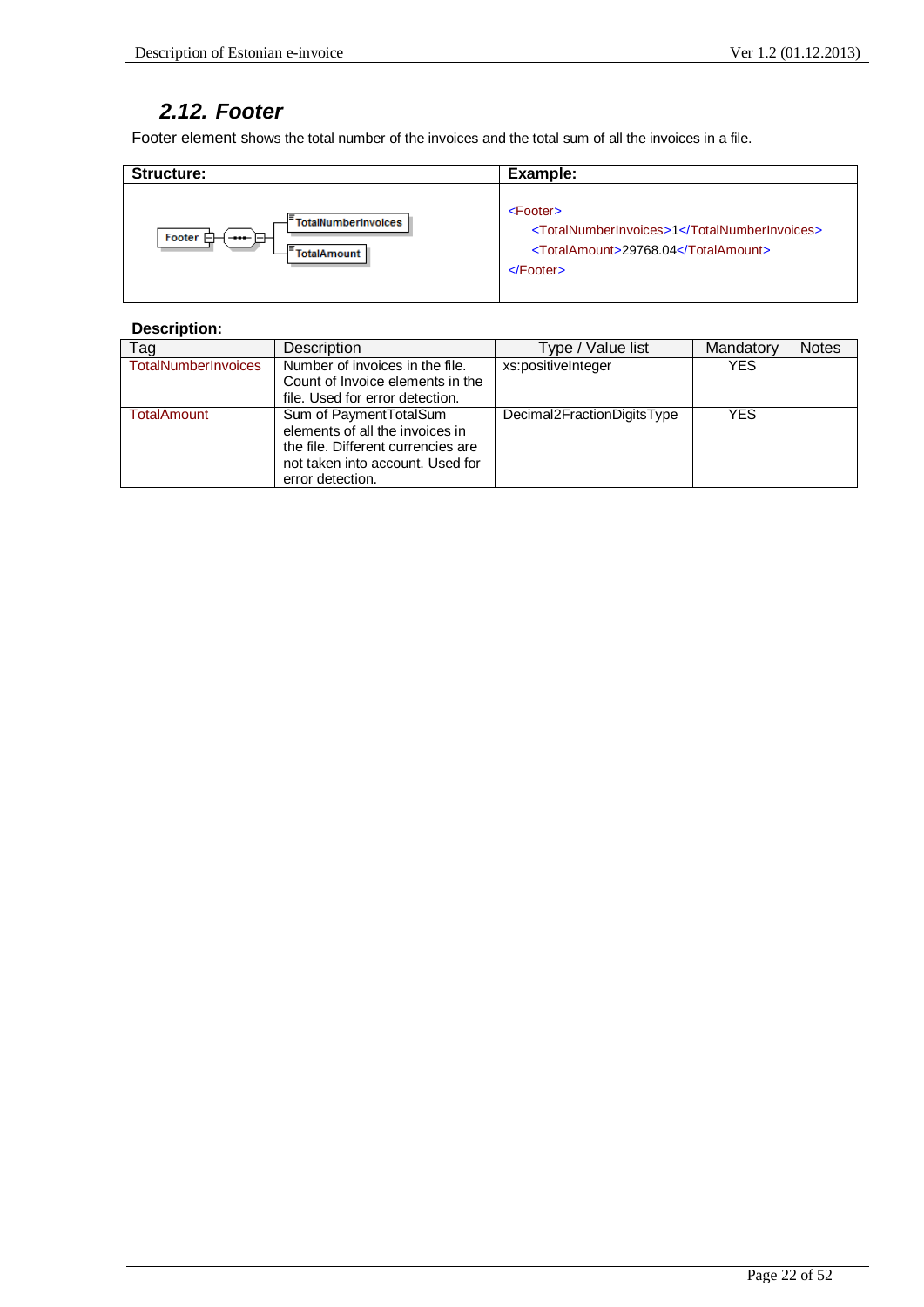# *2.13. Complex Type Definitions*

# *2.13.1. AccountDataRecord*

AccountDataRecord defines the elements used to describe bank account information.

| Structure:                                                                                     | Example:                                                                                                                                                                                                                                                    |
|------------------------------------------------------------------------------------------------|-------------------------------------------------------------------------------------------------------------------------------------------------------------------------------------------------------------------------------------------------------------|
| AccountNumber<br>$ \overline{BAN}$<br>AccountDataRecord <b>F</b><br>$-$<br>$=$ BIC<br>BankName | $<$ Accountlnfo $>$<br><accountnumber>10002028538005<br/><math>\langle</math>AccountNumber&gt;<br/><iban>EE241010002028538005</iban><br/><bic>EEUHEE2X</bic><br/><bankname>SEB</bankname><br/><math>\leq</math>Accountinfo<math>\geq</math></accountnumber> |

| Tag             | Description                             | Type / Value list | Mandatory  | <b>Notes</b> |
|-----------------|-----------------------------------------|-------------------|------------|--------------|
| AccountNumber   | Account number in local banking system. | AccountType       | <b>YES</b> |              |
| <b>IBAN</b>     | International Banking Account Number.   | AccountType       | NO         |              |
| <b>BIC</b>      | Bank identification code (SWIFT code).  | <b>BICTvpe</b>    | NO         |              |
| <b>BankName</b> | The name of the bank.                   | NormalTextType    | <b>NO</b>  |              |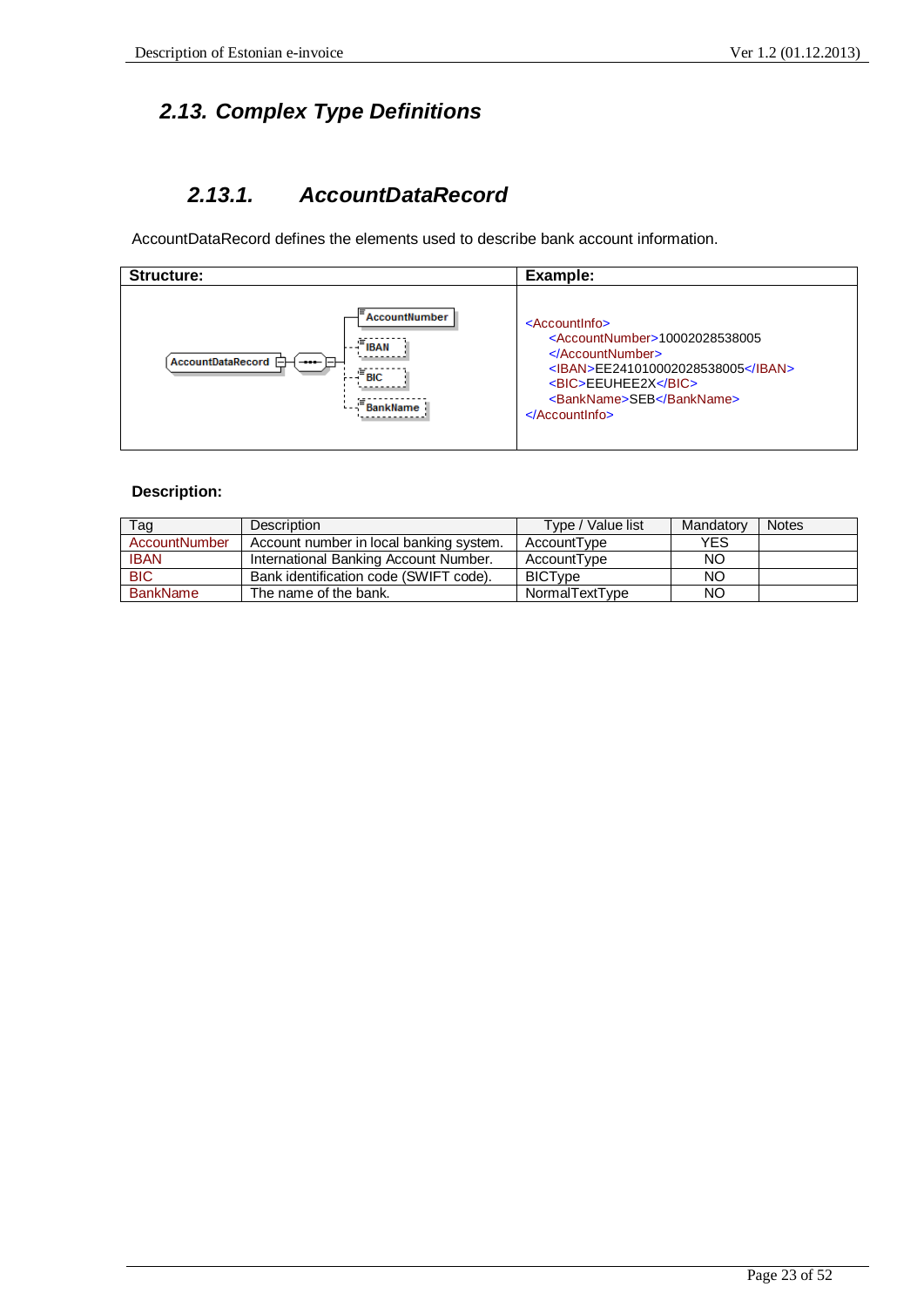# *2.13.2. AccountingRecord*

AccountingRecord describes information needed to automate accounting transactions. The vendor and the buyer can agree on information needed to automate invoice (row) processing in buyers accounting system.



| Type / Value list<br>Tag<br>Description |                                                                                                                                                                                                    | Mandatory                      | <b>Notes</b> |         |
|-----------------------------------------|----------------------------------------------------------------------------------------------------------------------------------------------------------------------------------------------------|--------------------------------|--------------|---------|
| <b>Description</b>                      | Description of the journal entry.                                                                                                                                                                  | NormalTextType                 | NO.          |         |
| <b>JournalEntry</b>                     | Describes one journal entry.                                                                                                                                                                       |                                | <b>YES</b>   | $1 - n$ |
| GeneralLedger                           | General Ledger number (conforming<br>to the short chart of accounts).                                                                                                                              | ShortTextType                  | NO.          |         |
| GeneralLedgerDetail                     | General Ledger number (conforming<br>to detailed chart of accounts).                                                                                                                               | ShortTextType                  | <b>NO</b>    |         |
| CostObjective                           | Cost centre/dimension identifier<br>(optional information, if the vendor<br>can define the dimension, which can<br>be a cost centre, profit centre, project<br>code, identifier of a person, etc). | ShortTextType                  | <b>NO</b>    |         |
| <b>Sum</b>                              | Shows the amount which will be<br>credited/debited to the ledger<br>account.<br>Positive amount - debit.<br>Negative amount - credit.                                                              | Decimal4FractionDigits<br>Type | <b>NO</b>    |         |
| VatSum                                  | Value added tax (0 if none).                                                                                                                                                                       | Decimal4FractionDigits<br>Type | <b>NO</b>    |         |
| VatRate                                 | Value added tax rate.                                                                                                                                                                              | Decimal2FractionDigits<br>Type | <b>NO</b>    |         |
| <b>PartnerCode</b>                      | The code of the partner. See<br>EncodingType for details [on page<br>$34$ ].                                                                                                                       | EncodingType                   | <b>NO</b>    |         |
| <b>BusinessCode</b>                     | The code of the business area.                                                                                                                                                                     | EncodingType                   | <b>NO</b>    |         |
| <b>SourceCode</b>                       | The code of the source.                                                                                                                                                                            | EncodingType                   | <b>NO</b>    |         |
| <b>CashFlowCode</b>                     | The code of the cash flow.                                                                                                                                                                         | EncodingType                   | <b>NO</b>    |         |
| <b>ClassificatorCode</b>                | The classificator of the state's<br>accounting.                                                                                                                                                    | NormalTextType                 | <b>NO</b>    |         |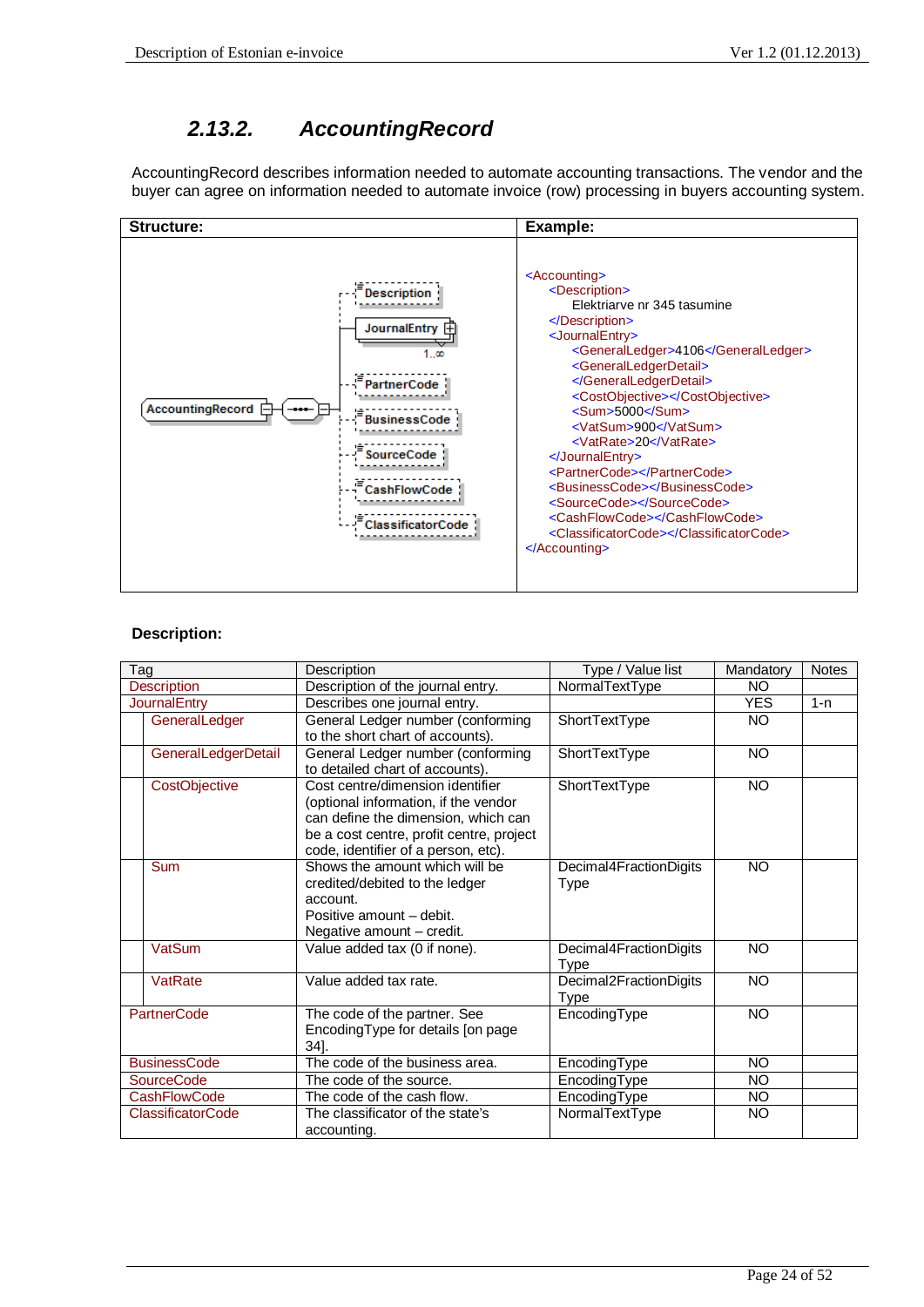## *2.13.3. AdditionRecord*

AdditionRecord is used to describe charges and discounts.

| Structure:                                                          | Example:                                       |
|---------------------------------------------------------------------|------------------------------------------------|
|                                                                     | <addition addcode="DSC"></addition>            |
| $\pm$ AddRate $\frac{1}{2}$                                         | <addcontent>Püsikliendi soodustus</addcontent> |
| $\hat{}$ AdditionRecord $\hat\boxminus\hat{}$                       | <addrate>-5</addrate>                          |
| $\left  \begin{array}{c} -\bullet\bullet\bullet\end{array} \right $ | <addsum>-6.3878</addsum>                       |
| <sup>™</sup> AddSum                                                 | $\triangle$ Addition                           |

| Tag               | Description                                                      | Type / Value list          | Mandatory  | <b>Notes</b> |
|-------------------|------------------------------------------------------------------|----------------------------|------------|--------------|
|                   | addCode   DSC - discount.                                        | xs:NMTOKEN                 | <b>YES</b> | Attribute    |
|                   | $CHR - charge.$                                                  | DSC / CHR                  |            |              |
| <b>AddContent</b> | Name of the charge/discount<br>(e.g: Customer loyalty discount). | NormalTextType             | <b>YES</b> |              |
| AddRate           | Rate of the charge/discount (in<br>percent).                     | Decimal2FractionDigitsType | NO.        |              |
| <b>AddSum</b>     | Amount of the charge/discount.                                   | Decimal4FractionDigitsType | NO.        |              |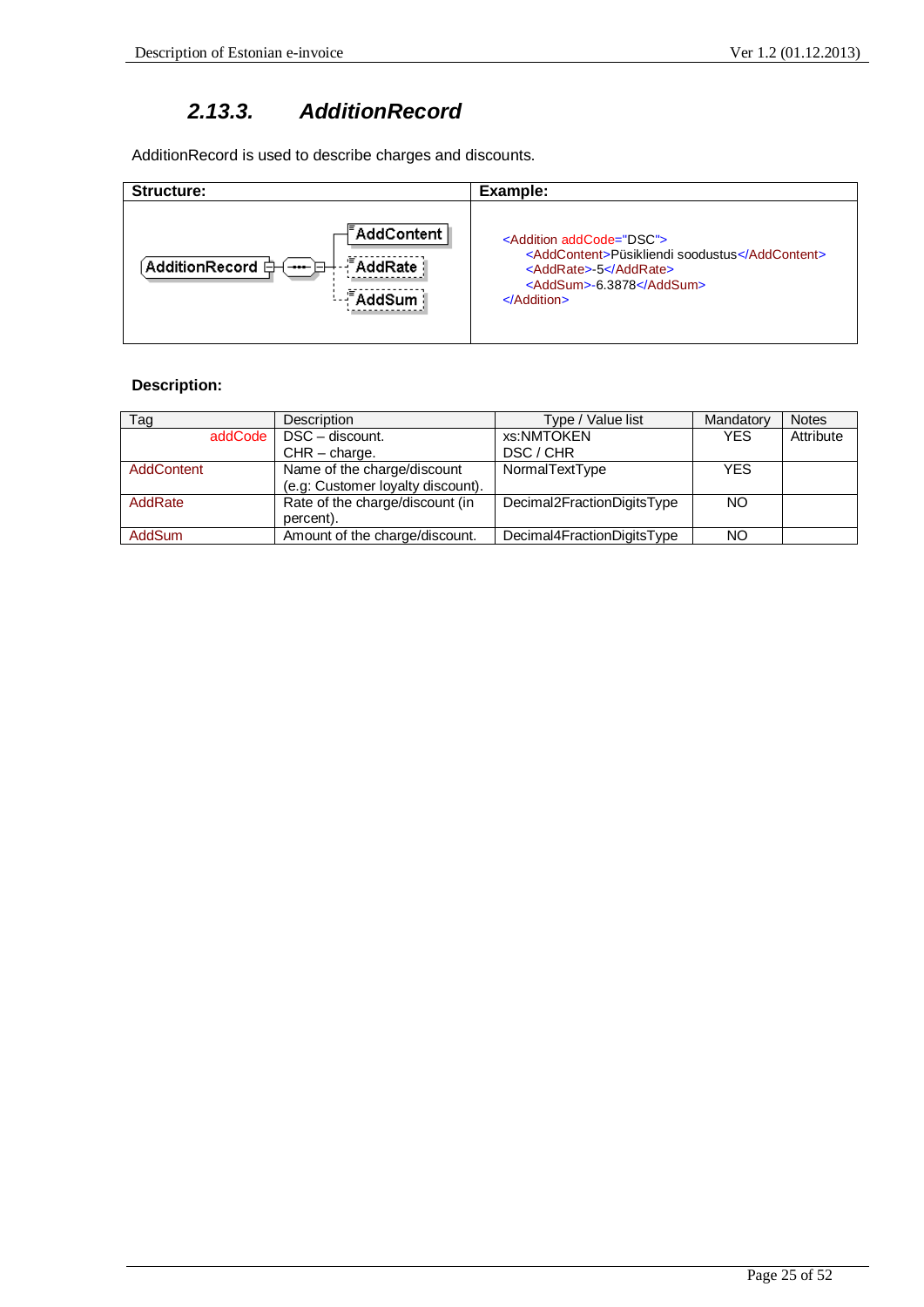### *2.13.4. AddressRecord*

AddressRecord defines the elements used to describe the address.



| Tag            | Description                                   | Type / Value list   | Mand       | <b>Notes</b> |
|----------------|-----------------------------------------------|---------------------|------------|--------------|
|                |                                               |                     | atory      |              |
| PostalAddress1 | Street, House, Apartment.                     | NormalTextType      | <b>YES</b> |              |
| PostalAddress2 | Village, Postal office, etc.                  | NormalTextType      | ΝO         |              |
| City           | City or County.                               | NormalTextType      | YES        |              |
| PostalCode     | Postal code.                                  | xs:string (Max: 10) | ΝO         |              |
| Country        | Country.                                      | NormalTextType      | ΝO         |              |
| Extension      | Describes additional information elements.    | ExtensionRecord     | NΟ         | $0 - n$      |
|                | See ExtensionRecord for details [on page 30]. |                     |            |              |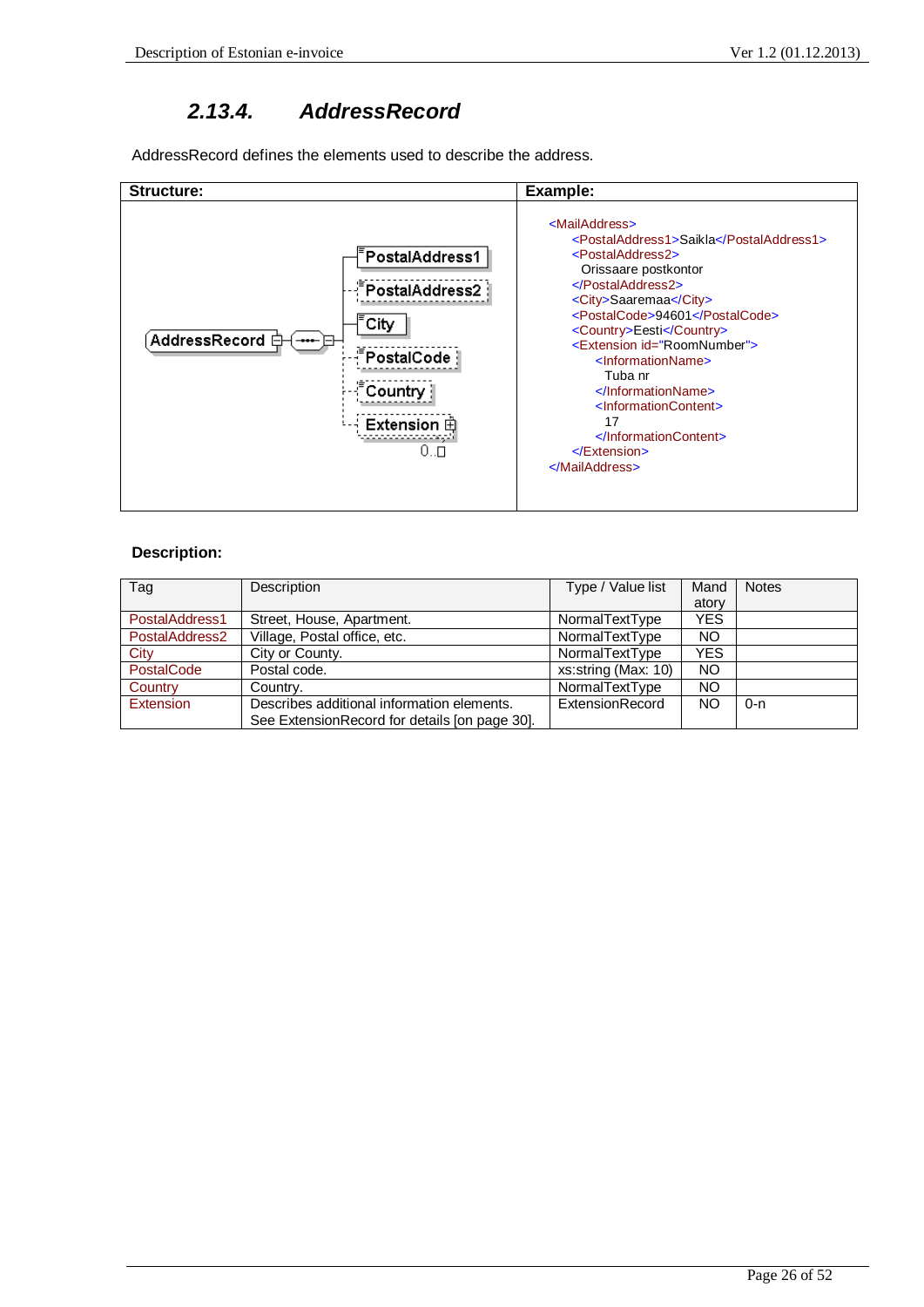## *2.13.5. AttachmentRecord*

AttachmentRecord defines the elements used to describe the PDF file in the attachment.

| Structure:                                                                                                                                  | Example:                                                                    |
|---------------------------------------------------------------------------------------------------------------------------------------------|-----------------------------------------------------------------------------|
| $\cdots$ <sup><math>\equiv</math></sup> FileName $\frac{1}{2}$<br>E<br>FileBase64<br>AttachmentRecord <b>F</b><br>$-$<br>$\cdots$ File Size | <filename></filename><br><filebase64></filebase64><br><filesize></filesize> |
|                                                                                                                                             |                                                                             |

| Element         | Kirieldus                    | Tüüp/              | Kohustuslik | Märkused |
|-----------------|------------------------------|--------------------|-------------|----------|
|                 |                              | väärtus            |             |          |
| <b>FileName</b> | Name of the attached file.   | NormalTextType     | NΟ          |          |
| FileBase64      | Attachment in BASE64 coding. | xs:base64Binarv    | YES         |          |
| <b>FileSize</b> | Attachment size in bytes.    | xs:positiveInteger | NΟ          |          |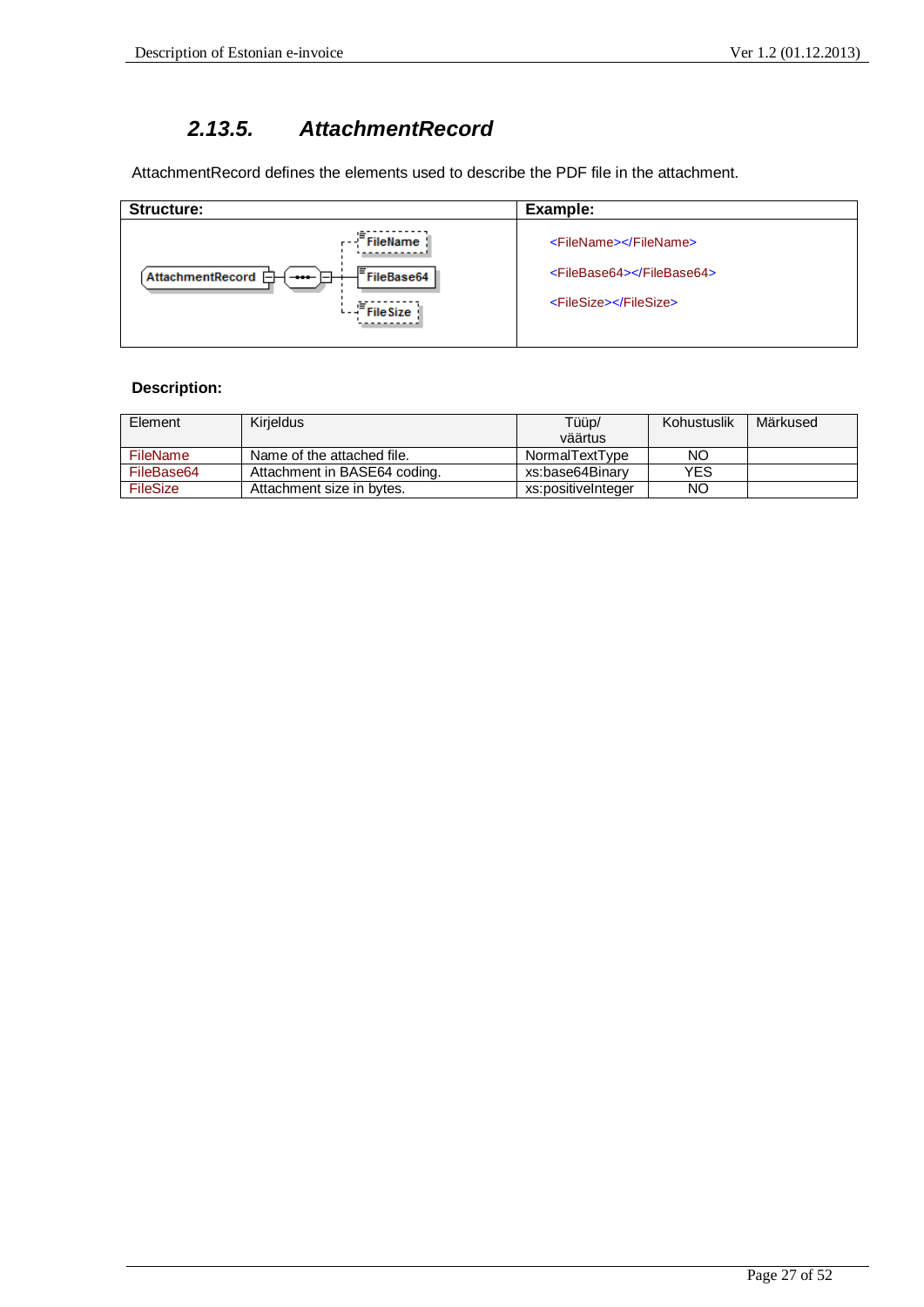## *2.13.6. BillPartyRecord*

BillPartyRecord defines different parties involved with the invoice (the seller and the buyer, the recipient of the invoice and the recipient of the products/services) and also the payer of the invoice.



| Tag                 | Description                                                                                                                 | Type / Value list | Mandatory | <b>Notes</b> |
|---------------------|-----------------------------------------------------------------------------------------------------------------------------|-------------------|-----------|--------------|
| <b>GLN</b>          | Party's GLN-code.                                                                                                           | GLNType           | NO.       |              |
| <b>UniqueCode</b>   | Unique code of the party (e.g: client                                                                                       | ShortTextType     | NO.       |              |
|                     | number).                                                                                                                    |                   |           |              |
| Name                | Name of the party of the invoice.                                                                                           | NormalTextType    | YES.      |              |
| Depld               | Department identificator (ex: sales).                                                                                       | NormalTextType    | NO.       |              |
| RegNumber           | Registration number of the party.                                                                                           | RegType           | NO.       |              |
| <b>VATRegNumber</b> | VAT registration number of the party.                                                                                       | RegType           | NO.       |              |
| ContactData         | Contact information of the party (phone<br>number, e-mail, address). See<br>ContactDataRecord for details [on page]<br>29]. | ContactDataRecord | NO.       |              |
| Accountinfo         | Describes the accounts of the party. See<br>AccountDataRecord for details [on page<br>231.                                  | AccountDataRecord | NO.       | $0 - n$      |
| Extension           | Describes additional information elements.<br>See ExtensionRecord for details [on page]<br>301.                             | ExtensionRecord   | NO.       | $0 - n$      |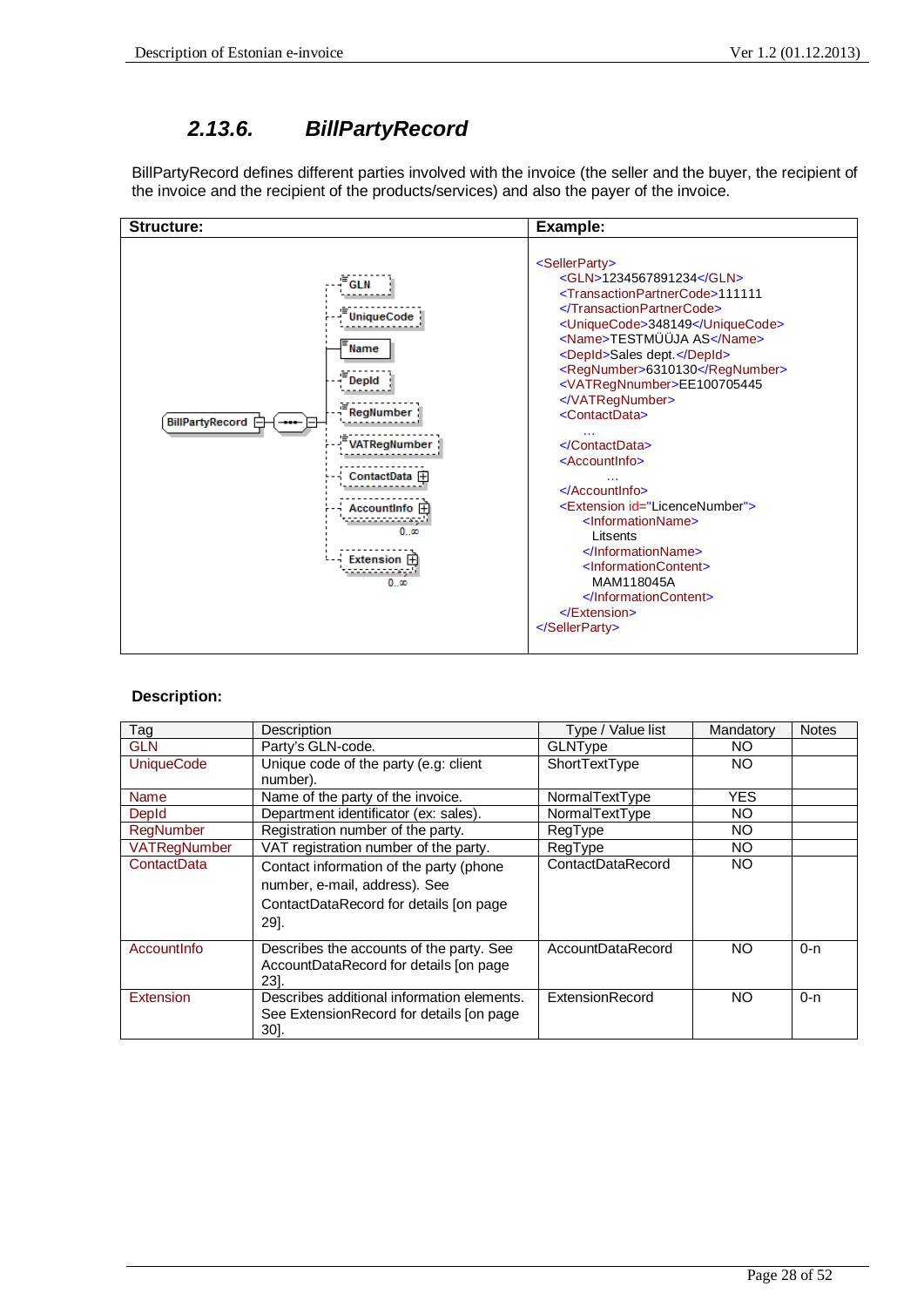# *2.13.7. ContactDataRecord*

ContactDataRecord defines the elements used to describe the sender or the receiver of the invoice.



| Tag                      | Description                                | Type / Value list | Mandat    | <b>Notes</b> |
|--------------------------|--------------------------------------------|-------------------|-----------|--------------|
|                          |                                            |                   | ory       |              |
| ContactName              | Name of the contact person.                | NormalTextType    | NO        |              |
| <b>ContactPersonCode</b> | Personal ID-code of the contact person.    | RegType           | NO        |              |
| <b>PhoneNumber</b>       | Contact phone.                             | NormalTextType    | NO        |              |
| FaxNumber                | Fax number.                                | NormalTextType    | NO        |              |
| <b>URL</b>               | Web address.                               | NormalTextType    | NO        |              |
| <b>EmailAddress</b>      | E-mail address.                            | xs:string         | NO.       |              |
|                          |                                            | pattern: .+@.+    |           |              |
| LegalAddress             | Describes the legal address of the party.  | AddressRecord     | <b>NO</b> |              |
|                          | See AddressRecord for details [on page     |                   |           |              |
|                          | 261.                                       |                   |           |              |
| <b>MailAddress</b>       | Describes the postal address of the party. | AddressRecord     | <b>NO</b> |              |
|                          | See AddressRecord for details [on page     |                   |           |              |
|                          | 261.                                       |                   |           |              |
| ContactInformation       | Describes additional elements that are     | ExtensionRecord   | <b>NO</b> | $0 - n$      |
|                          | needed in this section. See                |                   |           |              |
|                          | ExtensionRecord for details [on page 30].  |                   |           |              |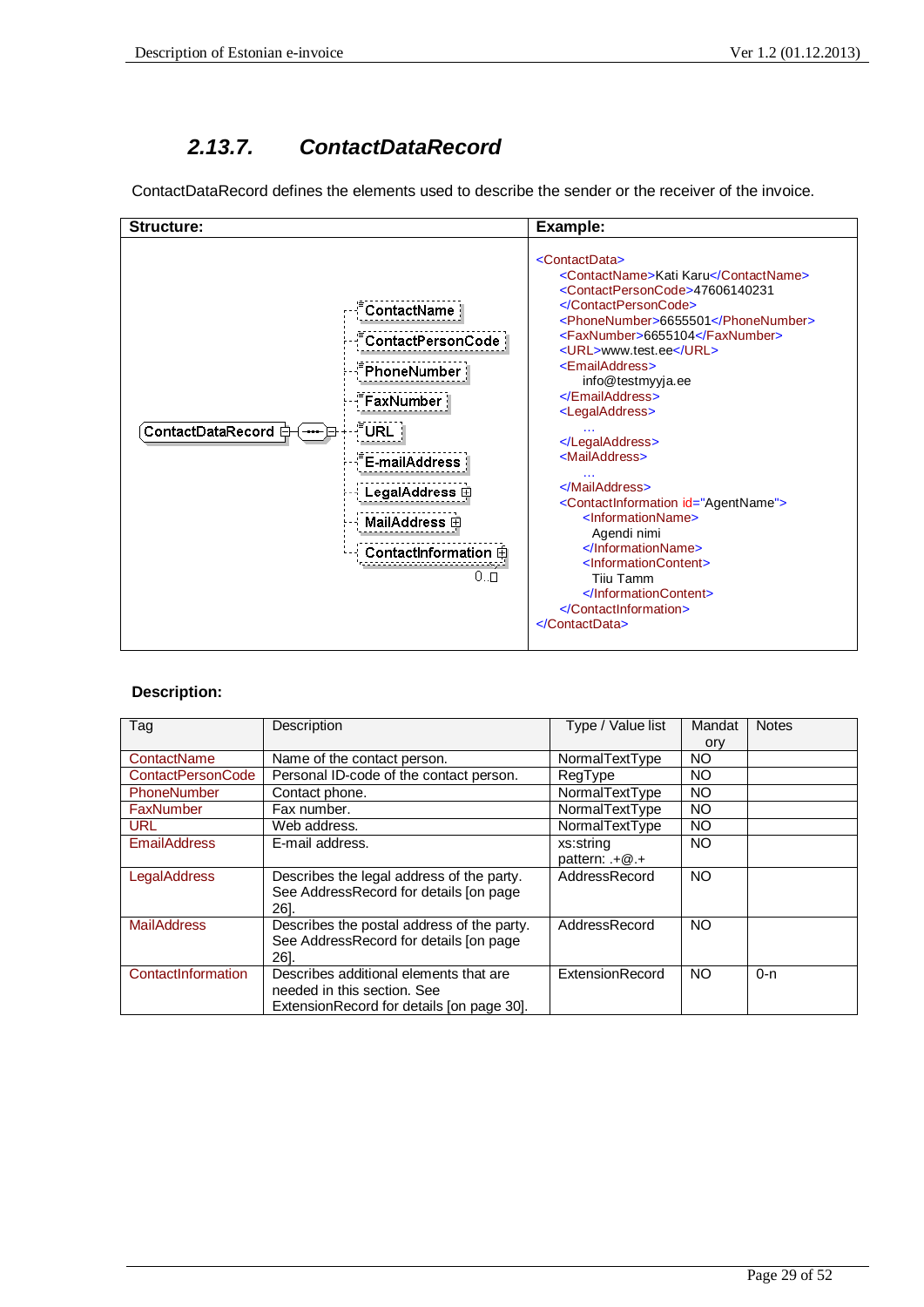## *2.13.8. ExtensionRecord*

ExtensionRecord type allows presentation of additional information.

| Structure:                                              | Example:                                                                                                                                                                                                                                                                                           |
|---------------------------------------------------------|----------------------------------------------------------------------------------------------------------------------------------------------------------------------------------------------------------------------------------------------------------------------------------------------------|
| : :: InformationName  <br>$-$<br>CustomContent <b>⊞</b> | <extension extensionid="LicenceNumber"><br/><informationname><br/>Litsents<br/><math>\langle</math>InformationName&gt;<br/><informationcontent><br/>MAM118045A<br/><math>\alpha</math>InformationContent&gt;<br/><math>\le</math>/Extension&gt;</informationcontent></informationname></extension> |

| Tag                       | Description                                    | Type / Value list | Mandatory  | <b>Notes</b> |
|---------------------------|------------------------------------------------|-------------------|------------|--------------|
| extensionId               | The identification code of the extension       | ShortTextType     | NO         | Attribute    |
|                           | element. When defining values to this          |                   |            |              |
|                           | element it is recommended to follow XML        |                   |            |              |
|                           | naming conventions.                            |                   |            |              |
| InformationName           | Name of the presented information.             | NormalTextType    | NO.        |              |
| <b>InformationContent</b> | Information.                                   | LongType          | <b>YES</b> |              |
| <b>CustomContent</b>      | CustomContent allows to use XML <any></any>    |                   | NO         |              |
|                           | element. The <any> element enables us to</any> |                   |            |              |
|                           | extend the XML document with elements not      |                   |            |              |
|                           |                                                |                   |            |              |
|                           | specified by the schema.                       |                   |            |              |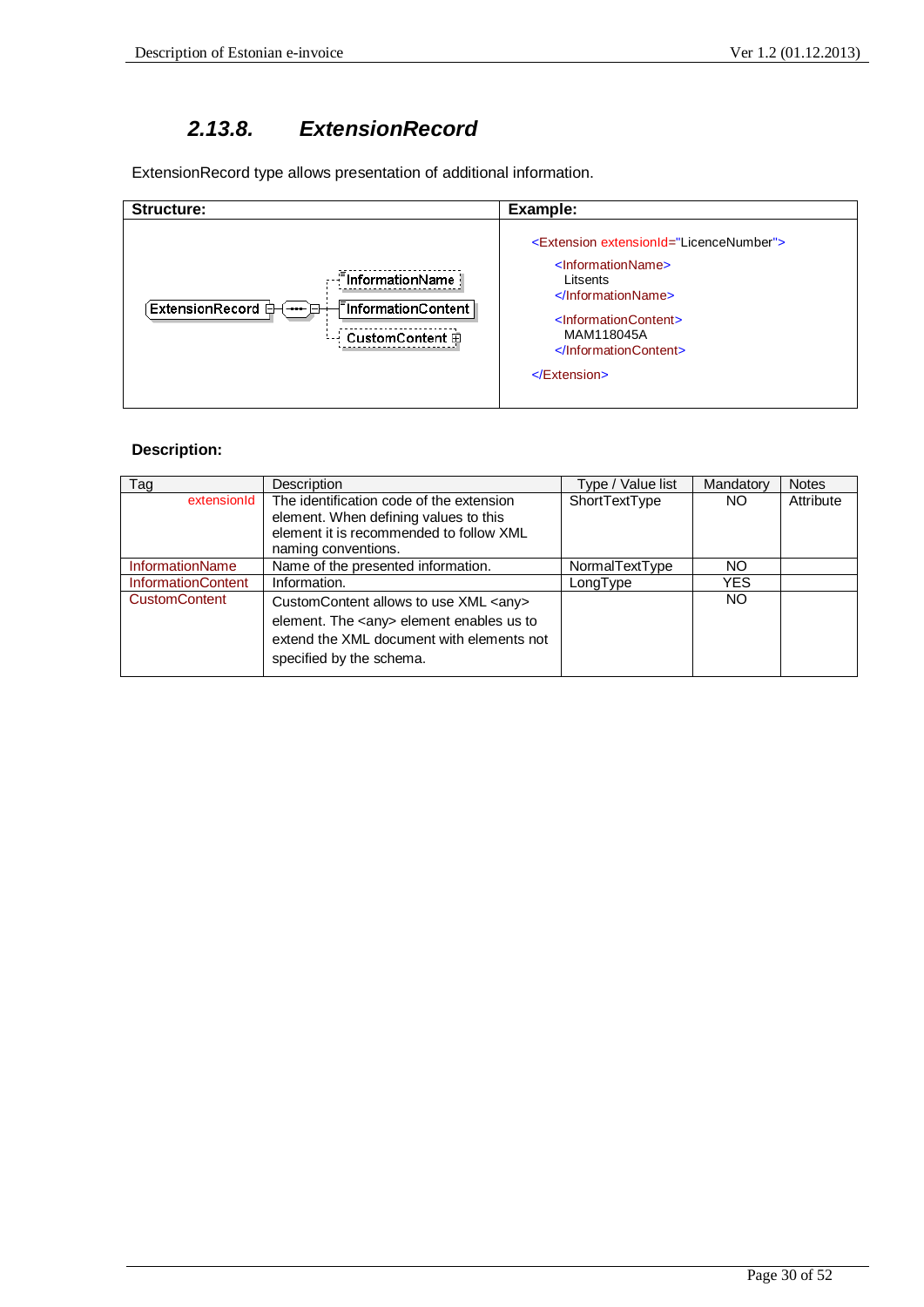# *2.13.9. SellerPartyRecord*

SellerPartyRecord defines SellerParty involved with the invoice. Differs from other parties by the mandatory register code.



| Tag               | Description                                                                                                                 | Type / Value list      | Mandatory  | <b>Notes</b> |
|-------------------|-----------------------------------------------------------------------------------------------------------------------------|------------------------|------------|--------------|
| <b>GLN</b>        | Party's GLN-code.                                                                                                           | GLNType                | NO.        |              |
| TransactionPartne | Transaction partner code issued by                                                                                          | PartnerCodeType        | NO.        |              |
| rCode             | Estonian government.                                                                                                        |                        |            |              |
| <b>UniqueCode</b> | Unique code of the party (e.g: client<br>number).                                                                           | ShortTextType          | NO.        |              |
| <b>Name</b>       | Name of the party of the invoice.                                                                                           | NormalTextType         | <b>YES</b> |              |
| Depld             | Department identificator (e.g: sales).                                                                                      | NormalTextType         | NO.        |              |
| <b>RegNumber</b>  | Registration number of the party.                                                                                           | RegType                | <b>YES</b> |              |
| VATRegNumber      | VAT registration number of the party.                                                                                       | RegType                | NO.        |              |
| ContactData       | Contact information of the party (phone<br>number, e-mail, address). See<br>ContactDataRecord for details [on page]<br>29]. | ContactDataRecord      | NO.        |              |
| Accountinfo       | Describes the accounts of the party. See<br>AccountDataRecord for details [on page<br>231.                                  | AccountDataRecord      | NO.        | $0 - n$      |
| Extension         | Describes additional information elements.<br>See ExtensionRecord for details [on page]<br>30].                             | <b>ExtensionRecord</b> | NO.        | $0 - n$      |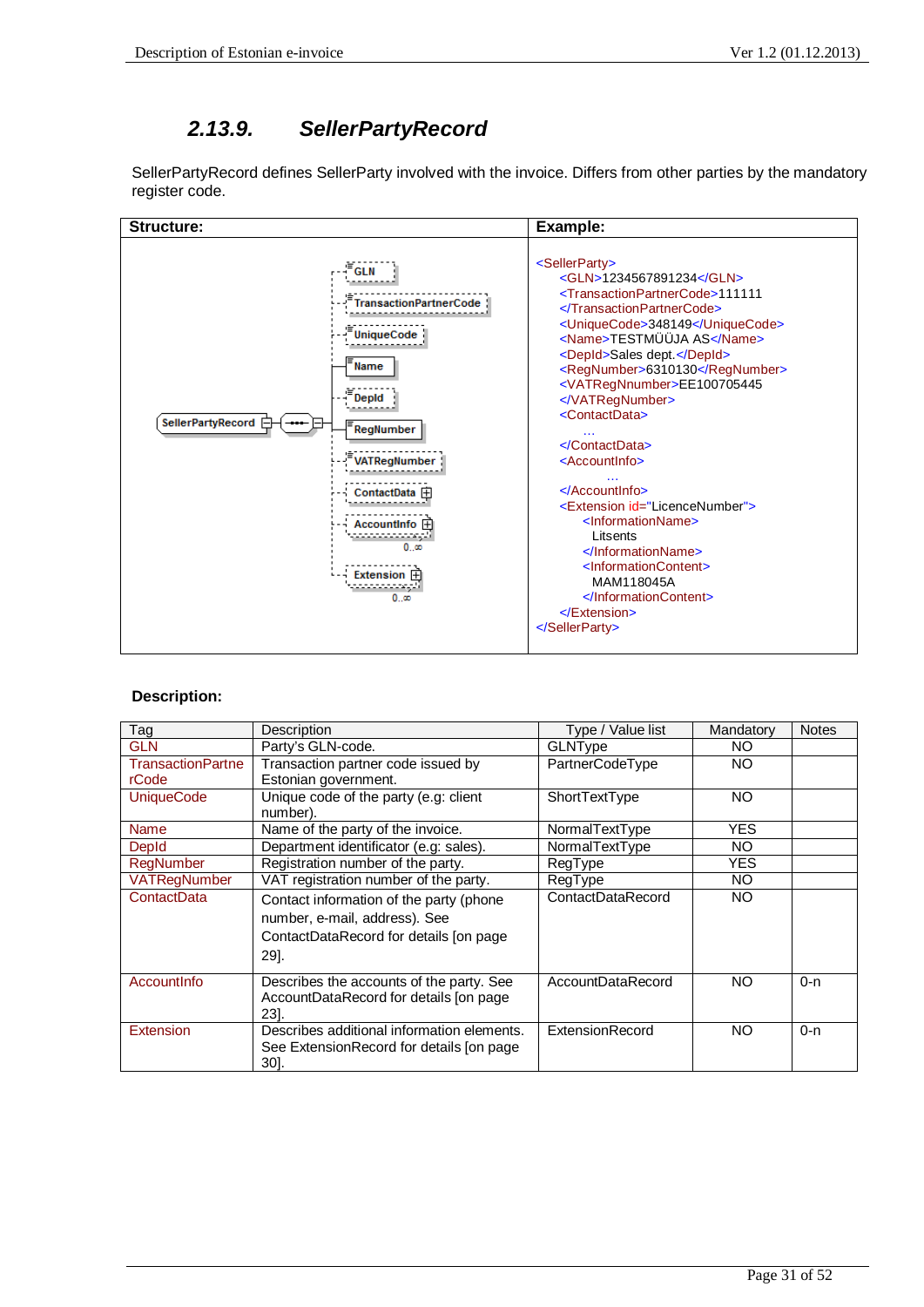## *2.13.10. VATRecord*

This element is used to describe value-added tax.

| Structure:                                                                                                                                            | Example:                                                                                                                                                                                                                                                                                                                                                                                                                                                                                                      |
|-------------------------------------------------------------------------------------------------------------------------------------------------------|---------------------------------------------------------------------------------------------------------------------------------------------------------------------------------------------------------------------------------------------------------------------------------------------------------------------------------------------------------------------------------------------------------------------------------------------------------------------------------------------------------------|
| <b>H</b> attributes<br><b>SumBeforeVAT</b><br>VATRecord <b>日</b><br>VATRate<br><b>FVATSum</b><br><b>Currency</b><br><b>SumAfterVAT</b><br>Reference 田 | $\leq$ VAT vatid="TAX"><br><sumbeforevat>112.34</sumbeforevat><br><vatrate>20</vatrate><br><vatsum>22.47</vatsum><br><currency>EUR</currency><br><sumaftervat>134.81</sumaftervat><br><reference extensionid="String"><br/><informationname>String</informationname><br/><informationcontent>String</informationcontent><br/><customcontent><br/><math>\langle \text{any} \rangle</math><br/></customcontent><br/><math>\langle</math>Reference&gt;<br/><math>&lt;</math> <math>\sqrt{VAT}</math></reference> |

| Tag                | Description                       | Type / Value list | Mandatory  | <b>Notes</b> |
|--------------------|-----------------------------------|-------------------|------------|--------------|
| vatid              | Type of VAT.                      |                   | NO.        | Attribute    |
|                    | NOTTAX - not taxable.             |                   |            |              |
|                    | $TAXEX - tax$ exeption.           |                   |            |              |
|                    | $TAX - taxable.$                  |                   |            |              |
| SumBeforeVAT       | Amount from witch the VAT is      | Decimal4Fraction  | NO.        |              |
|                    | calculated                        | DigitsType        |            |              |
| <b>VATRate</b>     | VAT rate                          | Decimal2Fraction  | <b>YES</b> |              |
|                    |                                   | <b>DigitsType</b> |            |              |
| <b>VATSum</b>      | VAT amount                        | Decimal4Fraction  | <b>YES</b> |              |
|                    |                                   | DigitsType        |            |              |
| Currency           | Three-character currency code as  | CurrencyType      | NO.        |              |
|                    | specified in ISO 4217.            |                   |            |              |
| <b>SumAfterVAT</b> | Amount with VAT amount.           | Decimal4Fraction  | <b>NO</b>  |              |
|                    |                                   | DigitsType        |            |              |
| Reference          | Describes additional information  | ExtensionRecord   | NO.        |              |
|                    | elements. See ExtensionRecord for |                   |            |              |
|                    | details [on page 30].             |                   |            |              |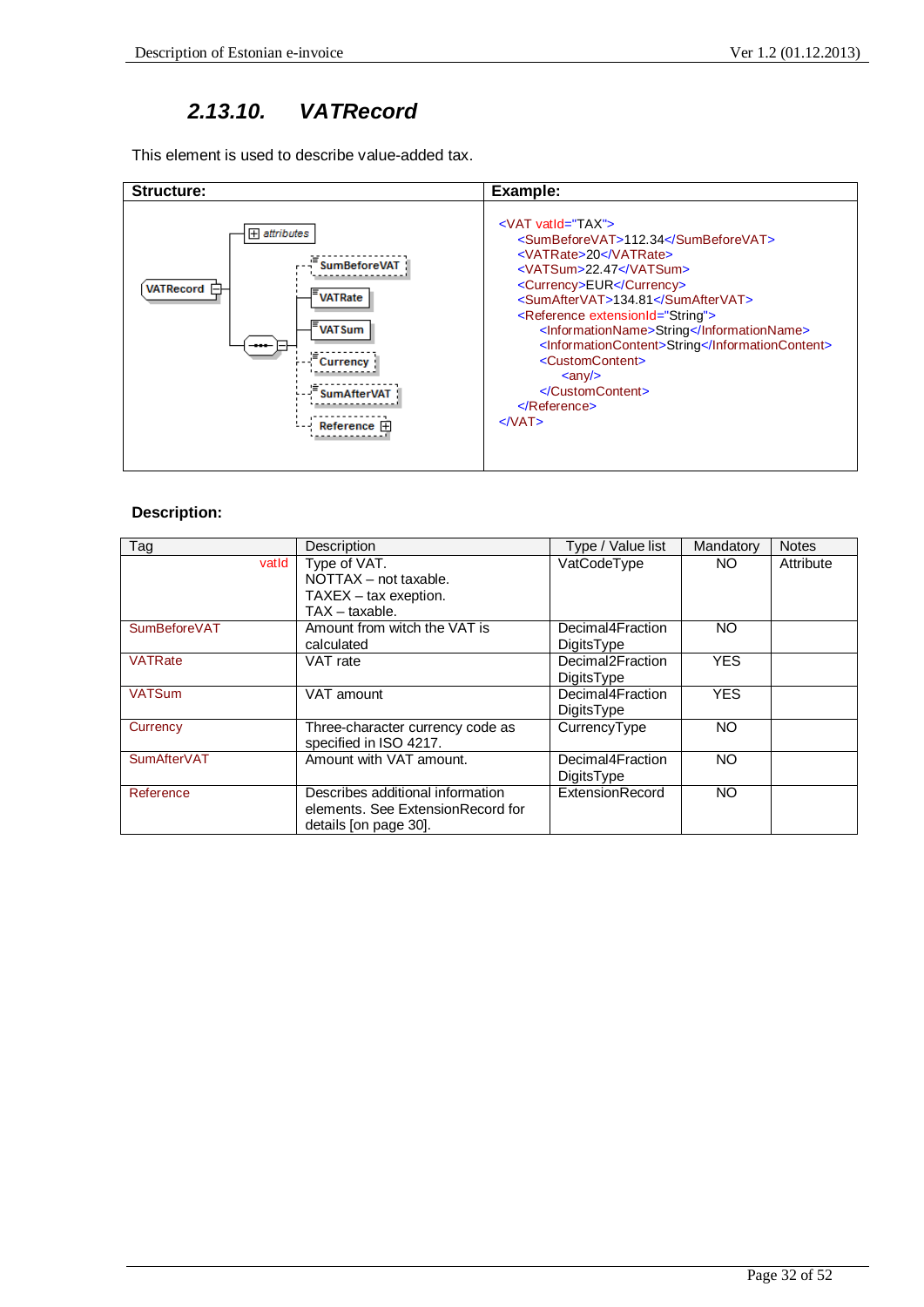# *2.14. Simple Type Definitions*

| <b>AccountType</b>   |                                                |                       |                                                                                                                                                                                                                                                                                 |
|----------------------|------------------------------------------------|-----------------------|---------------------------------------------------------------------------------------------------------------------------------------------------------------------------------------------------------------------------------------------------------------------------------|
|                      | type xs:string                                 |                       | The string data type can contain characters, line feeds and tab<br>characters.                                                                                                                                                                                                  |
|                      | restrictions maxLength<br>pattern              | 35<br>$([0-9 A-Z])^*$ | Maximum number of characters is 35,<br>Only numbers from 0 to 9 and upper case letters from A-Z are allowed.                                                                                                                                                                    |
| <b>BICType</b>       |                                                |                       |                                                                                                                                                                                                                                                                                 |
|                      | type xs:string                                 |                       | The string data type can contain characters, line feeds and tab                                                                                                                                                                                                                 |
|                      | restrictions maxLength                         | 11                    | characters.<br>Maximum number of characters is 11.                                                                                                                                                                                                                              |
| <b>CurrencyType</b>  |                                                |                       |                                                                                                                                                                                                                                                                                 |
|                      | type xs:string                                 |                       | The string data type can contain characters, line feeds and tab                                                                                                                                                                                                                 |
| restrictions pattern |                                                | [A-Z][A-Z][A-Z]       | characters.<br>e upper case letters from A to Z. Based on the standard ISO 4217.                                                                                                                                                                                                |
| <b>DateType</b>      |                                                |                       |                                                                                                                                                                                                                                                                                 |
|                      | type xs:date                                   |                       | The date data type is used to specify a date.<br>The date is specified in the following form "CCYY-MM-DD" where:<br>CC indicates the century,<br>$\bullet$<br>YY indicates the year,<br>$\bullet$<br>MM indicates the month,<br>$\bullet$<br>DD indicates the day.<br>$\bullet$ |
|                      | Decimal2FractionDigitsType                     |                       |                                                                                                                                                                                                                                                                                 |
|                      | type xs:decimal                                |                       | The decimal data type is used to specify a numeric value.<br>Examples: 999.50 or +999.54 or -999.52 or 0.                                                                                                                                                                       |
|                      | restrictions fractionDigits                    | 2                     | The maximum number of decimal digits you can specify is 2.                                                                                                                                                                                                                      |
|                      | Decimal4FractionDigitsType                     |                       |                                                                                                                                                                                                                                                                                 |
|                      | type xs:decimal<br>restrictions fractionDigits | 4                     | The decimal data type is used to specify a numeric value.<br>Examples: 999.5854 or +999.5854 or -999.5217 or 0.<br>The maximum number of decimal digits you can specify is 4.                                                                                                   |
|                      |                                                |                       |                                                                                                                                                                                                                                                                                 |
| EncodingType         |                                                |                       |                                                                                                                                                                                                                                                                                 |
|                      | type xs:string                                 |                       | The string data type can contain characters, line feeds and tab<br>characters.                                                                                                                                                                                                  |
|                      | restrictions maxLength                         | 10                    | Maximum number of characters is 10.                                                                                                                                                                                                                                             |
| <b>GLNType</b>       |                                                |                       |                                                                                                                                                                                                                                                                                 |
|                      | type xs:string                                 |                       | The string data type can contain characters, line feeds and tab<br>characters.                                                                                                                                                                                                  |
| restrictions length  | pattern                                        | 13<br>$\overline{d}$  | Maximum number of characters is 13.<br>Only integers are allowed                                                                                                                                                                                                                |
| LanguageType         |                                                |                       |                                                                                                                                                                                                                                                                                 |
|                      | type xs:string                                 |                       | The string data type can contain characters, line feeds and tab<br>characters.                                                                                                                                                                                                  |
|                      |                                                |                       | Language-codes based on the standard ISO 639-1. 136 two-letter codes<br>are used to identify the world's major languages. These codes are usefu<br>to international shorthand for indicating languages. For example: English<br>is represented by "en".                         |
| restrictions pattern |                                                | $[a-z][a-z]$          | Two lower case letters from a to z.                                                                                                                                                                                                                                             |
| LongTextType         |                                                |                       |                                                                                                                                                                                                                                                                                 |
|                      | type xs:string                                 |                       | The string data type can contain characters, line feeds and tab<br>characters.                                                                                                                                                                                                  |
|                      | restrictions maxLength                         | 500                   | Maximum number of characters is 500.                                                                                                                                                                                                                                            |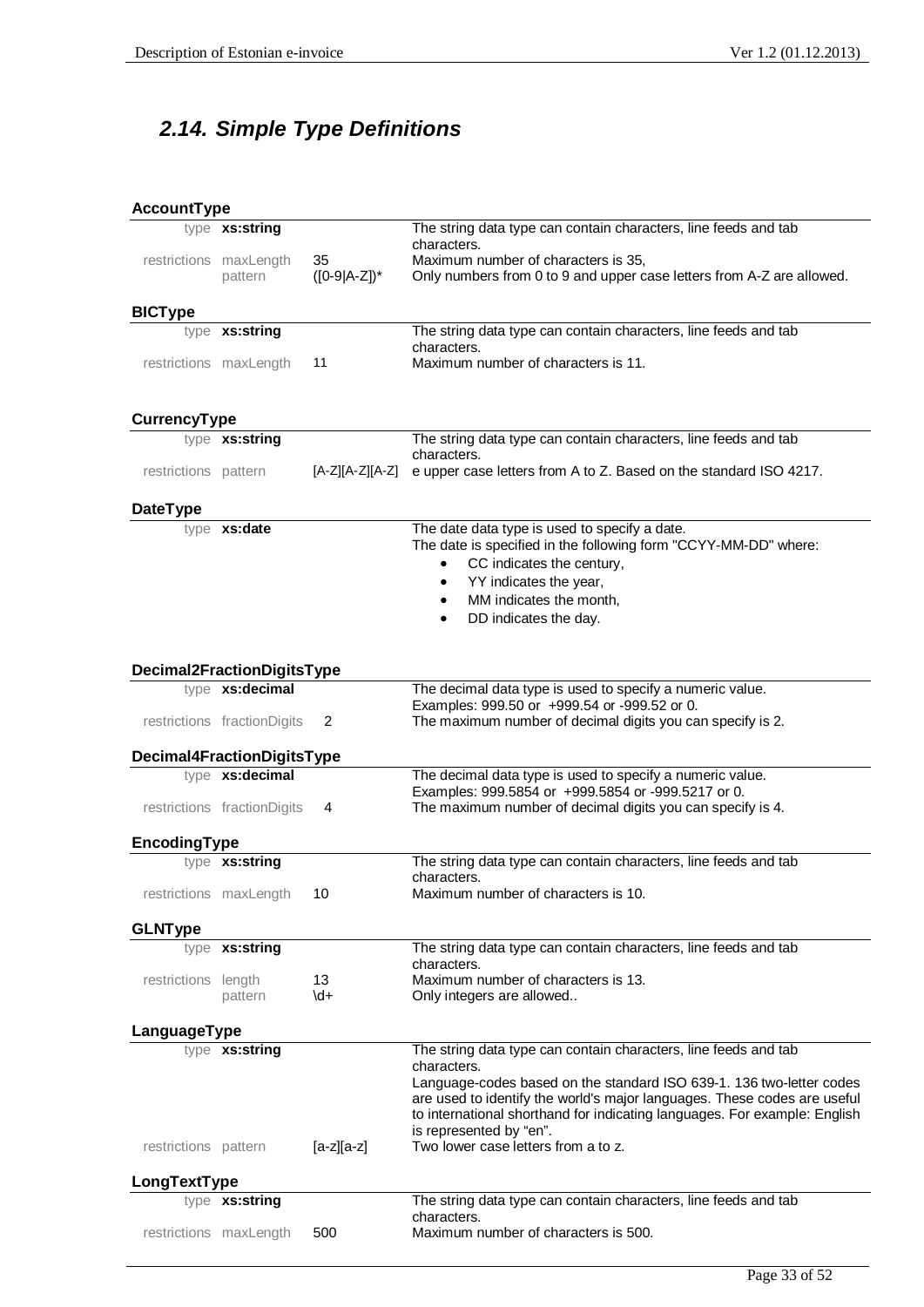| LongTextSingleType         |                        |                   |                                                                                |
|----------------------------|------------------------|-------------------|--------------------------------------------------------------------------------|
|                            | type xs:string         |                   | The string data type can contain characters, line feeds and tab                |
| restrictions minLength     |                        |                   | characters.<br>Minimum number of characters is 1.                              |
|                            | maxLength              | 1<br>500          | Maximum number of characters is 500.                                           |
|                            |                        |                   |                                                                                |
| NormalTextType             |                        |                   |                                                                                |
|                            | type xs:string         |                   | The string data type can contain characters, line feeds and tab<br>characters. |
|                            | restrictions maxLength | 100               | Maximum number of characters is 100.                                           |
| <b>PartnerCodeType</b>     |                        |                   |                                                                                |
|                            | type xs:string         |                   | The string data type can contain characters, line feeds and tab                |
|                            |                        | 6                 | characters.<br>Maximum number of characters is 6.                              |
| restrictions length        | pattern                | $([0-9 A-Z])^*$   | Only numbers from 0 to 9 and upper case letters from A to Z are                |
|                            |                        |                   | allowed.                                                                       |
|                            | PaymentDescriptionType |                   |                                                                                |
|                            | type xs:string         |                   | The string data type can contain characters, line feeds and tab                |
|                            |                        |                   | characters.                                                                    |
|                            | restrictions maxLength | 210               | Maximum number of characters is 210.                                           |
|                            | pattern                | [ -<br>ÿ:         | Allows using extended amount of characters.                                    |
|                            |                        | 160; š            |                                                                                |
|                            |                        | Ž                 |                                                                                |
|                            |                        | $17E;$ ]*         |                                                                                |
| <b>RegType</b>             |                        |                   |                                                                                |
|                            | type xs:string         |                   | The string data type can contain characters, line feeds and tab                |
|                            | restrictions maxLength | 15                | characters.<br>Maximum number of characters is 15.                             |
|                            |                        |                   |                                                                                |
| ReferenceType              |                        |                   |                                                                                |
|                            | type xs:string         |                   | The string data type can contain characters, line feeds and tab                |
|                            | restrictions maxLength | 20                | characters.<br>Maximum number of characters is 20.                             |
|                            | pattern                | $([0-9])^*$       | Only numbers from 0 to 9 allowed.                                              |
| ShortTextType              |                        |                   |                                                                                |
|                            | type xs:string         |                   | The string data type can contain characters, line feeds and tab                |
|                            |                        |                   | characters.                                                                    |
|                            | restrictions maxLength | 20                | Maximum number of characters is 20.                                            |
| VatCodeType                |                        |                   |                                                                                |
|                            | type xs:NMTOKEN        |                   | Field uses XMLNMTOKEN solution.                                                |
| restrictions pattern       |                        | <b>NOTTAX</b>     | Not taxable.                                                                   |
|                            | pattern                | <b>TAXEX</b>      | Tax exemption.                                                                 |
|                            | pattern                | <b>TAX</b>        | Taxable.                                                                       |
| YesNoType                  |                        |                   |                                                                                |
|                            | type xs:NMTOKEN        |                   | Field uses XMLNMTOKEN solution.                                                |
| restrictions pattern       | pattern                | <b>YES</b><br>NO. | Allowed values are YES or NO.                                                  |
|                            |                        |                   |                                                                                |
| <b>Built-in data types</b> |                        |                   |                                                                                |
|                            | xs:integer             |                   | The integer data type is used to specify a numeric value without a             |
|                            |                        |                   | fractional component.                                                          |
|                            | xs:positiveInteger     |                   | An integer containing only positive values (1, 2, ).                           |
|                            | xs:string              |                   | The string data type can contain characters, line feeds and tab                |
|                            | xs:NMTOKEN             |                   | characters.<br>Field uses XMLNMTOKEN solution.                                 |
|                            |                        |                   |                                                                                |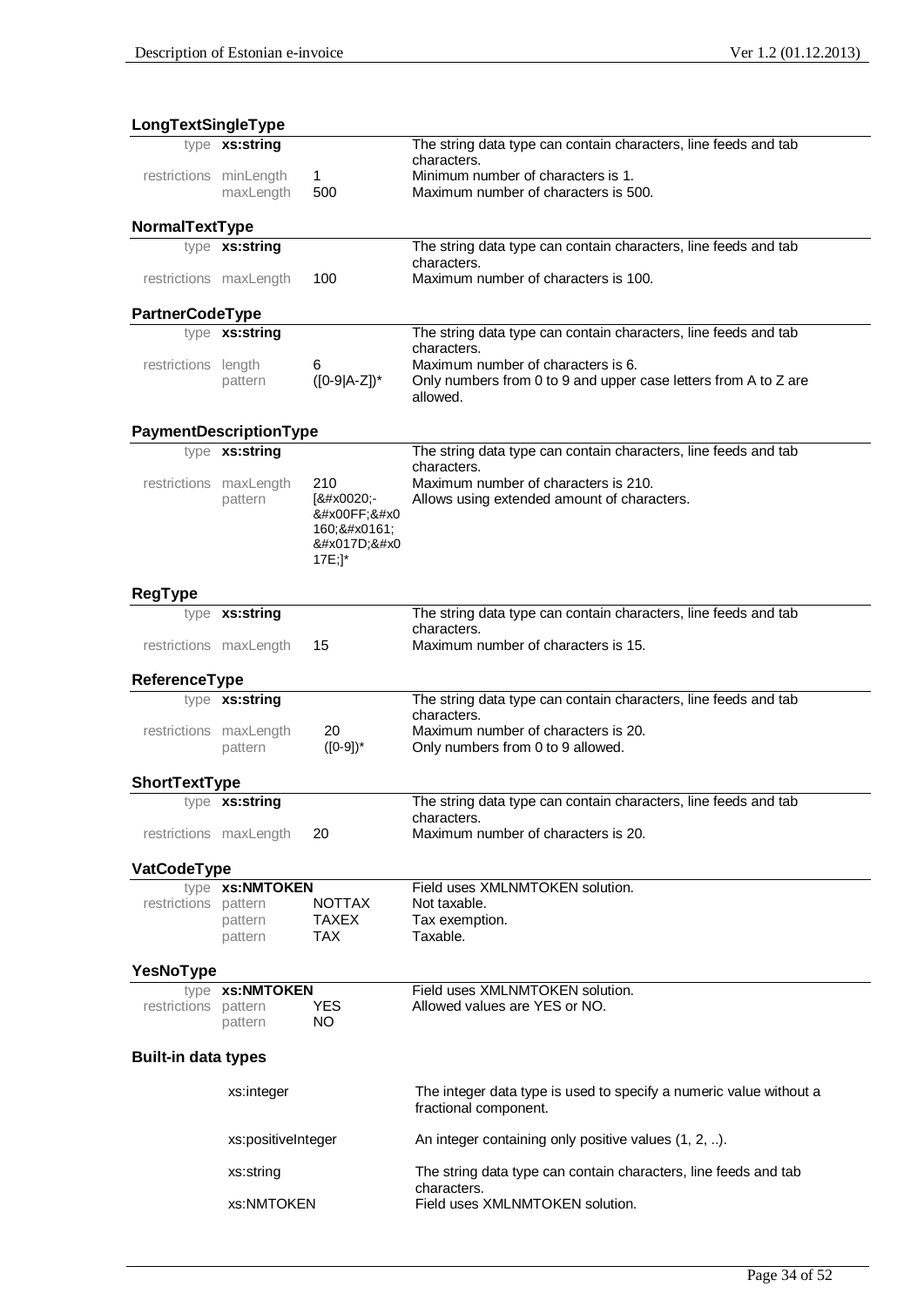# **3. Sample files**

### *3.1. Mandatory fields only*

```
<?xml version="1.0" encoding="UTF-8"?>
<E_Invoice xsi:noNamespaceSchemaLocation="e-invoice_ver1.2.xsd" xmlns:xsi="http://www.w3.org/2001/XMLSchema-instance">
        <Header>
                 <Date>2013-12-01</Date>
                 <FileId>1</FileId>
                  <Version>1.2</Version>
        </Header>
        <Invoice sellerRegnumber="12345678" invoiceId="1234" regNumber="30101011234">
                 <InvoiceParties>
                          <SellerParty>
                                   <Name>TESTMÜÜJA AS</Name>
                                   <RegNumber>12345678</RegNumber>
                          </SellerParty>
                          <BuyerParty>
                                   <Name>TESTOSTJA AS</Name>
                          </BuyerParty>
                 </InvoiceParties>
                 <InvoiceInformation>
                          <Type type="DEB"/>
                          <DocumentName>ARVE</DocumentName>
                          <InvoiceNumber>1234</InvoiceNumber>
                          <InvoiceDate>2013-12-01</InvoiceDate>
                 </InvoiceInformation>
                 <InvoiceSumGroup>
                          <TotalSum>1.20</TotalSum>
                 </InvoiceSumGroup>
                 <InvoiceItem>
                          <InvoiceItemGroup>
                                   <ItemEntry>
                                            <Description>Ostetud teenus</Description>
                                   </ItemEntry>
                          </InvoiceItemGroup>
                 </InvoiceItem>
                 <PaymentInfo>
                          <Currency>EUR</Currency>
                          <PaymentDescription>Arve number 1234</PaymentDescription>
                          <Payable>NO</Payable>
                          <PaymentTotalSum>1.20</PaymentTotalSum>
                          <PayerName>TESTOSTJA AS</PayerName>
                          <PaymentId>1234</PaymentId>
                          <PayToAccount>EE909900123456789012</PayToAccount>
                          <PayToName>TESTMÜÜJA AS</PayToName>
                 </PaymentInfo>
        </Invoice>
        <Footer>
                  <TotalNumberInvoices>1</TotalNumberInvoices>
                  <TotalAmount>1.2</TotalAmount>
        </Footer>
```
</E\_Invoice>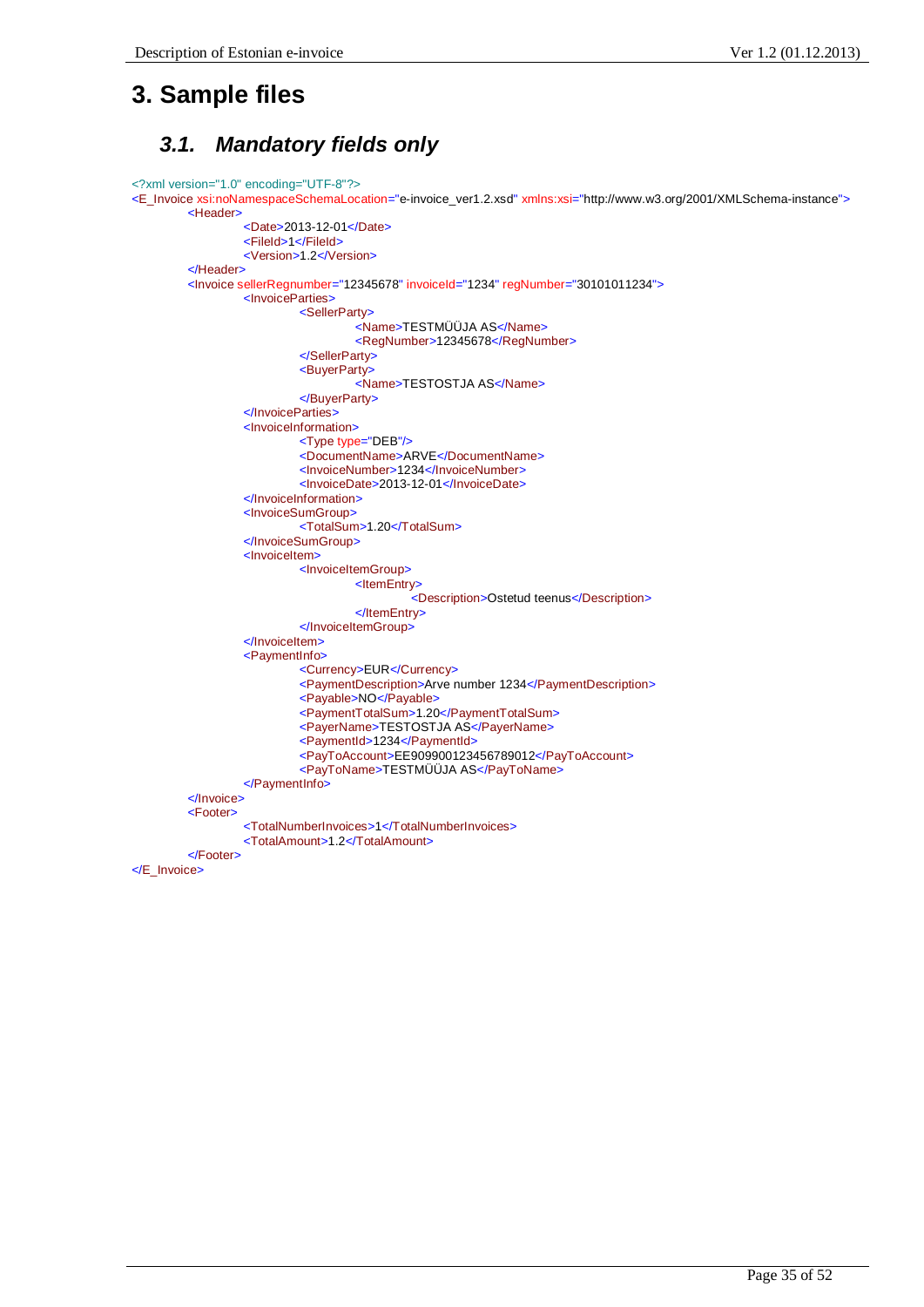### *3.2. All fields*

<?xml version="1.0" encoding="UTF-8"?>

<E\_Invoice xsi:noNamespaceSchemaLocation="e-invoice\_ver1.2.xsd" xmlns:xsi="http://www.w3.org/2001/XMLSchema-instance"> <Header>

<Test>NO</Test> <Date>1967-08-13</Date> <FileId>ShortText</FileId> <AppId>ShortText</AppId> <Version>ShortText</Version> <SenderId>ShortText</SenderId> <ReceiverId>ShortText</ReceiverId> <ContractId>ShortText</ContractId> <PayeeAccountNumber/>

</Header>

<Invoice sellerRegnumber="RegType" presentment="NO" invoiceId="NormalText" languageId="aa" templateId="NormalText" channelId="aaaaaaaaaa" factoring="NO" regNumber="RegType" serviceId="ShortText" sellerContractId="NormalText" channelAddress="NormalText" invoiceGlobUniqId="NormalText"> <InvoiceParties> <SellerParty> <GLN>0000000000000</GLN> <TransactionPartnerCode>000000</TransactionPartnerCode> <UniqueCode>ShortText</UniqueCode> <Name>NormalText</Name> <DepId>NormalText</DepId> <RegNumber>RegType</RegNumber> <VATRegNumber>RegType</VATRegNumber> <ContactData> <ContactName>NormalText</ContactName> <ContactPersonCode>RegType</ContactPersonCode>

<PhoneNumber>NormalText</PhoneNumber>

<FaxNumber>NormalText</FaxNumber>

<URL>NormalText</URL>

<E-mailAddress> @ </E-mailAddress>

<LegalAddress>

<PostalAddress1>NormalText</PostalAddress1>

<PostalAddress2>NormalText</PostalAddress2>

<City>NormalText</City>

<PostalCode>aaaaaaaaaa</PostalCode>

<Country>NormalText</Country>

<Extension extensionId="ShortText">

<InformationName>NormalText</InformationName>

<InformationContent>NormalText</InformationContent>

</Extension>

</LegalAddress>

<MailAddress>

<PostalAddress1>NormalText</PostalAddress1>

<PostalAddress2>NormalText</PostalAddress2>

<City>NormalText</City>

<PostalCode>aaaaaaaaaa</PostalCode>

<Country>NormalText</Country>

<Extension extensionId="ShortText">

<InformationName>NormalText</InformationName>

<InformationContent>NormalText</InformationContent>

</Extension>

</MailAddress>

<ContactInformation extensionId="ShortText">

<InformationName>NormalText</InformationName>

<InformationContent>NormalText</InformationContent>

</ContactInformation>

</ContactData>

<AccountInfo>

<AccountNumber/>

<IBAN/>

<BIC>aaaaaaaaaaa</BIC>

<BankName>NormalText</BankName>

</AccountInfo>

<Extension extensionId="ShortText">

<InformationName>NormalText</InformationName>

<InformationContent>NormalText</InformationContent>

</Extension>

</SellerParty>

<BuyerParty>

<GLN>0000000000000</GLN>

<UniqueCode>ShortText</UniqueCode>

<Name>NormalText</Name>

<DepId>NormalText</DepId>

<RegNumber>RegType</RegNumber>

<VATRegNumber>RegType</VATRegNumber>

<ContactData>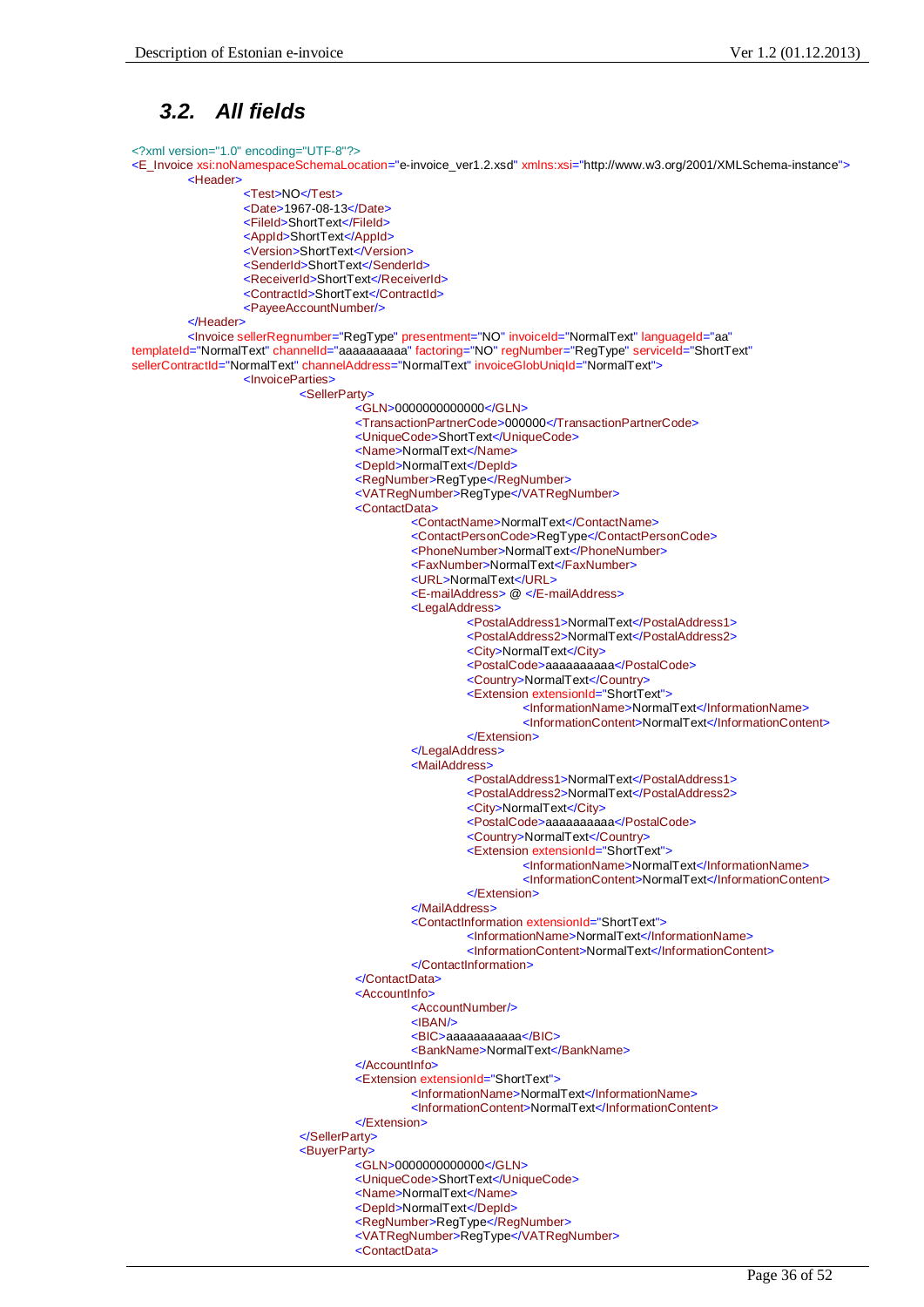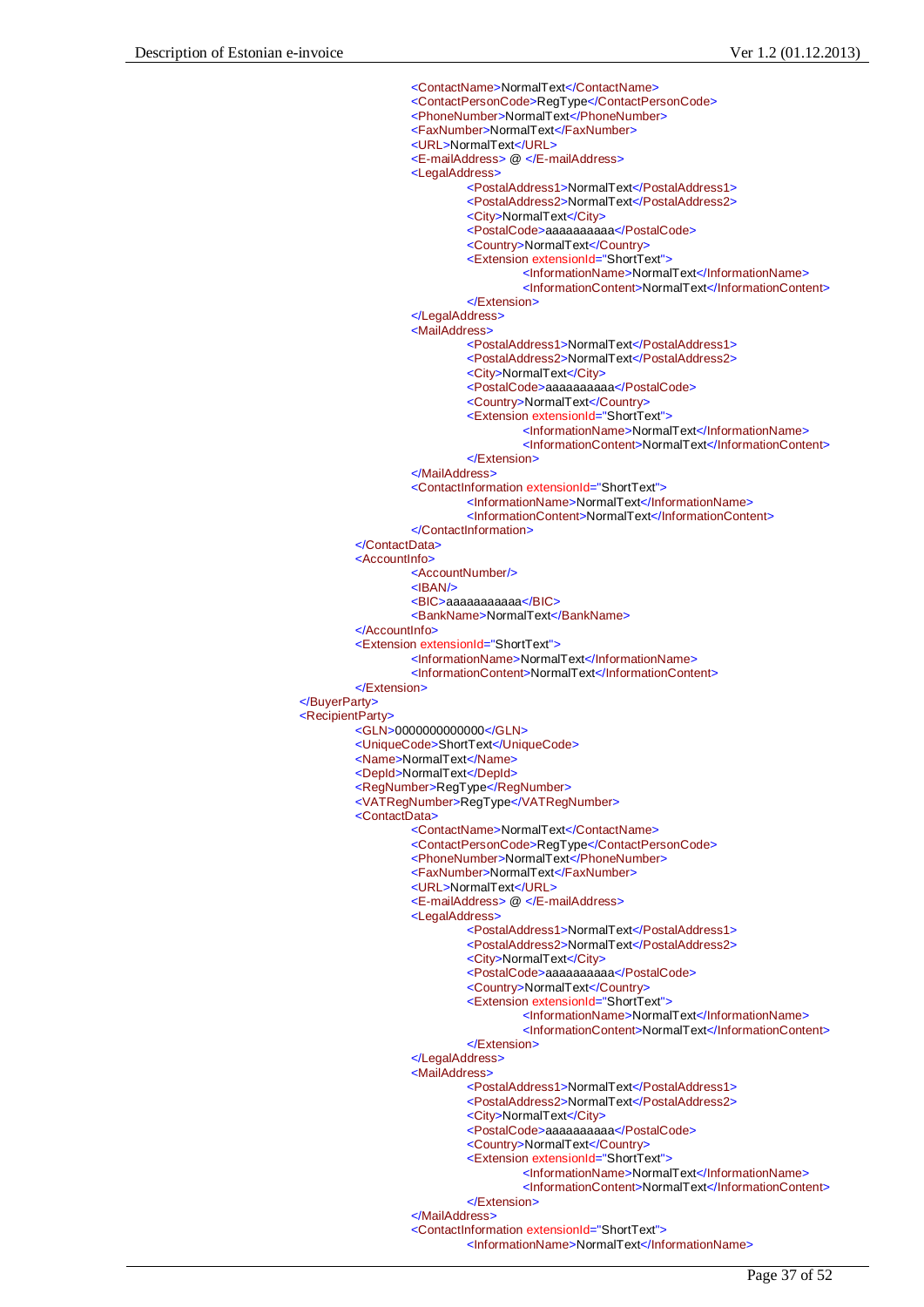<InformationContent>NormalText</InformationContent> </ContactInformation> </ContactData> <AccountInfo> <AccountNumber/> <IBAN/> <BIC>aaaaaaaaaaa</BIC> <BankName>NormalText</BankName> </AccountInfo> <Extension extensionId="ShortText"> <InformationName>NormalText</InformationName> <InformationContent>NormalText</InformationContent> </Extension> </RecipientParty> <DeliveryParty>  $<$ GLN>00000000000000</GLN> <UniqueCode>ShortText</UniqueCode> <Name>NormalText</Name> <DepId>NormalText</DepId> <RegNumber>RegType</RegNumber> <VATRegNumber>RegType</VATRegNumber> <ContactData> <ContactName>NormalText</ContactName> <ContactPersonCode>RegType</ContactPersonCode> <PhoneNumber>NormalText</PhoneNumber> <FaxNumber>NormalText</FaxNumber> <URL>NormalText</URL> <E-mailAddress> @ </E-mailAddress> <LegalAddress> <PostalAddress1>NormalText</PostalAddress1> <PostalAddress2>NormalText</PostalAddress2> <City>NormalText</City> <PostalCode>aaaaaaaaaa</PostalCode> <Country>NormalText</Country> <Extension extensionId="ShortText"> <InformationName>NormalText</InformationName> <InformationContent>NormalText</InformationContent> </Extension> </LegalAddress> <MailAddress> <PostalAddress1>NormalText</PostalAddress1> <PostalAddress2>NormalText</PostalAddress2> <City>NormalText</City> <PostalCode>aaaaaaaaaa</PostalCode> <Country>NormalText</Country> <Extension extensionId="ShortText"> <InformationName>NormalText</InformationName> <InformationContent>NormalText</InformationContent> </Extension> </MailAddress> <ContactInformation extensionId="ShortText"> <InformationName>NormalText</InformationName> <InformationContent>NormalText</InformationContent> </ContactInformation> </ContactData> <AccountInfo> <AccountNumber/> <IBAN/> <BIC>aaaaaaaaaaa</BIC> <BankName>NormalText</BankName> </AccountInfo> <Extension extensionId="ShortText"> <InformationName>NormalText</InformationName> <InformationContent>NormalText</InformationContent> </Extension> </DeliveryParty> <PayerParty> <GLN>0000000000000</GLN> <UniqueCode>ShortText</UniqueCode> <Name>NormalText</Name> <DepId>NormalText</DepId> <RegNumber>RegType</RegNumber> <VATRegNumber>RegType</VATRegNumber> <ContactData> <ContactName>NormalText</ContactName> <ContactPersonCode>RegType</ContactPersonCode> <PhoneNumber>NormalText</PhoneNumber> <FaxNumber>NormalText</FaxNumber> <URL>NormalText</URL> <E-mailAddress> @ </E-mailAddress> <LegalAddress>

<PostalAddress1>NormalText</PostalAddress1>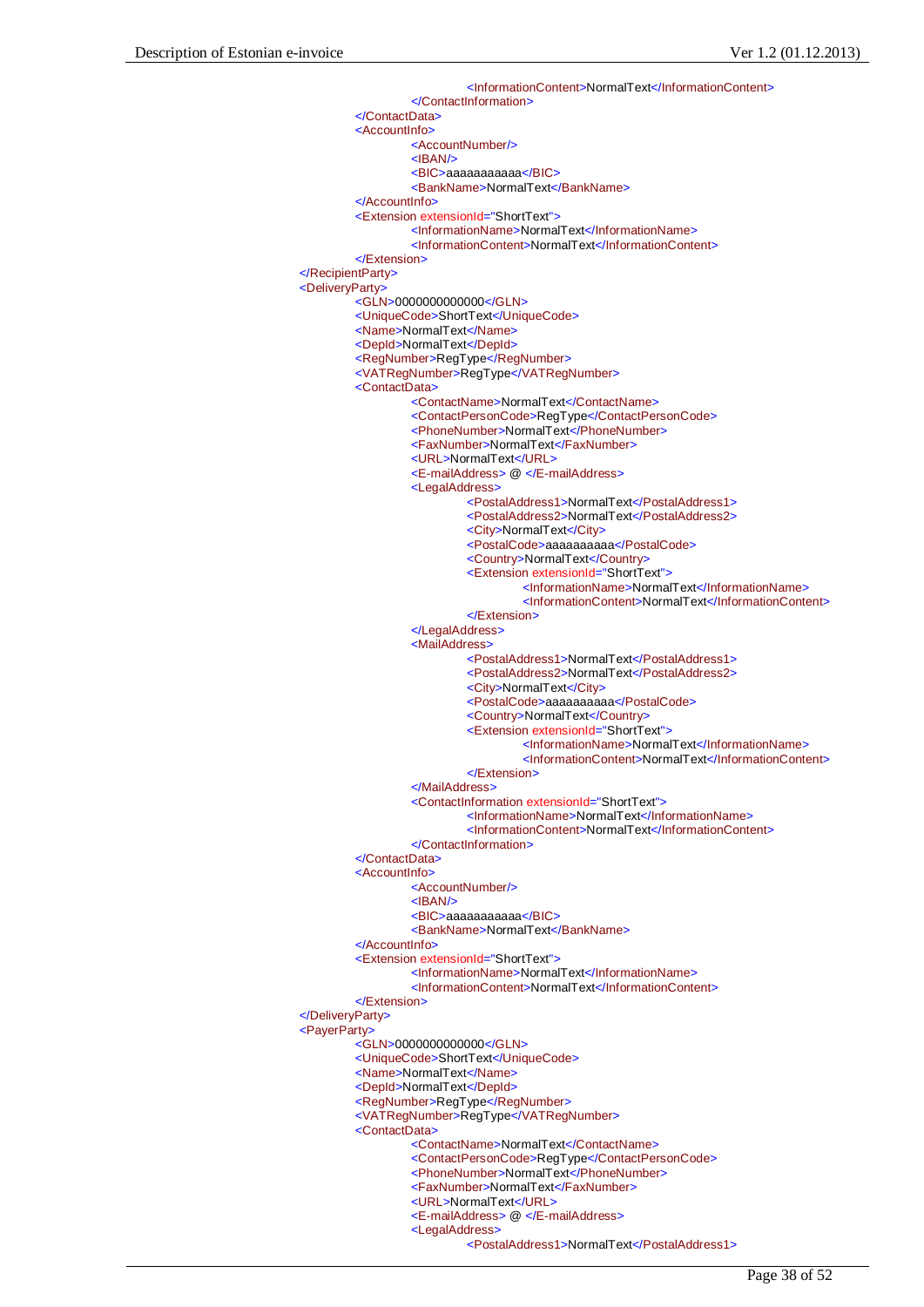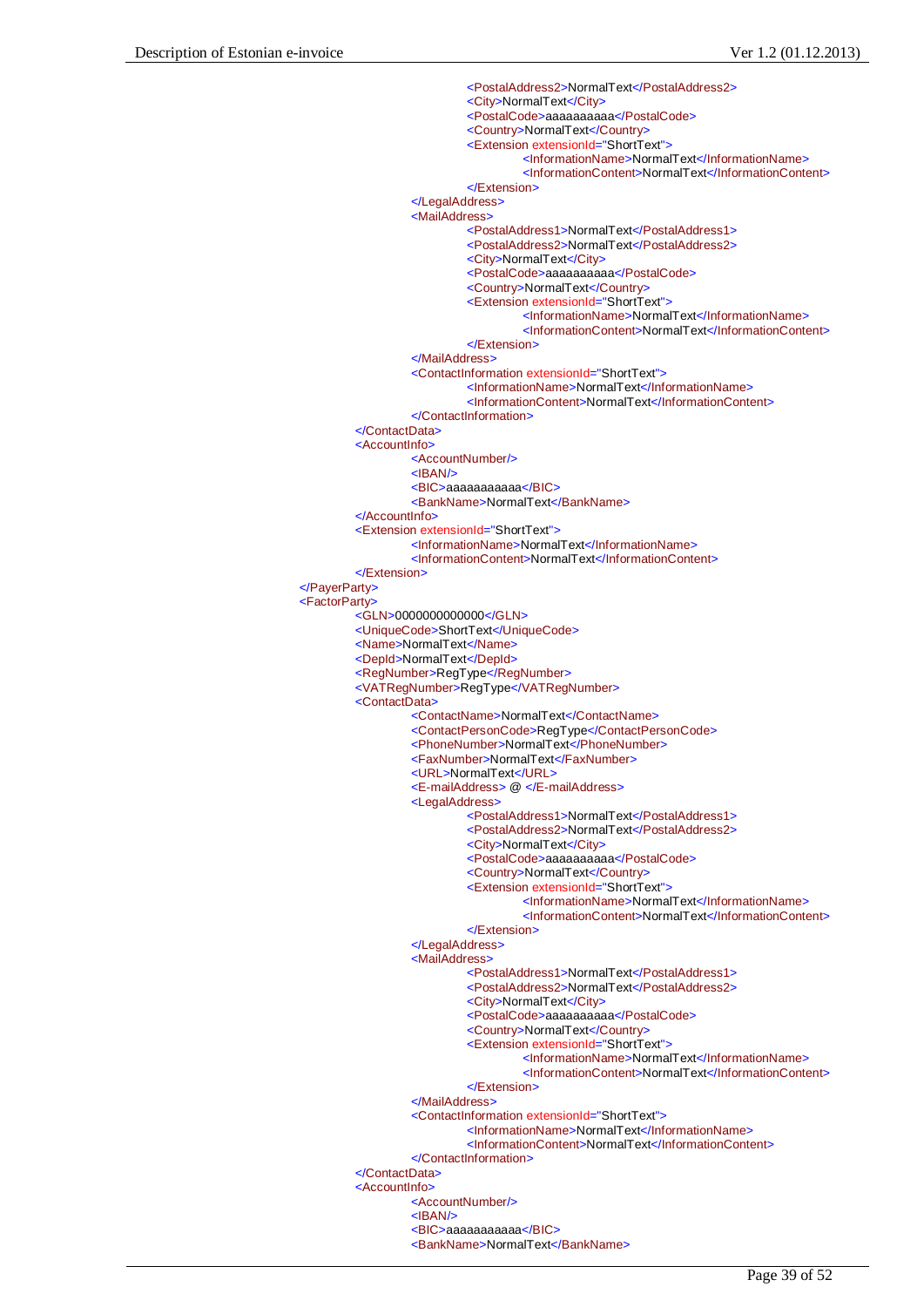</AccountInfo> <Extension extensionId="ShortText"> <InformationName>NormalText</InformationName> <InformationContent>NormalText</InformationContent> </Extension> </FactorParty> </InvoiceParties> <InvoiceInformation> <Type type="DEB"> <SourceInvoice>ShortText</SourceInvoice> </Type> <FactorContractNumber>NormalText</FactorContractNumber> <ContractNumber>NormalText</ContractNumber> <DocumentName>NormalText</DocumentName> <InvoiceNumber>NormalText</InvoiceNumber> <InvoiceContentCode>ShortText</InvoiceContentCode> <InvoiceContentText>NormalText</InvoiceContentText> <PaymentReferenceNumber/> <PaymentMethod>NormalText</PaymentMethod> <InvoiceDate>1967-08-13</InvoiceDate> <DueDate>1967-08-13</DueDate> <PaymentTerm>NormalText</PaymentTerm> <FineRatePerDay>1.12</FineRatePerDay> <Period> <PeriodName>NormalText</PeriodName> <StartDate>1967-08-13</StartDate> <EndDate>1967-08-13</EndDate>  $\n *Deeriod*$ <InvoiceDeliverer> <ContactName>NormalText</ContactName> <ContactPersonCode>RegType</ContactPersonCode> <PhoneNumber>NormalText</PhoneNumber> <FaxNumber>NormalText</FaxNumber> <URL>NormalText</URL> <E-mailAddress> @ </E-mailAddress> <LegalAddress> <PostalAddress1>NormalText</PostalAddress1> <PostalAddress2>NormalText</PostalAddress2> <City>NormalText</City> <PostalCode>aaaaaaaaaa</PostalCode> <Country>NormalText</Country> <Extension extensionId="ShortText"> <InformationName>NormalText</InformationName> <InformationContent>NormalText</InformationContent> </Extension> </LegalAddress> <MailAddress> <PostalAddress1>NormalText</PostalAddress1> <PostalAddress2>NormalText</PostalAddress2> <City>NormalText</City> <PostalCode>aaaaaaaaaa</PostalCode> <Country>NormalText</Country> <Extension extensionId="ShortText"> <InformationName>NormalText</InformationName> <InformationContent>NormalText</InformationContent> </Extension> </MailAddress> <ContactInformation extensionId="ShortText"> <InformationName>NormalText</InformationName> <InformationContent>NormalText</InformationContent> </ContactInformation> </InvoiceDeliverer> <Extension extensionId="ShortText"> <InformationName>NormalText</InformationName> <InformationContent>NormalText</InformationContent> </Extension> </InvoiceInformation> <InvoiceSumGroup> <Balance> <BalanceDate>1967-08-13</BalanceDate> <BalanceBegin>1.12</BalanceBegin> <Inbound>1.12</Inbound> <Outbound>1.12</Outbound> <BalanceEnd>1.12</BalanceEnd> </Balance> <InvoiceSum>1.1234</InvoiceSum> <PenaltySum>1.1234</PenaltySum> <Addition addCode="DSC"> <AddContent>NormalText</AddContent> <AddRate>1.12</AddRate> <AddSum>1.1234</AddSum>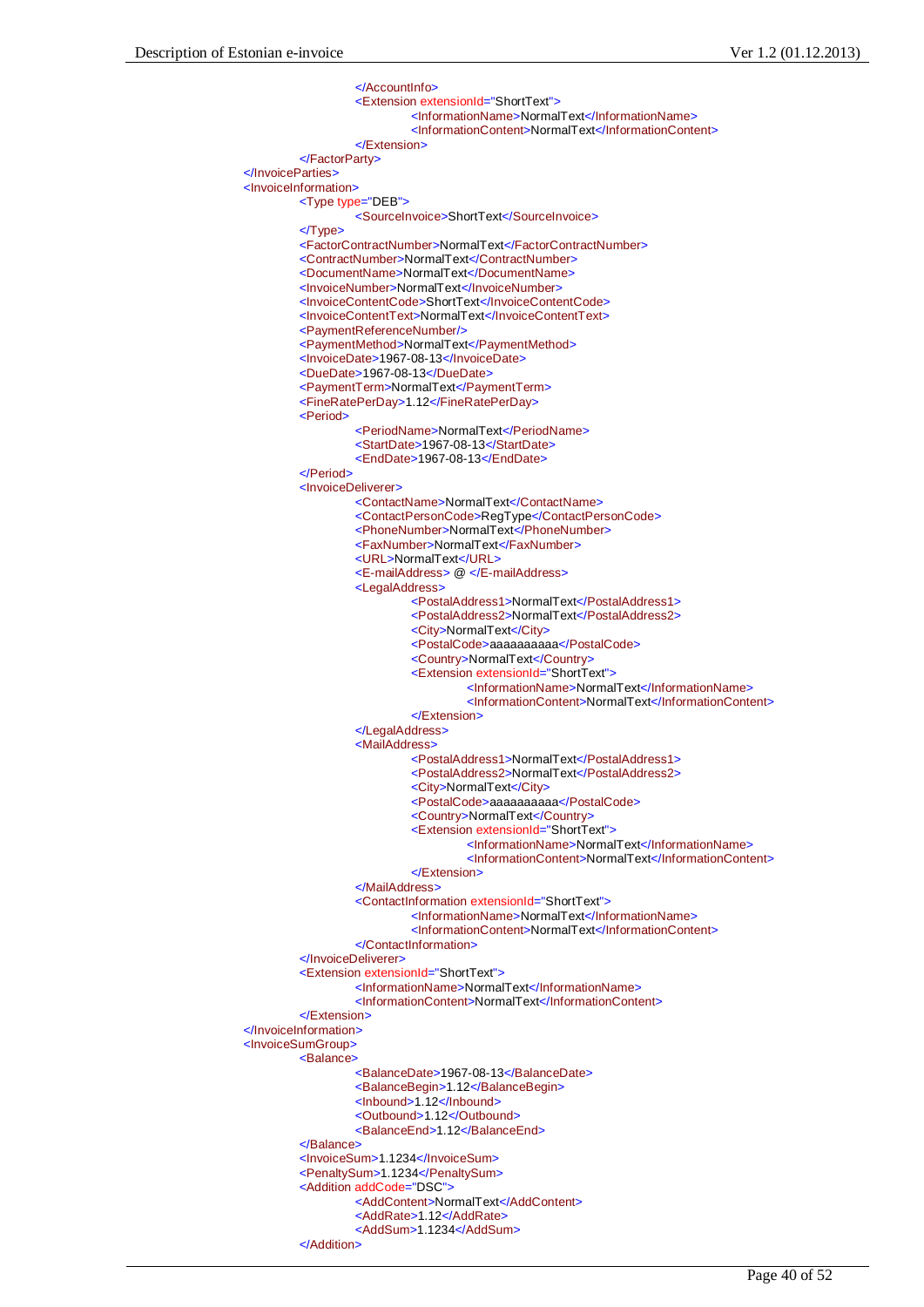```
<Rounding>1.1234</Rounding>
        <VAT vatId="TAX">
                  <SumBeforeVAT>1.1234</SumBeforeVAT>
                  <VATRate>1.12</VATRate>
                 <VATSum>1.1234</VATSum>
                  <Currency>AAA</Currency>
                  <SumAfterVAT>1.1234</SumAfterVAT>
                 <Reference extensionId="ShortText">
                           <InformationName>NormalText</InformationName>
                          <InformationContent>NormalText</InformationContent>
                  </Reference>
        </VAT><TotalVATSum>1.12</TotalVATSum>
        <TotalSum>1.12</TotalSum>
        <TotalToPay>1.12</TotalToPay>
        <Currency>AAA</Currency>
        <Accounting>
                 <Description>NormalText</Description>
                 <JournalEntry>
                           <GeneralLedger>ShortText</GeneralLedger>
                          <GeneralLedgerDetail>ShortText</GeneralLedgerDetail>
                          <CostObjective>ShortText</CostObjective>
                           <Sum>1.1234</Sum>
                          <VatSum>1.1234</VatSum>
                           <VatRate>1.12</VatRate>
                 </JournalEntry>
                 <PartnerCode>aaaaaaaaaa</PartnerCode>
                  <BusinessCode>aaaaaaaaaa</BusinessCode>
                 <SourceCode>aaaaaaaaaa</SourceCode>
                 <CashFlowCode>aaaaaaaaaa</CashFlowCode>
                  <ClassificatorCode>NormalText</ClassificatorCode>
        </Accounting>
        <Extension extensionId="ShortText">
                 <InformationName>NormalText</InformationName>
                 <InformationContent>NormalText</InformationContent>
        </Extension>
</InvoiceSumGroup>
<InvoiceItem>
        <InvoiceTotalGroup groupId="ShortText">
                 <ItemEntry>
                          <RowNo>NormalText</RowNo>
                           <SerialNumber>ShortText</SerialNumber>
                          <SellerProductId>ShortText</SellerProductId>
                          <BuyerProductId>ShortText</BuyerProductId>
                           <TaricCode>aaaaaaaaaa</TaricCode>
                           <Accounting>
                                    <Description>NormalText</Description>
                                    <JournalEntry>
                                             <GeneralLedger>ShortText</GeneralLedger>
                                             <GeneralLedgerDetail>ShortText</GeneralLedgerDetail>
                                             <CostObjective>ShortText</CostObjective>
                                             <Sum>1.1234</Sum>
                                             <VatSum>1.1234</VatSum>
                                             <VatRate>1.12</VatRate>
                                    </JournalEntry>
                                    <PartnerCode>aaaaaaaaaa</PartnerCode>
                                    <BusinessCode>aaaaaaaaaa</BusinessCode>
                                    <SourceCode>aaaaaaaaaa</SourceCode>
                                    <CashFlowCode>aaaaaaaaaa</CashFlowCode>
                                    <ClassificatorCode>NormalText</ClassificatorCode>
                           </Accounting>
                           <CustomerRef>NormalText</CustomerRef>
                          <Description>a</Description>
                           <EAN>NormalText</EAN>
                          <InitialReading>ShortText</InitialReading>
                          <FinalReading>ShortText</FinalReading>
                          <ItemReserve extensionId="ShortText">
                                    <InformationName>NormalText</InformationName>
                                    <InformationContent>NormalText</InformationContent>
                           </ItemReserve>
                           <ItemDetailInfo>
                                    <ItemUnit>ShortText</ItemUnit>
                                    <ItemAmount>1.1234</ItemAmount>
                                    <ItemPrice>1.1234</ItemPrice>
                           </ItemDetailInfo>
                           <ItemSum>1.1234</ItemSum>
                           <Addition addCode="DSC">
                                    <AddContent>NormalText</AddContent>
                                    <AddRate>1.12</AddRate>
                                    <AddSum>1.1234</AddSum>
                           </Addition>
                           <VAT vatId="TAX">
```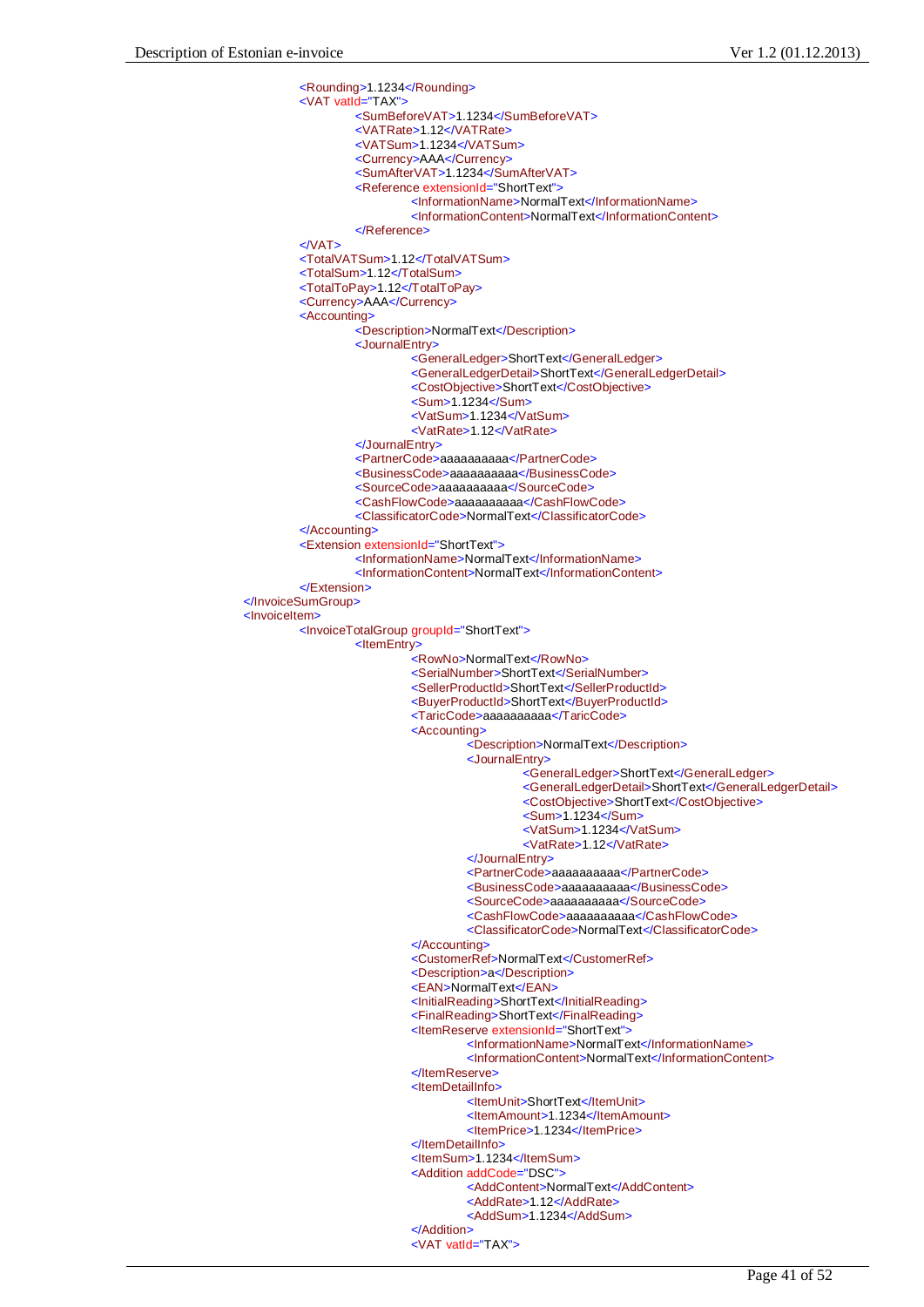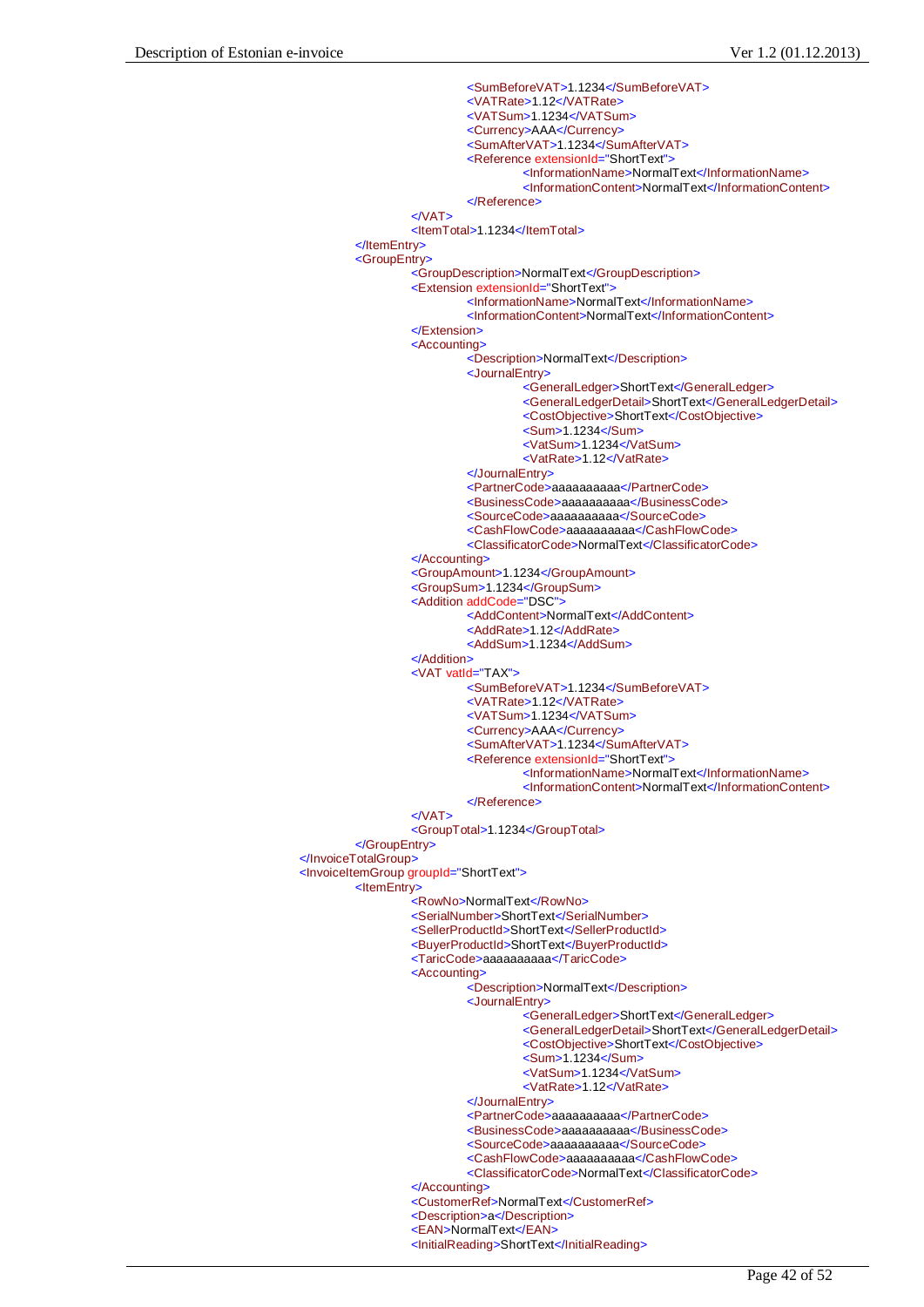```
<FinalReading>ShortText</FinalReading>
                  <ItemReserve extensionId="ShortText">
                           <InformationName>NormalText</InformationName>
                           <InformationContent>NormalText</InformationContent>
                  </ItemReserve>
                  <ItemDetailInfo>
                           <ItemUnit>ShortText</ItemUnit>
                           <ItemAmount>1.1234</ItemAmount>
                           <ItemPrice>1.1234</ItemPrice>
                  </ItemDetailInfo>
                  <ItemSum>1.1234</ItemSum>
                  <Addition addCode="DSC">
                           <AddContent>NormalText</AddContent>
                           <AddRate>1.12</AddRate>
                           <AddSum>1.1234</AddSum>
                  </Addition>
                  <VAT vatId="TAX">
                           <SumBeforeVAT>1.1234</SumBeforeVAT>
                           <VATRate>1.12</VATRate>
                           <VATSum>1.1234</VATSum>
                           <Currency>AAA</Currency>
                           <SumAfterVAT>1.1234</SumAfterVAT>
                           <Reference extensionId="ShortText">
                                    <InformationName>NormalText</InformationName>
                                    <InformationContent>NormalText</InformationContent>
                           </Reference>
                  <NAT><ItemTotal>1.1234</ItemTotal>
         </ItemEntry>
         <GroupEntry>
                  <GroupDescription>NormalText</GroupDescription>
                  <Extension extensionId="ShortText">
                           <InformationName>NormalText</InformationName>
                           <InformationContent>NormalText</InformationContent>
                  </Extension>
                  <Accounting>
                           <Description>NormalText</Description>
                           <JournalEntry>
                                    <GeneralLedger>ShortText</GeneralLedger>
                                    <GeneralLedgerDetail>ShortText</GeneralLedgerDetail>
                                    <CostObjective>ShortText</CostObjective>
                                    <Sum>1.1234</Sum>
                                    <VatSum>1.1234</VatSum>
                                    <VatRate>1.12</VatRate>
                           </JournalEntry>
                           <PartnerCode>aaaaaaaaaa</PartnerCode>
                           <BusinessCode>aaaaaaaaaa</BusinessCode>
                           <SourceCode>aaaaaaaaaa</SourceCode>
                           <CashFlowCode>aaaaaaaaaa</CashFlowCode>
                           <ClassificatorCode>NormalText</ClassificatorCode>
                  </Accounting>
                  <GroupAmount>1.1234</GroupAmount>
                  <GroupSum>1.1234</GroupSum>
                  <Addition addCode="DSC">
                           <AddContent>NormalText</AddContent>
                           <AddRate>1.12</AddRate>
                           <AddSum>1.1234</AddSum>
                  </Addition>
                  <VAT vatId="TAX">
                           <SumBeforeVAT>1.1234</SumBeforeVAT>
                           <VATRate>1.12</VATRate>
                           <VATSum>1.1234</VATSum>
                           <Currency>AAA</Currency>
                           <SumAfterVAT>1.1234</SumAfterVAT>
                           <Reference extensionId="ShortText">
                                    <InformationName>NormalText</InformationName>
                                    <InformationContent>NormalText</InformationContent>
                           </Reference>
                  <NAT><GroupTotal>1.1234</GroupTotal>
         </GroupEntry>
</InvoiceItemGroup>
<InvoiceItemTotalGroup>
        <InvoiceItemTotalDescription>NormalText</InvoiceItemTotalDescription>
         <Extension extensionId="ShortText">
                  <InformationName>NormalText</InformationName>
                  <InformationContent>NormalText</InformationContent>
         </Extension>
         <Accounting>
                  <Description>NormalText</Description>
                  <JournalEntry>
                           <GeneralLedger>ShortText</GeneralLedger>
```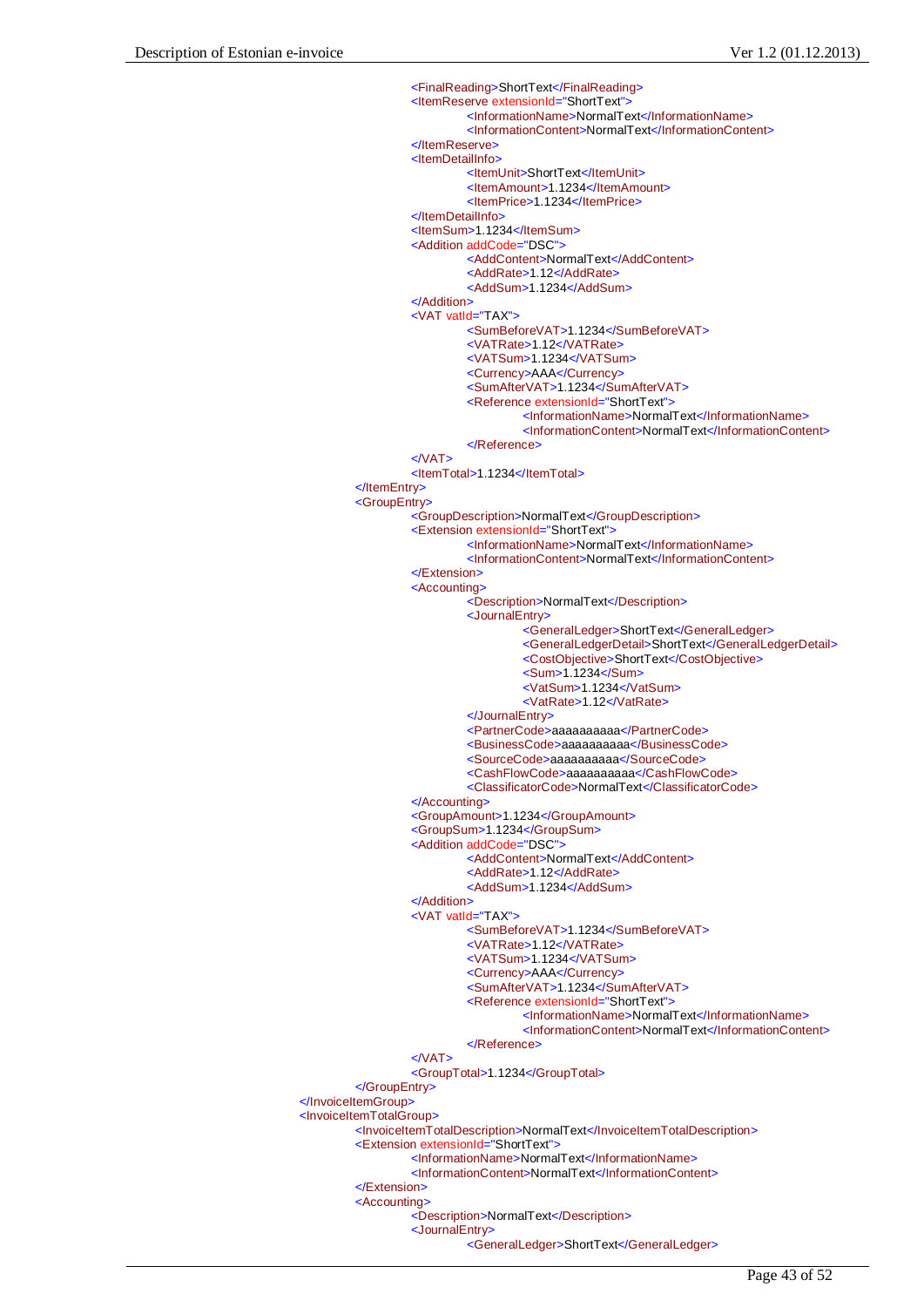```
<GeneralLedgerDetail>ShortText</GeneralLedgerDetail>
                                            <CostObjective>ShortText</CostObjective>
                                            <Sum>1.1234</Sum>
                                            <VatSum>1.1234</VatSum>
                                            <VatRate>1.12</VatRate>
                                   </JournalEntry>
                                   <PartnerCode>aaaaaaaaaa</PartnerCode>
                                   <BusinessCode>aaaaaaaaaa</BusinessCode>
                                   <SourceCode>aaaaaaaaaa</SourceCode>
                                   <CashFlowCode>aaaaaaaaaa</CashFlowCode>
                                   <ClassificatorCode>NormalText</ClassificatorCode>
                          </Accounting>
                          <InvoiceItemTotalAmount>1.1234</InvoiceItemTotalAmount>
                          <InvoiceItemTotalSum>1.1234</InvoiceItemTotalSum>
                          <Addition addCode="DSC">
                                   <AddContent>NormalText</AddContent>
                                   <AddRate>1.12</AddRate>
                                   <AddSum>1.1234</AddSum>
                          </Addition>
                          <VAT vatId="TAX">
                                   <SumBeforeVAT>1.1234</SumBeforeVAT>
                                   <VATRate>1.12</VATRate>
                                   <VATSum>1.1234</VATSum>
                                   <Currency>AAA</Currency>
                                   <SumAfterVAT>1.1234</SumAfterVAT>
                                   <Reference extensionId="ShortText">
                                            <InformationName>NormalText</InformationName>
                                            <InformationContent>NormalText</InformationContent>
                                   </Reference>
                          </VAT><InvoiceItemTotal>1.1234</InvoiceItemTotal>
                 </InvoiceItemTotalGroup>
        </InvoiceItem>
        <AdditionalInformation extensionId="ShortText">
                 <InformationName>NormalText</InformationName>
                  <InformationContent>NormalText</InformationContent>
        </AdditionalInformation>
        <AttachmentFile>
                  <FileName>NormalText</FileName>
                 <FileBase64>UjBsR09EbGhjZ0dTQUxNQUFBUUNBRU1tQ1p0dU1GUXhEUzhi</FileBase64>
                 <FileSize>2</FileSize>
        </AttachmentFile>
        <PaymentInfo>
                 <Currency>AAA</Currency>
                 <PaymentDescription/>
                 <Payable>NO</Payable>
                 <PayDueDate>1967-08-13</PayDueDate>
                 <PaymentTotalSum>1.12</PaymentTotalSum>
                 <PayerName>NormalText</PayerName>
                 <PaymentId>NormalText</PaymentId>
                 <PayToAccount/>
                 <PayToName>NormalText</PayToName>
                 <PayToBIC>aaaaaaaaaaa</PayToBIC>
                 <DirectDebitPayeeContractNumber>ShortText</DirectDebitPayeeContractNumber>
                 <DirectDebitPayerNumber/>
        </PaymentInfo>
</Invoice>
<Footer>
         <TotalNumberInvoices>1</TotalNumberInvoices>
         <TotalAmount>1.12</TotalAmount>
</Footer>
```
</E\_Invoice>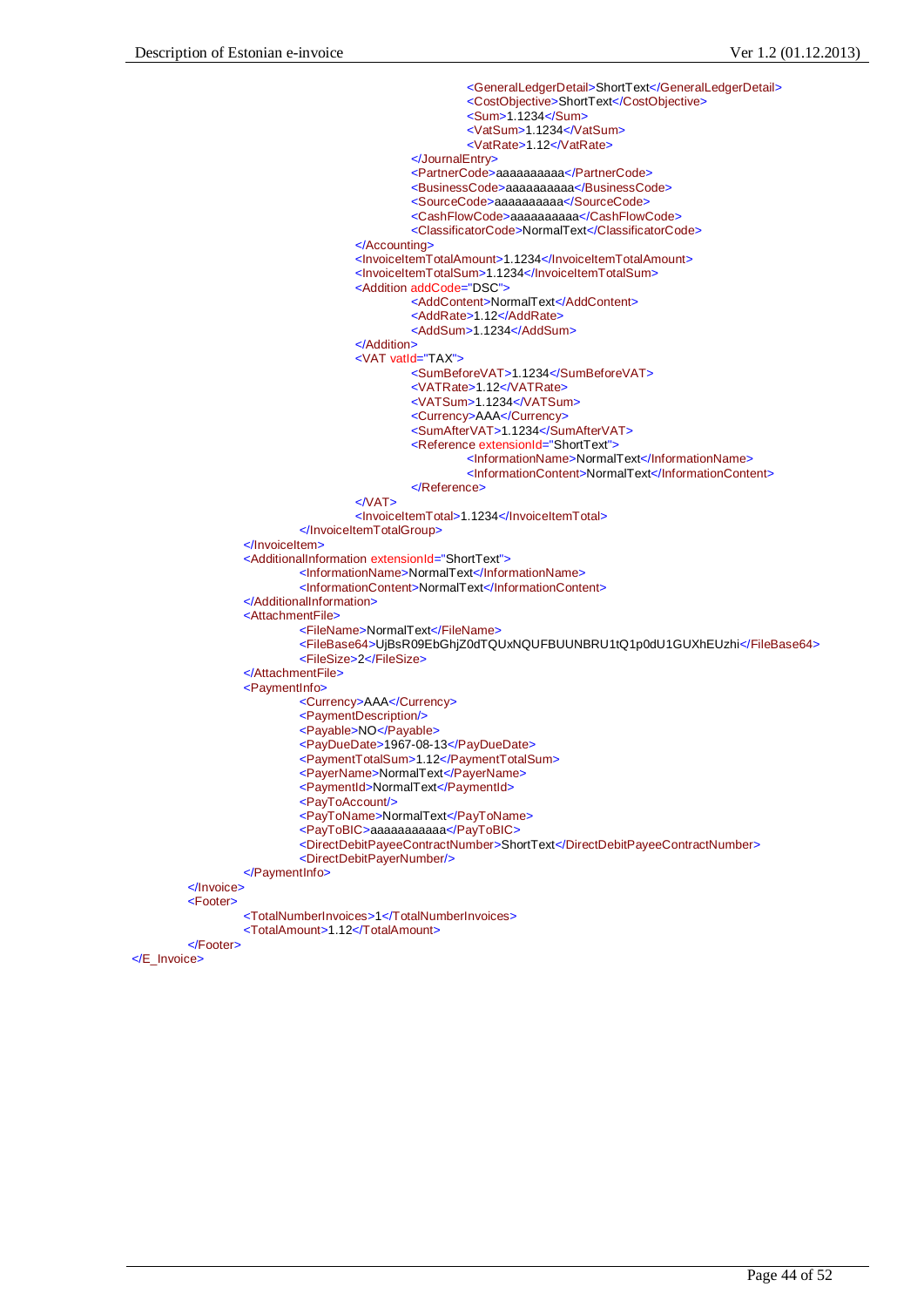# **Appendix 1 - XML Schema**

A Schema describes what one or more XML documents can look like, and defines:

- The elements the document contains, and the order in which they appear
- The element content, and element attributes if any

The purpose of a schema is to allow machine validation of document structure.

```
<?xml version="1.0" encoding="UTF-8"?>
<!-- Estonian e-invoice description -->
\leqSchema version: 1.2
Schema date: 01.12.2013
License rules: no
-->
<xs:schema xmlns:xs="http://www.w3.org/2001/XMLSchema" elementFormDefault="qualified">
         <!-- ========== ROOT ELEMENT ========== -->
         <xs:element name="E_Invoice">
                   <xs:annotation>
                            <xs:documentation>root element</xs:documentation>
                   </xs:annotation>
                   <!-- ========== SCHEMA STRUCTURE ========== -->
                   <xs:complexType>
                            <xs:sequence>
                                      <!-- File's header information - version, date, id etc -->
                                      <xs:element ref="Header"/>
                                      <!-- Main element of the file - the invoice -->
                                      <xs:element ref="Invoice" maxOccurs="unbounded"/>
                                      <!-- Check elements to ensure a controll method for the file's completeness -->
                                      <xs:element ref="Footer"/>
                            </xs:sequence>
                   </xs:complexType>
         </xs:element>
         <!-- ========== FILE HEADER ========== -->
         <xs:element name="Header">
                   <xs:complexType>
                            <xs:sequence>
                                      <xs:element name="Test" type="YesNoType" minOccurs="0"/>
                                      <xs:element name="Date" type="DateType"/>
                                      <xs:element name="FileId" type="ShortTextType"/>
                                      <xs:element name="AppId" type="ShortTextType" minOccurs="0"/>
                                      <xs:element name="Version" type="ShortTextType"/>
                                      <xs:element name="SenderId" type="ShortTextType" minOccurs="0"/>
                                      <xs:element name="ReceiverId" type="ShortTextType" minOccurs="0"/>
                                      <xs:element name="ContractId" type="ShortTextType" minOccurs="0"/>
                                      <xs:element name="PayeeAccountNumber" type="AccountType" minOccurs="0"/>
                            </xs:sequence>
                   </xs:complexType>
         </xs:element>
         <!-- ========== STRUCTURE OF THE INVOICE ========== -->
         <xs:element name="Invoice">
                   <xs:complexType>
                            <xs:sequence>
                                      <xs:element ref="InvoiceParties"/>
                                      <xs:element ref="InvoiceInformation"/>
                                      <xs:element ref="InvoiceSumGroup" maxOccurs="2"/>
                                      <xs:element ref="InvoiceItem"/>
                                      <xs:element ref="AdditionalInformation" minOccurs="0" maxOccurs="unbounded"/>
                                      <xs:element ref="AttachmentFile" minOccurs="0"/>
                                      <xs:element ref="PaymentInfo"/>
                            </xs:sequence>
                            <xs:attribute name="invoiceId" type="NormalTextType" use="required"/>
                            <xs:attribute name="serviceId" type="ShortTextType" use="optional"/>
                            <xs:attribute name="regNumber" type="RegType" use="required"/>
                            <xs:attribute name="channelId" type="EncodingType" use="optional"/>
                            <xs:attribute name="channelAddress" type="NormalTextType" use="optional"/>
                            <xs:attribute name="factoring" type="YesNoType" use="optional"/>
                            <xs:attribute name="templateId" type="NormalTextType" use="optional"/>
                            <xs:attribute name="languageId" type="LanguageType" use="optional"/>
                            <xs:attribute name="presentment" type="YesNoType" use="optional"/>
                            <xs:attribute name="invoiceGlobUniqId" type="NormalTextType" use="optional"/>
                            <xs:attribute name="sellerContractId" type="NormalTextType" use="optional"/>
                            <xs:attribute name="sellerRegnumber" type="RegType" use="required"/>
                   </xs:complexType>
         </xs:element>
         <!-- ========== INVOICE PARTIES ========== -->
         <xs:element name="InvoiceParties">
                   <xs:complexType>
```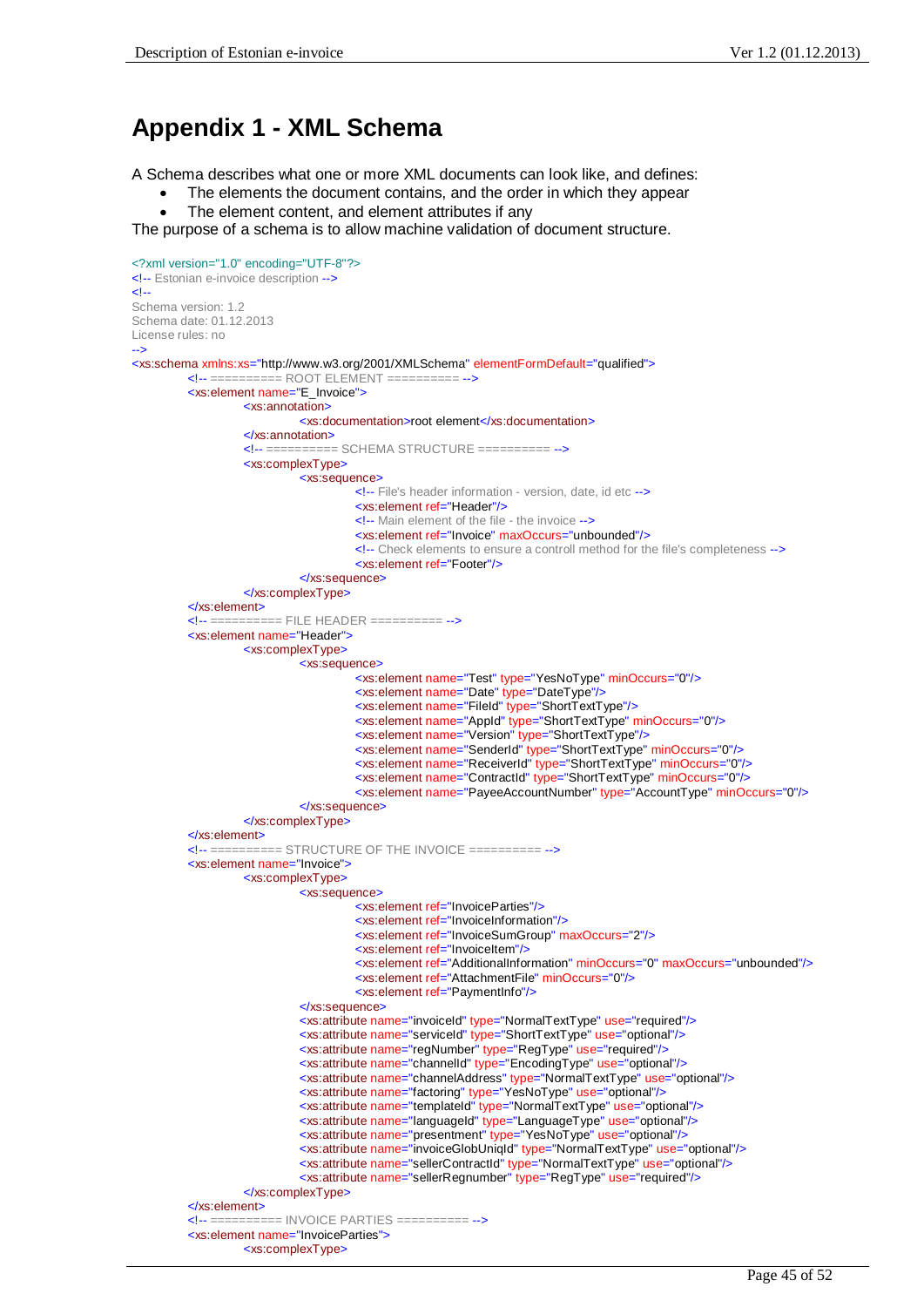

Page 46 of 52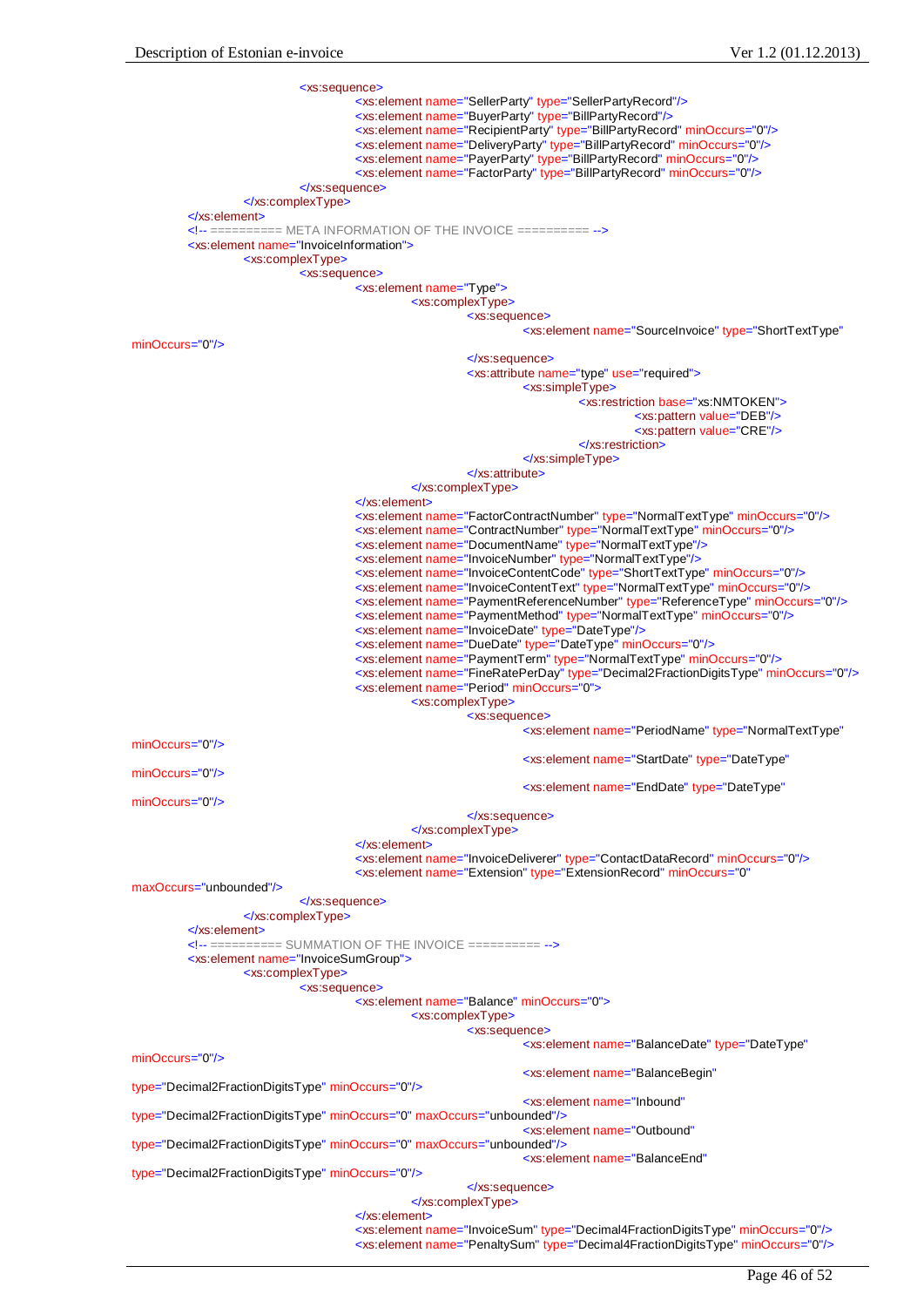<xs:element name="Addition" type="AdditionRecord" minOccurs="0" maxOccurs="unbounded"/> <xs:element name="Rounding" type="Decimal4FractionDigitsType" minOccurs="0"/> <xs:element name="VAT" type="VATRecord" minOccurs="0" maxOccurs="unbounded"/> <xs:element name="TotalVATSum" type="Decimal2FractionDigitsType" minOccurs="0"/> <xs:element name="TotalSum" type="Decimal2FractionDigitsType"/> <xs:element name="TotalToPay" type="Decimal2FractionDigitsType" minOccurs="0"/> <xs:element name="Currency" type="CurrencyType" minOccurs="0"/> <xs:element name="Accounting" type="AccountingRecord" minOccurs="0"/> <xs:element name="Extension" type="ExtensionRecord" minOccurs="0" maxOccurs="unbounded"/> </xs:sequence> </xs:complexType> </xs:element> <!-- ========== DESCRIPTION OF THE ITEMS TO BE INVOICED ========== --> <xs:element name="InvoiceItem"> <xs:complexType> <xs:sequence> <!-- The summary of the consumtion by the services, products or buyings --> <xs:element ref="InvoiceTotalGroup" minOccurs="0"/> <!-- The row information of the invoice --> <xs:element ref="InvoiceItemGroup" maxOccurs="unbounded"/> <!-- The summary of the invoice --> <xs:element ref="InvoiceItemTotalGroup" minOccurs="0"/> </xs:sequence> </xs:complexType> </xs:element> <xs:element name="InvoiceTotalGroup"> <xs:complexType> <xs:sequence> <!-- One row of the invoice --> <xs:element ref="ItemEntry" minOccurs="0" maxOccurs="unbounded"/> <!-- A summary of a group of row elements --> <xs:element ref="GroupEntry" minOccurs="0"/> </xs:sequence> <xs:attribute name="groupId" type="ShortTextType" use="optional"/> </xs:complexType> </xs:element> <xs:element name="InvoiceItemGroup"> <xs:complexType> <xs:sequence> <xs:element ref="ItemEntry" maxOccurs="unbounded"/> <xs:element ref="GroupEntry" minOccurs="0"/> </xs:sequence> <xs:attribute name="groupId" type="ShortTextType" use="optional"/> </xs:complexType> </xs:element> <xs:element name="ItemEntry"> <xs:complexType> <xs:sequence> <xs:element name="RowNo" type="NormalTextType" minOccurs="0"/> <xs:element name="SerialNumber" type="ShortTextType" minOccurs="0"/> <xs:element name="SellerProductId" type="ShortTextType" minOccurs="0"/> <xs:element name="BuyerProductId" type="ShortTextType" minOccurs="0"/> <xs:element name="TaricCode" type="EncodingType" minOccurs="0"/> <xs:element name="Accounting" type="AccountingRecord" minOccurs="0"/> <xs:element name="CustomerRef" type="NormalTextType" minOccurs="0"/> <xs:element name="Description" type="LongTextSingleType"/> <xs:element name="EAN" type="NormalTextType" minOccurs="0"/> <xs:element name="InitialReading" type="ShortTextType" minOccurs="0"/> <xs:element name="FinalReading" type="ShortTextType" minOccurs="0"/> <xs:element name="ItemReserve" type="ExtensionRecord" minOccurs="0" maxOccurs="unbounded"/> <xs:element name="ItemDetailInfo" minOccurs="0" maxOccurs="unbounded"> <xs:complexType> <xs:sequence> <xs:element name="ItemUnit" type="ShortTextType" minOccurs="0"/> <xs:element name="ItemAmount" type="Decimal4FractionDigitsType" minOccurs="0"/> <xs:element name="ItemPrice" type="Decimal4FractionDigitsType" minOccurs="0"/> </xs:sequence> </xs:complexType> </xs:element> <xs:element name="ItemSum" type="Decimal4FractionDigitsType" minOccurs="0"/> <xs:element name="Addition" type="AdditionRecord" minOccurs="0" maxOccurs="unbounded"/> <xs:element name="VAT" type="VATRecord" minOccurs="0"/> <xs:element name="ItemTotal" type="Decimal4FractionDigitsType" minOccurs="0"/> </xs:sequence> </xs:complexType>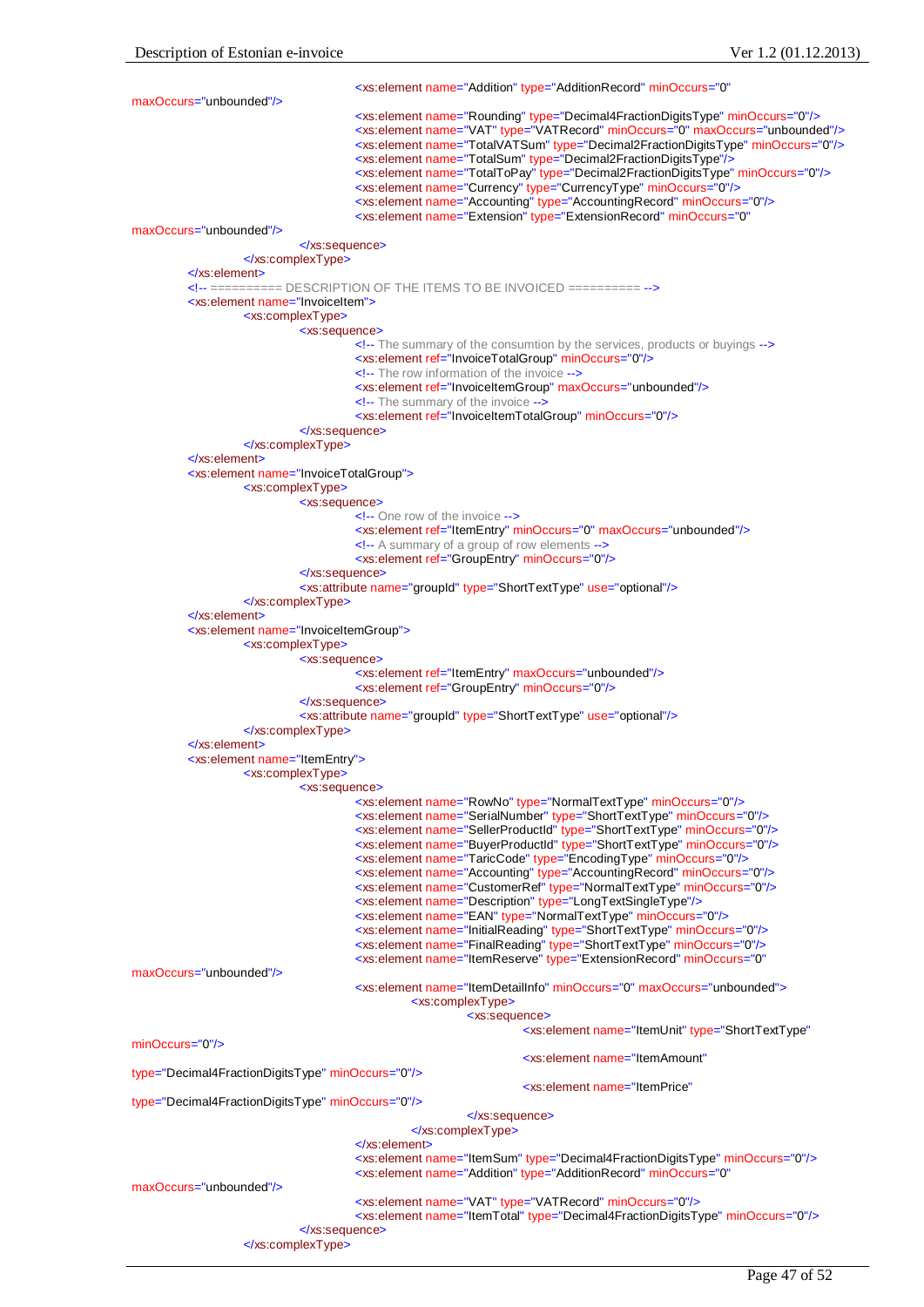<xs:sequence>

| $\langle$ xs:element                                       |                                                                                                                                                                                       |
|------------------------------------------------------------|---------------------------------------------------------------------------------------------------------------------------------------------------------------------------------------|
| <xs:element name="GroupEntry"></xs:element>                |                                                                                                                                                                                       |
| <xs:complextype></xs:complextype>                          |                                                                                                                                                                                       |
|                                                            | <xs:sequence></xs:sequence>                                                                                                                                                           |
|                                                            | <xs:element minoccurs="0" name="GroupDescription" type="NormalTextType"></xs:element>                                                                                                 |
|                                                            | <xs:element <="" minoccurs="0" name="Extension" td="" type="ExtensionRecord"></xs:element>                                                                                            |
| maxOccurs="unbounded"/>                                    |                                                                                                                                                                                       |
|                                                            | <xs:element minoccurs="0" name="Accounting" type="AccountingRecord"></xs:element>                                                                                                     |
|                                                            | <xs:element minoccurs="0" name="GroupAmount" type="Decimal4FractionDigitsType"></xs:element>                                                                                          |
|                                                            | <xs:element minoccurs="0" name="GroupSum" type="Decimal4FractionDigitsType"></xs:element><br><xs:element <="" minoccurs="0" name="Addition" td="" type="AdditionRecord"></xs:element> |
| maxOccurs="unbounded"/>                                    |                                                                                                                                                                                       |
|                                                            | <xs:element minoccurs="0" name="VAT" type="VATRecord"></xs:element>                                                                                                                   |
|                                                            | <xs:element minoccurs="0" name="GroupTotal" type="Decimal4FractionDigitsType"></xs:element>                                                                                           |
|                                                            | $\le$ /xs:sequence>                                                                                                                                                                   |
| $\langle x \rangle$ xs:complexType>                        |                                                                                                                                                                                       |
| $\le$ /xs:element>                                         |                                                                                                                                                                                       |
| <xs:element name="InvoiceItemTotalGroup"></xs:element>     |                                                                                                                                                                                       |
| <xs:complextype></xs:complextype>                          |                                                                                                                                                                                       |
|                                                            | <xs:sequence></xs:sequence>                                                                                                                                                           |
|                                                            | <xs:element minoccurs="0" name="lnvoiceItemTotalDescription" type="NormalTextType"></xs:element>                                                                                      |
|                                                            | <xs:element <="" minoccurs="0" name="Extension" td="" type="ExtensionRecord"></xs:element>                                                                                            |
| maxOccurs="unbounded"/>                                    |                                                                                                                                                                                       |
|                                                            | <xs:element minoccurs="0" name="Accounting" type="AccountingRecord"></xs:element>                                                                                                     |
|                                                            | <xs:element <="" name="InvoiceItemTotalAmount" td="" type="Decimal4FractionDigitsType"></xs:element>                                                                                  |
| minOccurs="0"/>                                            |                                                                                                                                                                                       |
|                                                            | <xs:element <="" name="InvoiceItemTotalSum" td="" type="Decimal4FractionDigitsType"></xs:element>                                                                                     |
| minOccurs="0"/>                                            |                                                                                                                                                                                       |
|                                                            | <xs:element <="" minoccurs="0" name="Addition" td="" type="AdditionRecord"></xs:element>                                                                                              |
| maxOccurs="unbounded"/>                                    |                                                                                                                                                                                       |
|                                                            | <xs:element minoccurs="0" name="VAT" type="VATRecord"></xs:element><br><xs:element minoccurs="0" name="InvoiceItemTotal" type="Decimal4FractionDigitsType"></xs:element>              |
|                                                            |                                                                                                                                                                                       |
|                                                            | $\langle$ xs:sequence>                                                                                                                                                                |
|                                                            |                                                                                                                                                                                       |
|                                                            | ========== ADDITIONAL INFORMATION OF THE INVOICE ==========                                                                                                                           |
|                                                            | <xs: element="" name="AdditionalInformation" type="ExtensionRecord"></xs:>                                                                                                            |
|                                                            |                                                                                                                                                                                       |
|                                                            | <xs:element name="AttachmentFile" type="AttachmentRecord"></xs:element>                                                                                                               |
|                                                            | ========== PAYMENT INFORMATION FOR THE AUTOMATED PAYMENT ==========                                                                                                                   |
| <xs: element="" name="PaymentInfo"></xs:>                  |                                                                                                                                                                                       |
| <xs:complextype></xs:complextype>                          |                                                                                                                                                                                       |
|                                                            | <xs:sequence></xs:sequence>                                                                                                                                                           |
|                                                            | <xs:element name="Currency" type="CurrencyType"></xs:element>                                                                                                                         |
|                                                            | <xs:choice></xs:choice>                                                                                                                                                               |
|                                                            | <xs:sequence></xs:sequence>                                                                                                                                                           |
|                                                            | <xs:element <="" name="PaymentDescription" td=""></xs:element>                                                                                                                        |
| type="PaymentDescriptionType"/>                            |                                                                                                                                                                                       |
|                                                            | $\langle$ xs:sequence>                                                                                                                                                                |
|                                                            | <xs:sequence></xs:sequence>                                                                                                                                                           |
|                                                            | <xs:element name="PaymentRefld" type="ReferenceType"></xs:element>                                                                                                                    |
|                                                            | <xs: <="" element="" name="PaymentDescription" td=""></xs:>                                                                                                                           |
| type="PaymentDescriptionType" minOccurs="0"/>              |                                                                                                                                                                                       |
|                                                            | <br>$\le$ /xs:choice>                                                                                                                                                                 |
|                                                            | <xs:element name="Payable" type="YesNoType"></xs:element>                                                                                                                             |
|                                                            | <xs:element minoccurs="0" name="PayDueDate" type="DateType"></xs:element>                                                                                                             |
|                                                            | <xs:element name="PaymentTotalSum" type="Decimal2FractionDigitsType"></xs:element>                                                                                                    |
|                                                            | <xs:element name="PayerName" type="NormalTextType"></xs:element>                                                                                                                      |
|                                                            | <xs:element name="PaymentId" type="NormalTextType"></xs:element>                                                                                                                      |
|                                                            | <xs:element name="PayToAccount" type="AccountType"></xs:element>                                                                                                                      |
|                                                            | <xs:element name="PayToName" type="NormalTextType"></xs:element>                                                                                                                      |
|                                                            | <xs:element minoccurs="0" name="PayToBIC" type="BICType"></xs:element>                                                                                                                |
|                                                            | <xs:element <="" name="DirectDebitPayeeContractNumber" td="" type="ShortTextType"></xs:element>                                                                                       |
| minOccurs="0"/>                                            |                                                                                                                                                                                       |
|                                                            | <xs:element minoccurs="0" name="DirectDebitPayerNumber" type="ReferenceType"></xs:element>                                                                                            |
|                                                            | $\langle$ xs:sequence>                                                                                                                                                                |
|                                                            |                                                                                                                                                                                       |
| $\le$ /xs:element>                                         |                                                                                                                                                                                       |
|                                                            |                                                                                                                                                                                       |
| <xs:element name="Footer"></xs:element>                    |                                                                                                                                                                                       |
| <xs:complextype></xs:complextype>                          |                                                                                                                                                                                       |
|                                                            | <xs:sequence></xs:sequence>                                                                                                                                                           |
|                                                            | <xs:element name="TotalNumberInvoices" type="xs:positiveInteger"></xs:element>                                                                                                        |
|                                                            | <xs:element name="TotalAmount" type="Decimal2FractionDigitsType"></xs:element>                                                                                                        |
|                                                            | $\langle$ xs:sequence>                                                                                                                                                                |
|                                                            |                                                                                                                                                                                       |
| $\le$ /xs:element>                                         |                                                                                                                                                                                       |
|                                                            | ========== DESCRIPTION OF THE DATA RECORDS ==========                                                                                                                                 |
|                                                            | Elements to describe the bank account information                                                                                                                                     |
| <xs:complextype name="AccountDataRecord"></xs:complextype> |                                                                                                                                                                                       |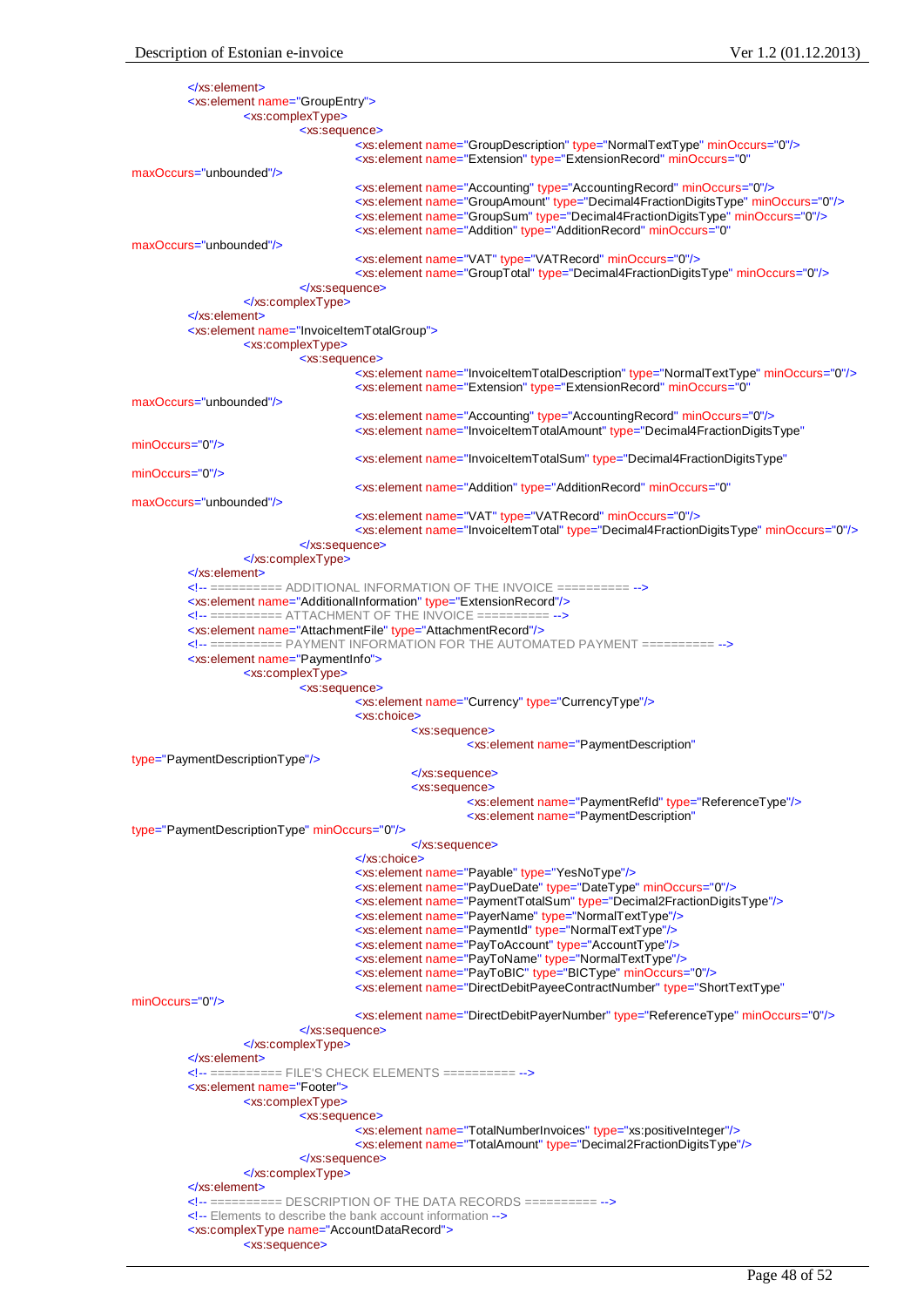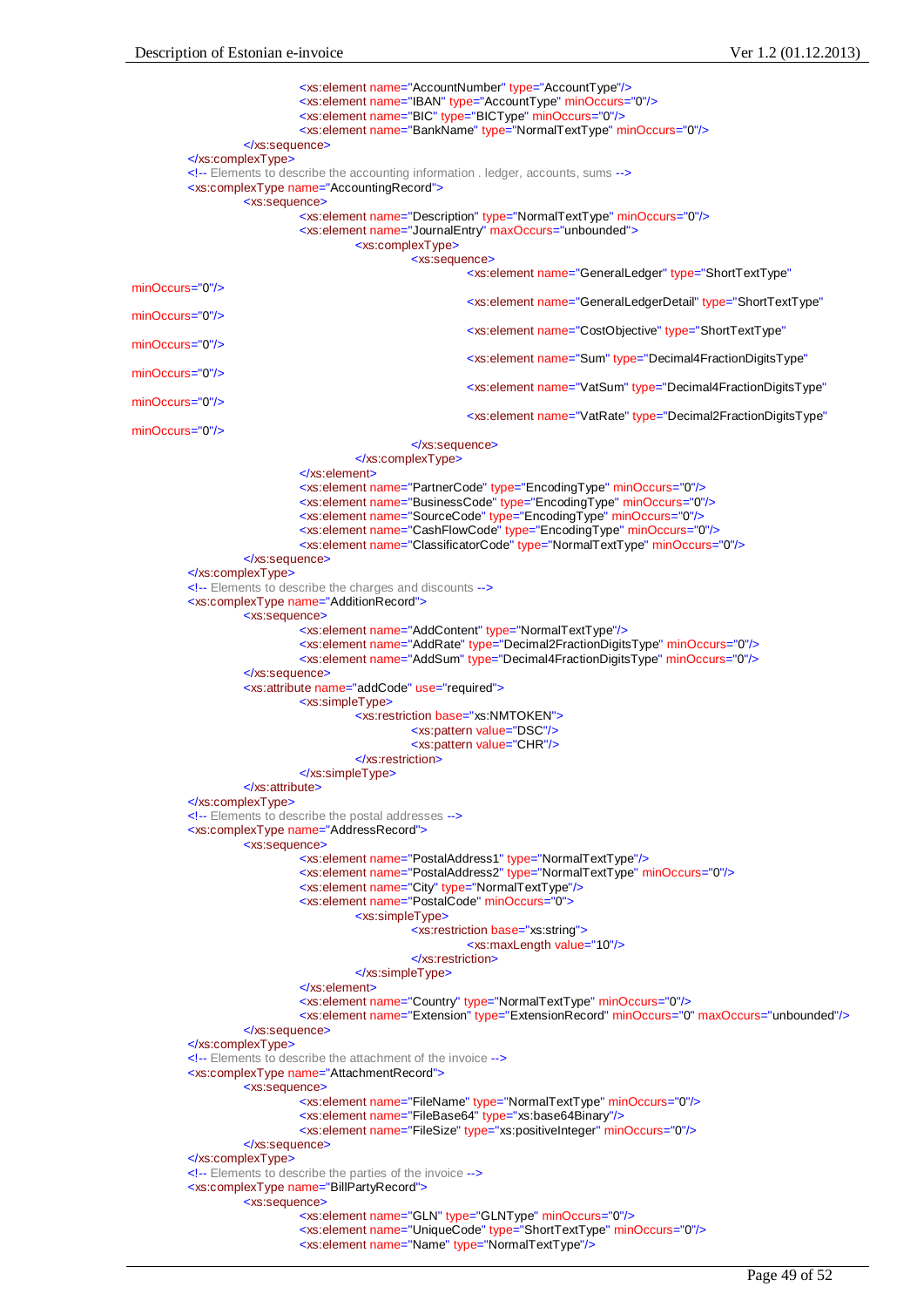<xs:element name="DepId" type="NormalTextType" minOccurs="0"/> <xs:element name="RegNumber" type="RegType" minOccurs="0"/> <xs:element name="VATRegNumber" type="RegType" minOccurs="0"/> <xs:element name="ContactData" type="ContactDataRecord" minOccurs="0"/> <xs:element name="AccountInfo" type="AccountDataRecord" minOccurs="0" maxOccurs="unbounded"/> <xs:element name="Extension" type="ExtensionRecord" minOccurs="0" maxOccurs="unbounded"/> </xs:sequence> </xs:complexType> <!-- Elements to describe the contact information of an invoice party --> <xs:complexType name="ContactDataRecord"> <xs:sequence> <xs:element name="ContactName" type="NormalTextType" minOccurs="0"/> <xs:element name="ContactPersonCode" type="RegType" minOccurs="0"/> <xs:element name="PhoneNumber" type="NormalTextType" minOccurs="0"/> <xs:element name="FaxNumber" type="NormalTextType" minOccurs="0"/> <xs:element name="URL" type="NormalTextType" minOccurs="0"/> <xs:element name="E-mailAddress" minOccurs="0"> <xs:simpleType> <xs:restriction base="xs:string"> <xs:pattern value=".+@+.+"/> </xs:restriction> </xs:simpleType> </xs:element> <xs:element name="LegalAddress" type="AddressRecord" minOccurs="0"/> <xs:element name="MailAddress" type="AddressRecord" minOccurs="0"/> <xs:element name="ContactInformation" type="ExtensionRecord" minOccurs="0" maxOccurs="unbounded"/> </xs:sequence> </xs:complexType> <!-- Elements to describe the invoice extensions --> <xs:complexType name="ExtensionRecord"> <xs:sequence> <xs:element name="InformationName" type="NormalTextType" minOccurs="0"/> <xs:element name="InformationContent" type="LongTextType"/> <xs:element name="CustomContent" minOccurs="0"> <xs:complexType> <xs:sequence> <xs:any processContents="skip"/> </xs:sequence> </xs:complexType> </xs:element> </xs:sequence> <xs:attribute name="extensionId" type="ShortTextType" use="optional"/> </xs:complexType> <!-- Elements to describe the parties of the invoice --> <xs:complexType name="SellerPartyRecord"> <xs:sequence> <xs:element name="GLN" type="GLNType" minOccurs="0"/> <xs:element name="TransactionPartnerCode" type="PartnerCodeType" minOccurs="0"/> <xs:element name="UniqueCode" type="ShortTextType" minOccurs="0"/> <xs:element name="Name" type="NormalTextType"/> <xs:element name="DepId" type="NormalTextType" minOccurs="0"/> <xs:element name="RegNumber" type="RegType"/> <xs:element name="VATRegNumber" type="RegType" minOccurs="0"/> <xs:element name="ContactData" type="ContactDataRecord" minOccurs="0"/> <xs:element name="AccountInfo" type="AccountDataRecord" minOccurs="0" maxOccurs="unbounded"/> <xs:element name="Extension" type="ExtensionRecord" minOccurs="0" maxOccurs="unbounded"/> </xs:sequence> </xs:complexType> <!-- Elements to describe the VAT information --> <xs:complexType name="VATRecord"> <xs:sequence> <xs:element name="SumBeforeVAT" type="Decimal4FractionDigitsType" minOccurs="0"/> <xs:element name="VATRate" type="Decimal2FractionDigitsType"/> <xs:element name="VATSum" type="Decimal4FractionDigitsType"/> <xs:element name="Currency" type="CurrencyType" minOccurs="0"/> <xs:element name="SumAfterVAT" type="Decimal4FractionDigitsType" minOccurs="0"/> <xs:element name="Reference" type="ExtensionRecord" minOccurs="0"/> </xs:sequence> <xs:attribute name="vatId" type="VatCodeType" use="optional"/> </xs:complexType> <!-- ========== DESCRIPTION OF THE DATA TYPES ========== --> <xs:simpleType name="AccountType"> <xs:restriction base="xs:string"> <xs:maxLength value="35"/> <xs:pattern value="([0-9|A-Z])\*"/> </xs:restriction> </xs:simpleType> <xs:simpleType name="BICType"> <xs:restriction base="xs:string">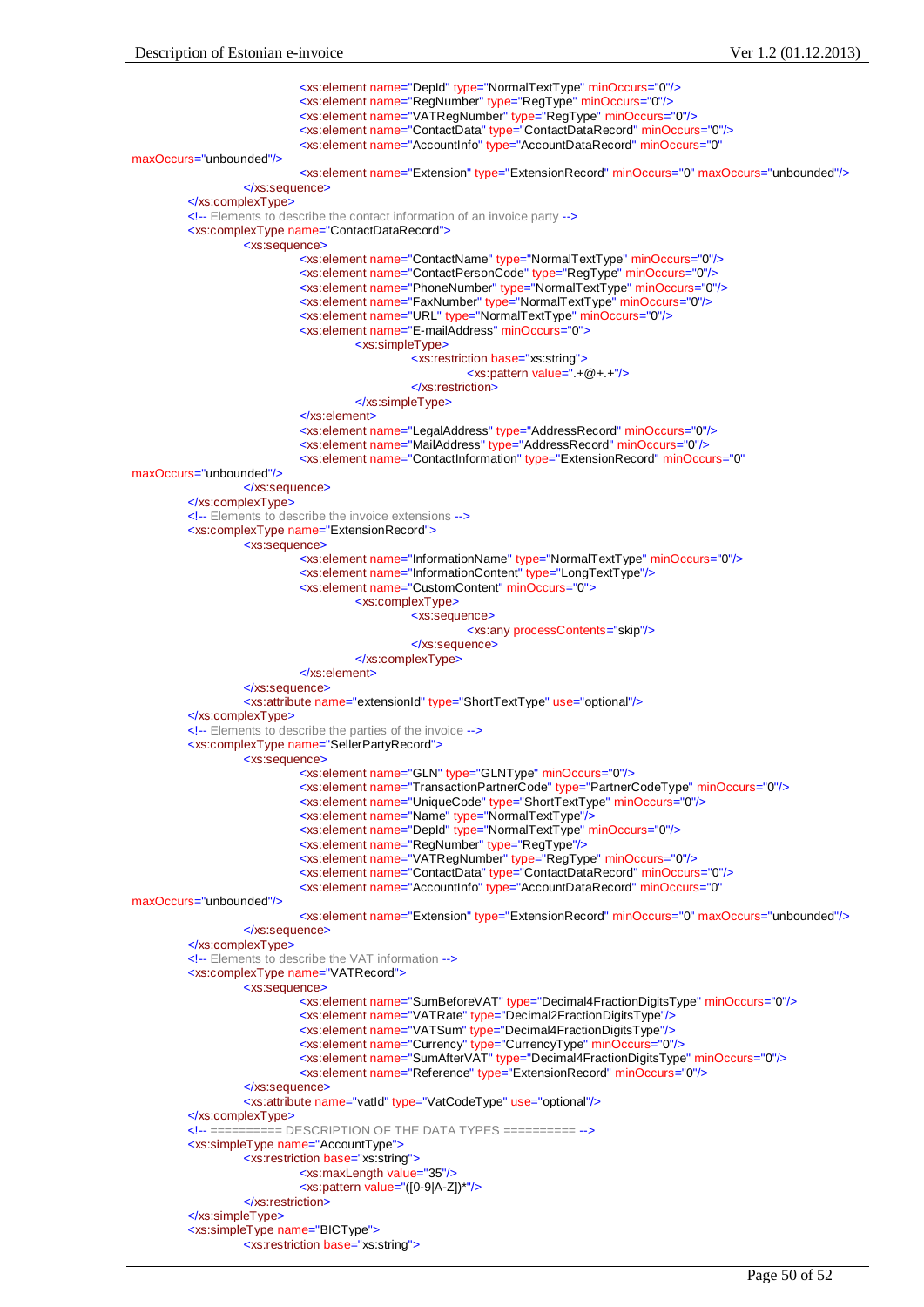<xs:maxLength value="11"/> </xs:restriction> </xs:simpleType> <xs:simpleType name="CurrencyType"> <xs:restriction base="xs:string"> <xs:pattern value="[A-Z][A-Z][A-Z]"/> </xs:restriction> </xs:simpleType> <xs:simpleType name="DateType"> <xs:restriction base="xs:date"/> </xs:simpleType> <xs:simpleType name="Decimal2FractionDigitsType"> <xs:restriction base="xs:decimal"> <xs:fractionDigits value="2"/> </xs:restriction> </xs:simpleType> <xs:simpleType name="Decimal4FractionDigitsType"> <xs:restriction base="xs:decimal"> <xs:fractionDigits value="4"/> </xs:restriction> </xs:simpleType> <xs:simpleType name="EncodingType"> <xs:restriction base="xs:string"> <xs:maxLength value="10"/> </xs:restriction> </xs:simpleType> <xs:simpleType name="GLNType"> <xs:restriction base="xs:string"> <xs:length value="13"/> <xs:pattern value="\d+"/> </xs:restriction> </xs:simpleType> <xs:simpleType name="LanguageType"> <xs:restriction base="xs:string"> <xs:pattern value="[a-z][a-z]"/> </xs:restriction> </xs:simpleType> <xs:simpleType name="LongTextType"> <xs:restriction base="xs:string"> <xs:maxLength value="500"/> </xs:restriction> </xs:simpleType> <xs:simpleType name="LongTextSingleType"> <xs:restriction base="xs:string"> <xs:minLength value="1"/> <xs:maxLength value="500"/> </xs:restriction> </xs:simpleType> <xs:simpleType name="NormalTextType"> <xs:restriction base="xs:string"> <xs:maxLength value="100"/> </xs:restriction> </xs:simpleType> <xs:simpleType name="PartnerCodeType"> <xs:restriction base="xs:string"> <xs:length value="6"/> <xs:pattern value="([0-9|A-Z])\*"/> </xs:restriction> </xs:simpleType> <xs:simpleType name="PaymentDescriptionType"> <xs:restriction base="xs:string"> <xs:maxLength value="210"/> <xs:pattern value="[&#x0020;-&#x00FF;&#x0160;&#x0161;&#x017D;&#x017E;]\*"/> </xs:restriction> </xs:simpleType> <xs:simpleType name="RegType"> <xs:restriction base="xs:string"> <xs:maxLength value="15"/> </xs:restriction> </xs:simpleType> <xs:simpleType name="ReferenceType"> <xs:restriction base="xs:string"> <xs:maxLength value="20"/> <xs:pattern value="([0-9])\*"/> </xs:restriction> </xs:simpleType> <xs:simpleType name="ShortTextType"> <xs:restriction base="xs:string"> <xs:maxLength value="20"/> </xs:restriction> </xs:simpleType> <xs:simpleType name="VatCodeType">